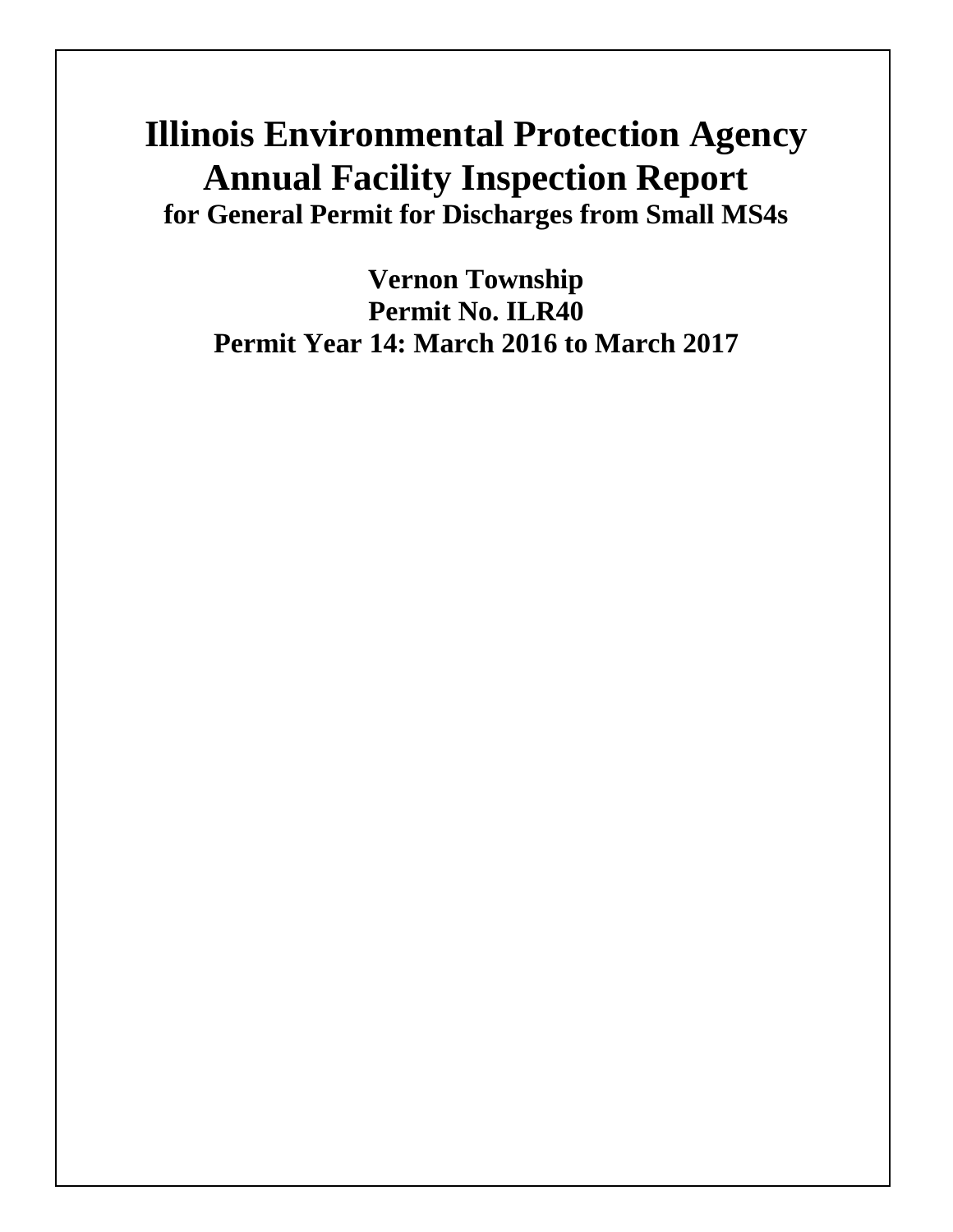# **Contents**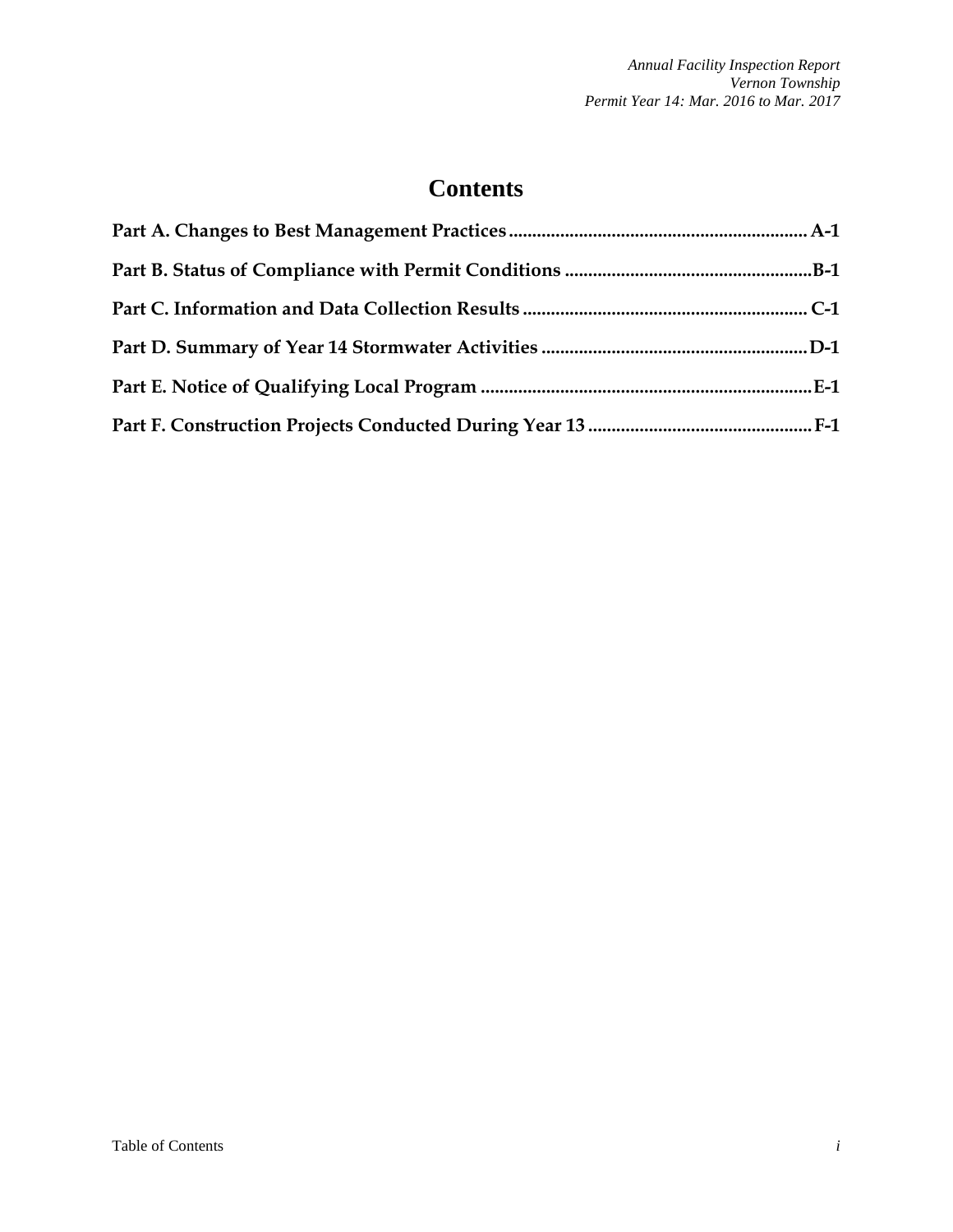# **Part A. MS4 Changes to Best Management Practices, Year 14**

Information regarding the status of all of the BMPs and measurable goals described in the MS4's SMPPis provided in the following table.

# **Note: "X" indicates BMPs that were implemented in accordance with the MS4's SMPP "O" indicates BMPs that were changed during Year 14**

| Year 14                 |                                                  | Year 14                 |                                               |
|-------------------------|--------------------------------------------------|-------------------------|-----------------------------------------------|
| MS4                     |                                                  | MS4                     |                                               |
|                         | A. Public Education and Outreach                 |                         | D. Construction Site Runoff Control           |
| $\overline{\mathbf{X}}$ | A.1 Distributed Paper Material                   | $\overline{\mathbf{X}}$ | D.1 Regulatory Control Program                |
|                         | A.2 Speaking Engagement                          | $\overline{\mathbf{X}}$ | D.2 Erosion and Sediment Contro               |
|                         | A.3 Public Service Announcement                  | $\overline{\text{X}}$   | D.3 Other Waste Control Program               |
| $\overline{\mathbf{X}}$ | A.4 Community Event                              | $\overline{\text{X}}$   | D.4 Site Plan Review Procedures               |
| $\overline{X}$          | A.5 Classroom Education Material                 | $\overline{X}$          | D.5 Public Information Handling<br>Procedures |
| $\mathbf{X}$            | A.6 Other Public Education                       | $\overline{X}$          | D.6 Site Inspection/Enforcement<br>Procedures |
|                         |                                                  |                         | D.7 Other Construction Site Runo<br>Controls  |
|                         | B. Public Participation/Involvement              |                         |                                               |
|                         | <b>B.1 Public Panel</b>                          |                         | E. Post-Construction Runoff Control           |
|                         | <b>B.2 Educational Volunteer</b>                 |                         | E.1 Community Control Strategy                |
| $\overline{\mathbf{X}}$ | <b>B.3 Stakeholder Meeting</b>                   | $\overline{\mathbf{X}}$ | E.2 Regulatory Control Program                |
| $\overline{\mathbf{X}}$ | <b>B.4 Public Hearing</b>                        | $\overline{\mathbf{X}}$ | E.3 Long Term O&M Procedures                  |
|                         | <b>B.5 Volunteer Monitoring</b>                  | $\overline{\text{X}}$   | E.4 Pre-Const Review of BMP De                |
|                         | <b>B.6 Program Coordination</b>                  | $\overline{\text{X}}$   | E.5 Site Inspections During Const             |
| $\overline{\mathbf{X}}$ | <b>B.7 Other Public Involvement</b>              | $\overline{\mathbf{X}}$ | E.6 Post-Construction Inspections             |
|                         |                                                  | $\overline{\mathbf{X}}$ | E.7 Other Post-Const Runoff Con               |
|                         | C. Illicit Discharge Detection and Elimination   |                         |                                               |
| $\overline{\mathbf{X}}$ | C.1 Storm Sewer Map Preparation                  |                         | F. Pollution Prevention/Good Housekeeping     |
|                         | C.2 Regulatory Control Program                   | $\overline{\mathbf{X}}$ | F.1 Employee Training Program                 |
| $\overline{\mathbf{X}}$ | C.3 Detection/Elimination Prioritization<br>Plan | $\overline{X}$          | F.2 Inspection and Maintenance P              |
|                         | C.4 Illicit Discharge Tracing Procedures         | $\overline{X}$          | F.3 Municipal Operations Storm V<br>Control   |
|                         | C.5 Illicit Source Removal Procedures            | $\overline{\mathbf{X}}$ | F.4 Municipal Operations Waste I              |
|                         | C.6 Program Evaluation and Assessment            |                         | F.5 Flood Management/Assess Gu                |
| $\overline{O}$          | C.7 Visual Dry Weather Screening                 |                         | F.6 Other Municipal Operations C              |
|                         | C.8 Pollutant Field Testing                      |                         |                                               |
|                         | C.9 Public Notification                          |                         |                                               |
|                         | C.10 Other Illicit Discharge Controls            |                         |                                               |

| ar 14                                  |                                                                                                             | Year 14                 |                                                 |
|----------------------------------------|-------------------------------------------------------------------------------------------------------------|-------------------------|-------------------------------------------------|
| $\overline{4}$                         |                                                                                                             | MS4                     |                                                 |
|                                        | Public Education and Outreach                                                                               |                         | D. Construction Site Runoff Control             |
| $\overline{\text{X}}$                  | A.1 Distributed Paper Material                                                                              | $\overline{\mathbf{X}}$ | D.1 Regulatory Control Program                  |
|                                        | A.2 Speaking Engagement                                                                                     | $\overline{\text{X}}$   | D.2 Erosion and Sediment Control BMPs           |
|                                        | A.3 Public Service Announcement                                                                             | $\overline{\text{X}}$   | D.3 Other Waste Control Program                 |
| $\overline{\text{X}}$                  | A.4 Community Event                                                                                         | $\overline{\mathbf{X}}$ | D.4 Site Plan Review Procedures                 |
| $\overline{\text{X}}$                  | A.5 Classroom Education Material                                                                            | $\overline{\mathbf{X}}$ | D.5 Public Information Handling<br>Procedures   |
| $\overline{\text{X}}$                  | A.6 Other Public Education                                                                                  | $\overline{\mathbf{X}}$ | D.6 Site Inspection/Enforcement<br>Procedures   |
|                                        |                                                                                                             |                         | D.7 Other Construction Site Runoff<br>Controls  |
|                                        | Public Participation/Involvement                                                                            |                         |                                                 |
|                                        | <b>B.1 Public Panel</b>                                                                                     |                         | E. Post-Construction Runoff Control             |
|                                        | <b>B.2 Educational Volunteer</b>                                                                            |                         | E.1 Community Control Strategy                  |
| $\overline{\textbf{X}}$                | <b>B.3 Stakeholder Meeting</b>                                                                              | $\overline{\textbf{X}}$ | E.2 Regulatory Control Program                  |
| $\overline{\text{X}}$                  | <b>B.4 Public Hearing</b>                                                                                   | $\overline{\mathbf{X}}$ | E.3 Long Term O&M Procedures                    |
|                                        | <b>B.5 Volunteer Monitoring</b>                                                                             | $\overline{\mathbf{X}}$ | E.4 Pre-Const Review of BMP Designs             |
|                                        | <b>B.6 Program Coordination</b>                                                                             | $\overline{\mathbf{X}}$ | E.5 Site Inspections During Construction        |
| $\overline{\text{X}^{\text{}}\text{}}$ | <b>B.7 Other Public Involvement</b>                                                                         | $\overline{\text{X}}$   | E.6 Post-Construction Inspections               |
|                                        |                                                                                                             | $\overline{\mathbf{X}}$ | E.7 Other Post-Const Runoff Controls            |
|                                        | Illicit Discharge Detection and Elimination                                                                 |                         |                                                 |
| $\overline{\text{X}}$ .                | C.1 Storm Sewer Map Preparation                                                                             |                         | F. Pollution Prevention/Good Housekeeping       |
|                                        | C.2 Regulatory Control Program                                                                              | $\overline{\text{X}}$   | F.1 Employee Training Program                   |
| $\overline{\text{X}}$                  | C.3 Detection/Elimination Prioritization<br>Plan                                                            | $\overline{\mathbf{X}}$ | F.2 Inspection and Maintenance Program          |
|                                        | C.4 Illicit Discharge Tracing Procedures                                                                    | $\overline{\mathbf{X}}$ | F.3 Municipal Operations Storm Water<br>Control |
|                                        | C.5 Illicit Source Removal Procedures                                                                       | $\overline{\textbf{X}}$ | F.4 Municipal Operations Waste Disposal         |
|                                        | C.6 Program Evaluation and Assessment                                                                       |                         | F.5 Flood Management/Assess Guidelines          |
| $\overline{O}$                         | C.7 Visual Dry Weather Screening                                                                            |                         | F.6 Other Municipal Operations Controls         |
|                                        | $C$ $D$ $Dz$ $11$ $Lz$ $Lz$ $Lz$ $Lz$ $Lz$ $Lz$ $Lz$ $Lz$ $Lz$ $Lz$ $Lz$ $Lz$ $Lz$ $Lz$ $Lz$ $Lz$ $Lz$ $Lz$ |                         |                                                 |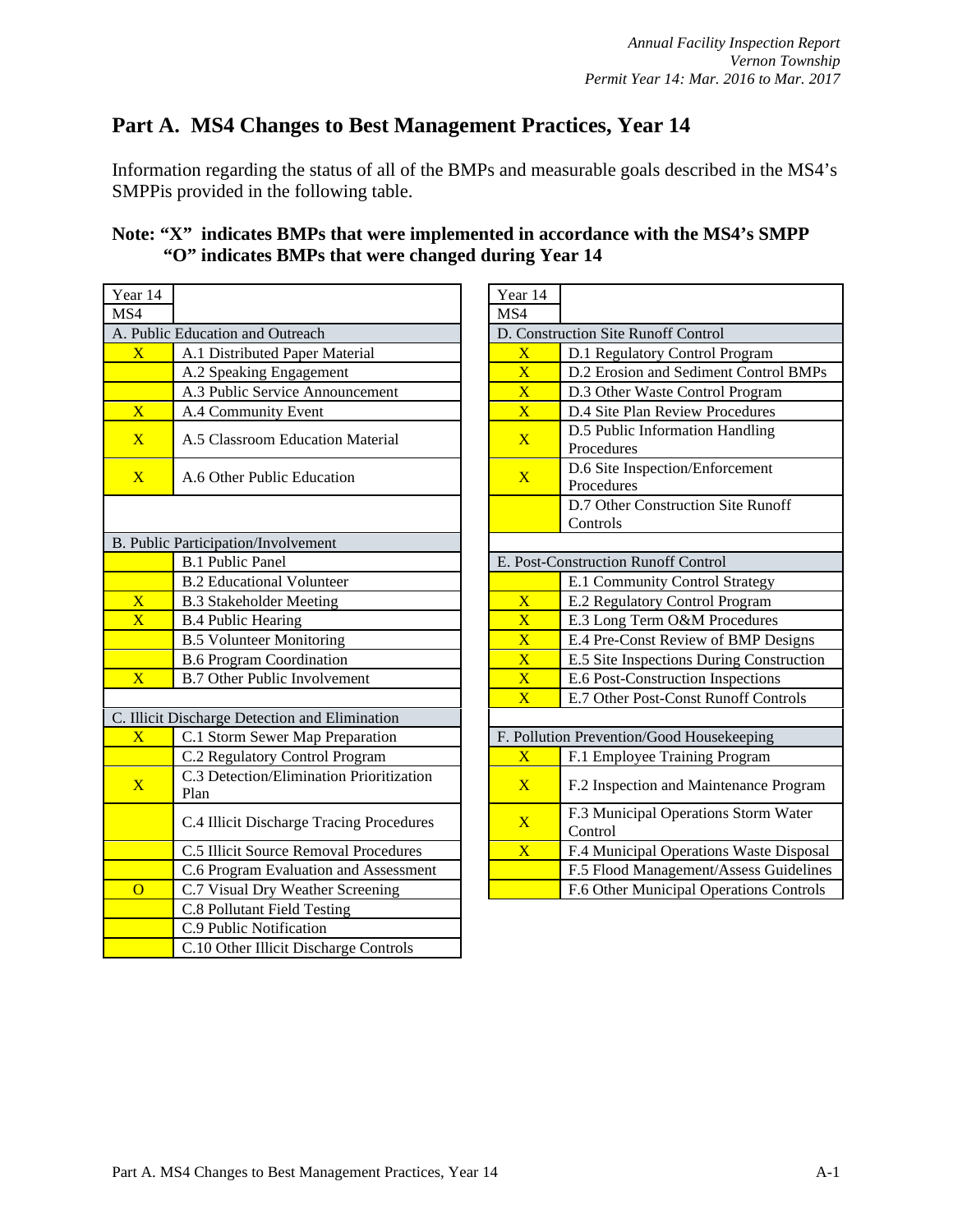C.7 Visual Dry Weather Screening

Due to budgetary constraints, no outfall screening or dry weather flow investigations were conducted in year 13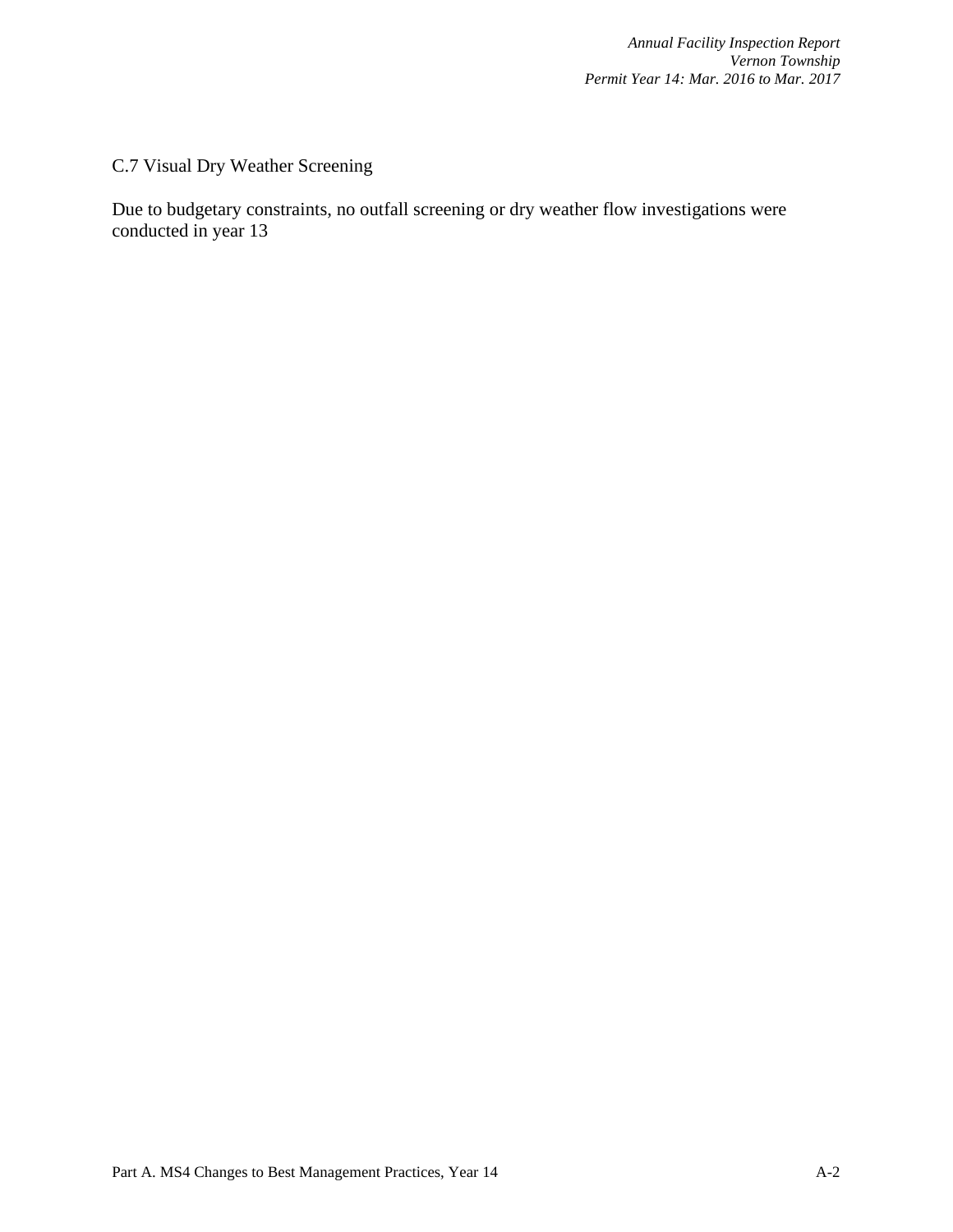# **Part B. MS4 Status of Compliance with Permit Conditions, Year 1**

#### **Stormwater Management Activities, Year 14**

Please note that IEPA issued a new version of its General NPDES Permit No. ILR40 (Permit), effective on March 1, 2016. The bulk of MS4 efforts during Year 14 consisted on reviewing and revising its SMPP to comply with the new permit conditions. A significant enhancement to the SMPP is the inclusion of Chapter 3.1 Qualified Local Program. On behalf of all MS4s within the county, SMC performs activities related to each of the six minimum control measures which are described in detail in the SMPP. These BMPs, implemented at the county level, make significant strides in achieving the statutory goal of reducing the discharge of pollutants to the MEP as watershed boundaries are not constrained by municipal borders. The SMPP can be viewed at the following link: Vernontownship.com

The stormwater management activities that the MS4 performed during Year 14, including the MS4's BMPs and measurable goals, are described in detail in the MS4's SMPP. A concise summary of the status of the MS4's stormwater management program, as of the end of Year 14, is provided below. A copy of the annual tracking form is included at the end of Part B of this report.

#### **A. Public Education and Outreach**

Measurable Goal(s):

 Implement BMPs and track progress of BMP implementation, as described in the SMPP.

Year 14 MS4 activities:

 The VTHD continues to implement the BMPs described in its SMPP and to track progress in implementing its stormwater management program.

#### **B. Public Participation/Involvement**

#### Measurable Goal(s):

 Implement BMPs and track progress of BMP implementation, as described in the SMPP.

Year 14 MS4 activities:

• The VTHD continues to implement the BMPs described in its SMPP and to track progress in implementing its stormwater management program.

#### **C. Illicit Discharge Detection and Elimination**

Measurable Goal(s):

Implement BMPs and track progress of BMP implementation, as described in the SMPP.

Year 14 MS4 activities:

 The VTHD continues to implement the BMPs described in its SMPP and to track progress in implementing its stormwater management program.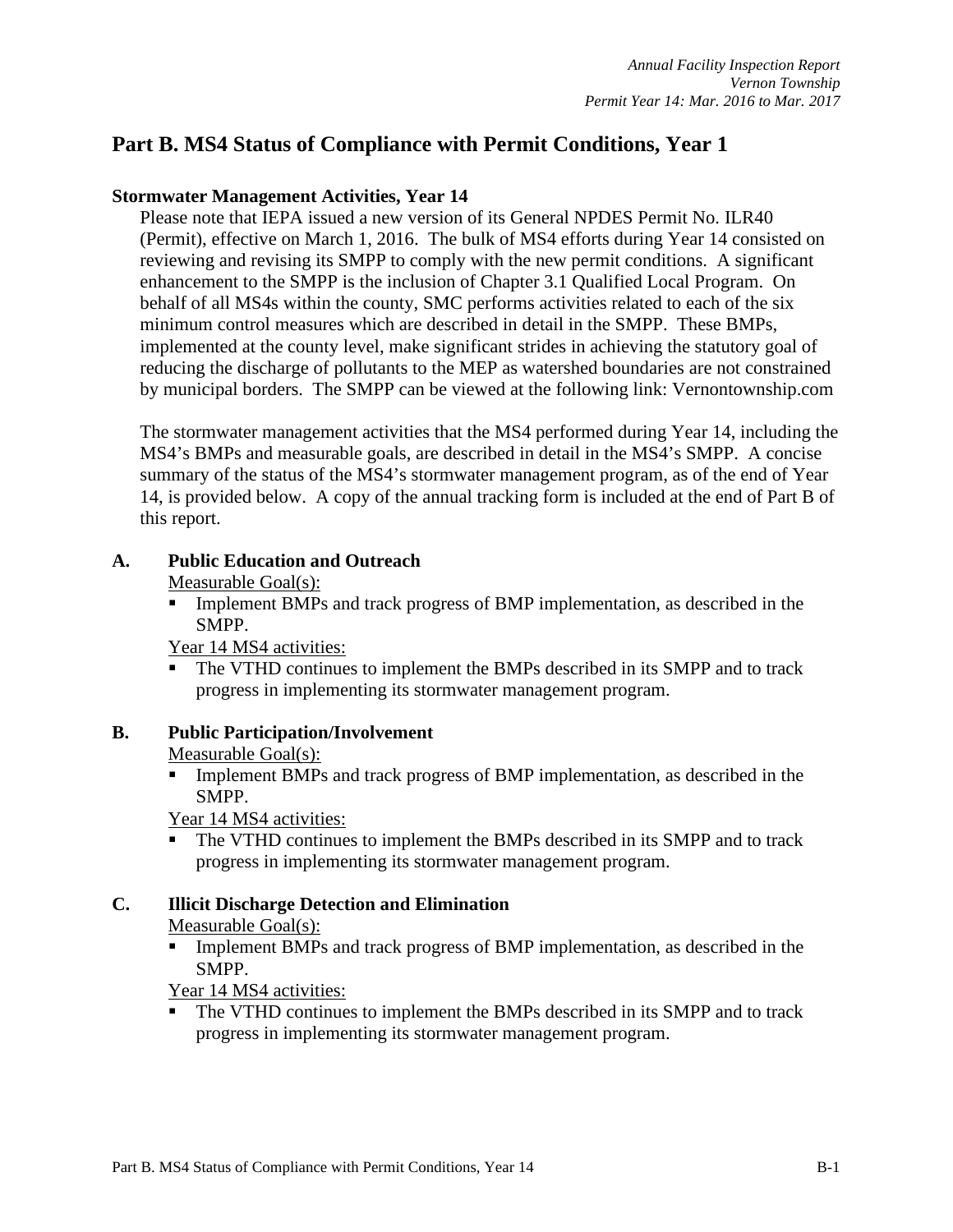#### **D. Construction Site Runoff Control**

Measurable Goal(s):

- **Implement BMPs and track progress of BMP implementation, as described in the** SMPP.
- Assist SMC in ensuring that all applicable developments are regulated pursuant to the WDO.

Year 14 MS4 activities:

- The VTHD continues to implement the BMPs described in its SMPP and to track progress in implementing its stormwater management program.
- The VTHD continues to enforce assist SMC in ensuring that all applicable developments are regulated pursuant to the WDO.

#### **E. Post-Construction Runoff Control**

Measurable Goal(s):

- **Implement BMPs and track progress of BMP implementation, as described in the** SMPP.
- **Enforce Assist SMC in ensuring that all applicable developments regulated pursuant** to the WDO.

Year 14 MS4 activities:

- The VTHD continues to implement the BMPs described in its SMPP and to track progress in implementing its stormwater management program.
- The VTHD continues to assist SMC in ensuring that all applicable developments are regulated pursuant to the WDO.

# **F. Pollution Prevention/Good Housekeeping**

Measurable Goal(s):

**Implement BMPs and track progress of BMP implementation, as described in the** SMPP.

Year 14 MS4 activities:

 The VTHD continues to implement the BMPs described in its SMPP and to track progress in implementing its stormwater management program.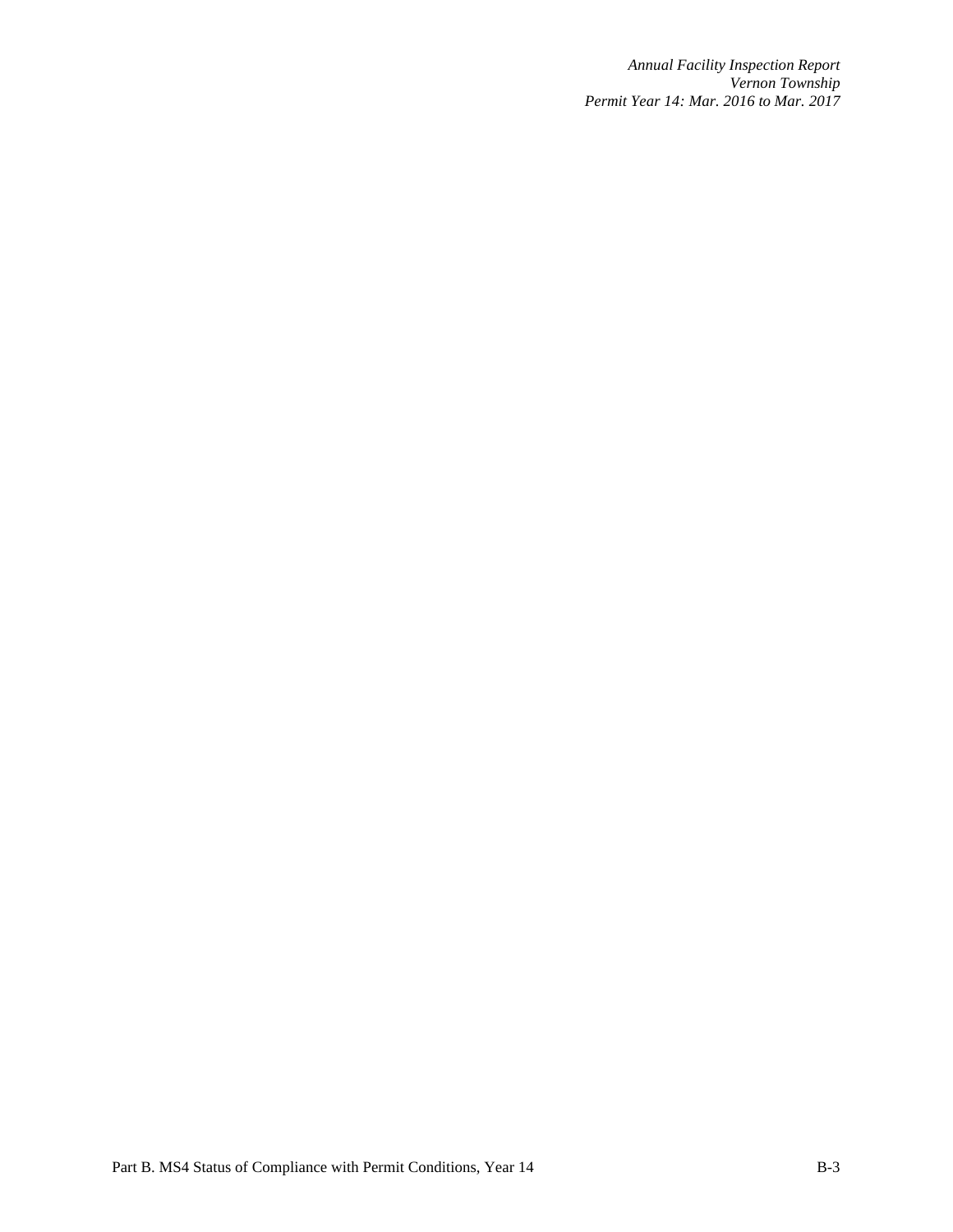# **Part C. MS4 Information and Data Collection Results, Year 14**

#### **Annual Monitoring and Data Collection, Year 14**

Information and data that the MS4 collected to meet the monitoring requirement of the version of IEPA's General NPDES Permit No. ILR40 that applied to the reporting period are summarized below.

Water quality sampling was conducted within the receiving waters, both upstream and downstream of the VTHD stormwater discharges by other MS4's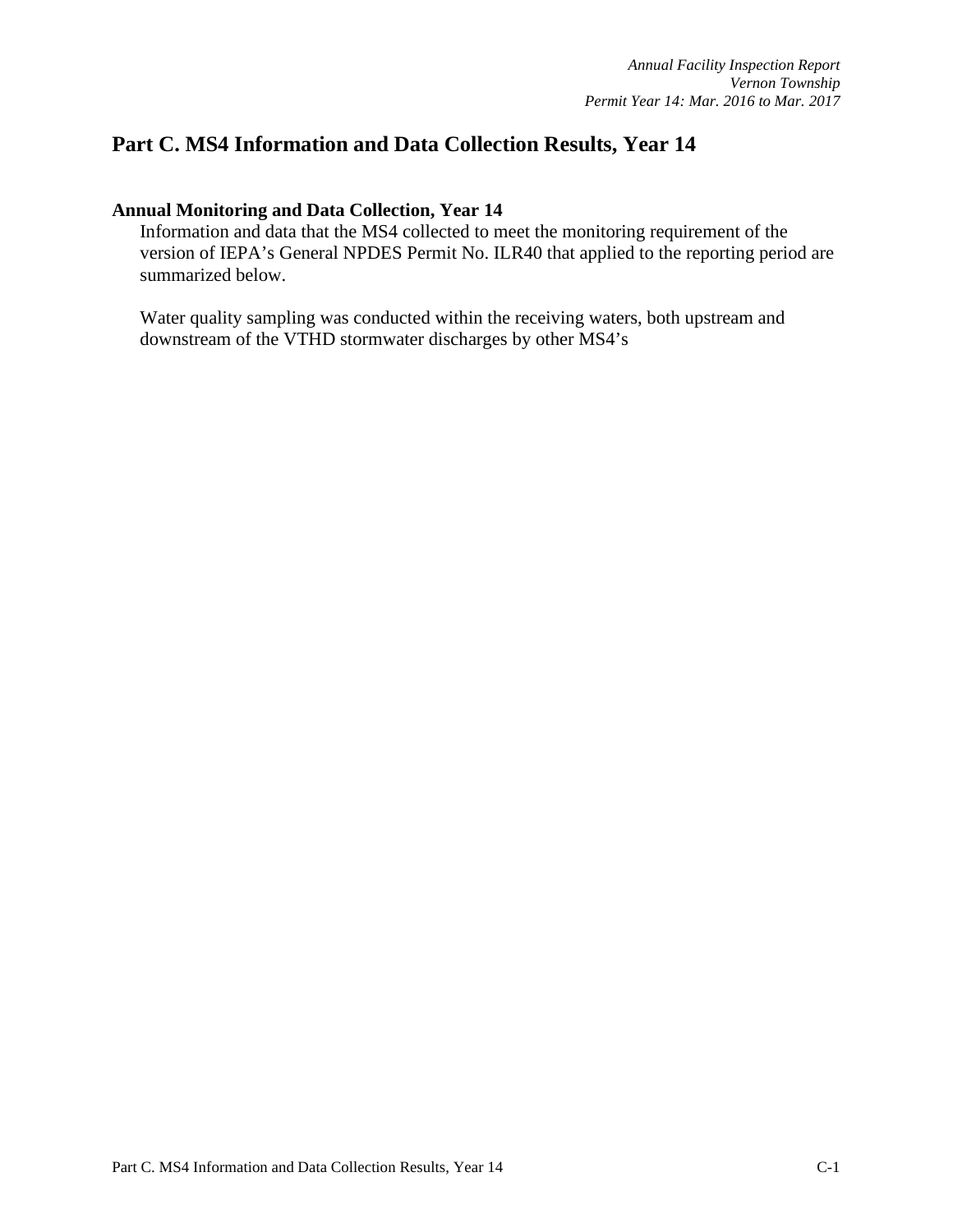# **Part D. MS4 Summary of Year 15 Stormwater Activities**

The table below indicates the stormwater management activities that the MS4 plans to undertake during Year 15. Additional information about the stormwater management activities that the MS4 will perform is provided in the section following the table.

| Year 15                 |                                                  | Year 15                 |                                             |
|-------------------------|--------------------------------------------------|-------------------------|---------------------------------------------|
| MS4                     |                                                  | MS4                     |                                             |
|                         | A. Public Education and Outreach                 |                         | D. Construction Site Runoff Control         |
| $\overline{\text{X}}$   | A.1 Distributed Paper Material                   | $\overline{\textbf{X}}$ | D.1 Regulatory Control Program              |
|                         | A.2 Speaking Engagement                          | $\overline{\mathbf{X}}$ | D.2 Erosion and Sediment Contro             |
|                         | A.3 Public Service Announcement                  | $\overline{\mathbf{X}}$ | D.3 Other Waste Control Program             |
| $\overline{\textbf{X}}$ | A.4 Community Event                              | $\overline{\text{X}}$   | D.4 Site Plan Review Procedures             |
| $\overline{\mathbf{X}}$ | A.5 Classroom Education Material                 | $\overline{\mathbf{X}}$ | D.5 Public Information Handling             |
| $\overline{\mathbf{X}}$ | A.6 Other Public Education                       | $\overline{\mathbf{X}}$ | D.6 Site Inspection/Enforcement I           |
|                         |                                                  |                         | D.7 Other Construction Site Runo            |
|                         | B. Public Participation/Involvement              |                         |                                             |
|                         | <b>B.1 Public Panel</b>                          |                         | E. Post-Construction Runoff Control         |
|                         | <b>B.2 Educational Volunteer</b>                 |                         | E.1 Community Control Strategy              |
| $\overline{\textbf{X}}$ | <b>B.3 Stakeholder Meeting</b>                   | $\overline{\mathbf{X}}$ | E.2 Regulatory Control Program              |
|                         | <b>B.4 Public Hearing</b>                        | $\overline{\mathbf{X}}$ | E.3 Long Term O&M Procedures                |
|                         | <b>B.5 Volunteer Monitoring</b>                  | $\overline{\textbf{X}}$ | E.4 Pre-Const Review of BMP De              |
|                         | <b>B.6 Program Coordination</b>                  | $\overline{\text{X}}$   | E.5 Site Inspections During Const           |
| $\overline{\mathbf{X}}$ | <b>B.7 Other Public Involvement</b>              | $\overline{\text{X}}$   | E.6 Post-Construction Inspections           |
|                         |                                                  | $\overline{\mathbf{X}}$ | E.7 Other Post-Const Runoff Cont            |
|                         | C. Illicit Discharge Detection and Elimination   |                         |                                             |
| $\overline{X}$          | C.1 Storm Sewer Map Preparation                  |                         | F. Pollution Prevention/Good Housekeeping   |
|                         | C.2 Regulatory Control Program                   | $\overline{\text{X}}$   | F.1 Employee Training Program               |
| $\overline{\mathbf{X}}$ | C.3 Detection/Elimination Prioritization<br>Plan | $\mathbf{X}$            | F.2 Inspection and Maintenance P            |
|                         | C.4 Illicit Discharge Tracing Procedures         | $\overline{\mathbf{X}}$ | F.3 Municipal Operations Storm V<br>Control |
|                         | C.5 Illicit Source Removal Procedures            | $\overline{\mathbf{X}}$ | F.4 Municipal Operations Waste I            |
|                         | C.6 Program Evaluation and Assessment            |                         | F.5 Flood Management/Assess Gu              |
| $\overline{\text{X}}$   | C.7 Visual Dry Weather Screening                 |                         | F.6 Other Municipal Operations C            |
|                         | C.8 Pollutant Field Testing                      |                         |                                             |
| $\overline{\mathbf{X}}$ | C.9 Public Notification                          |                         |                                             |
|                         | C.10 Other Illicit Discharge Controls            |                         |                                             |
|                         |                                                  |                         |                                             |

**Note: "X" indicates BMPs that will be implemented during Year 15**

| <u>ar 15</u>                    |                                                  | Year 15                 |                                                 |
|---------------------------------|--------------------------------------------------|-------------------------|-------------------------------------------------|
| $\overline{4}$                  |                                                  | MS4                     |                                                 |
| Public Education and Outreach   |                                                  |                         | D. Construction Site Runoff Control             |
| $\overline{\text{X}}$           | A.1 Distributed Paper Material                   | $\overline{\mathbf{X}}$ | D.1 Regulatory Control Program                  |
|                                 | A.2 Speaking Engagement                          | $\overline{\textbf{X}}$ | D.2 Erosion and Sediment Control BMPs           |
|                                 | A.3 Public Service Announcement                  | $\overline{\textbf{X}}$ | D.3 Other Waste Control Program                 |
|                                 | A.4 Community Event                              | $\overline{\mathbf{X}}$ | D.4 Site Plan Review Procedures                 |
| $\frac{\mathbf{X}}{\mathbf{X}}$ | A.5 Classroom Education Material                 | $\overline{\textbf{X}}$ | D.5 Public Information Handling Procedures      |
|                                 | A.6 Other Public Education                       | $\overline{\mathbf{X}}$ | D.6 Site Inspection/Enforcement Procedures      |
|                                 |                                                  |                         | D.7 Other Construction Site Runoff Controls     |
|                                 | Public Participation/Involvement                 |                         |                                                 |
|                                 | <b>B.1 Public Panel</b>                          |                         | E. Post-Construction Runoff Control             |
|                                 | <b>B.2 Educational Volunteer</b>                 |                         | E.1 Community Control Strategy                  |
| $\overline{\text{X}}$           | <b>B.3 Stakeholder Meeting</b>                   | $\overline{\textbf{X}}$ | E.2 Regulatory Control Program                  |
|                                 | <b>B.4 Public Hearing</b>                        | $\overline{\textbf{X}}$ | E.3 Long Term O&M Procedures                    |
|                                 | <b>B.5 Volunteer Monitoring</b>                  | $\overline{\textbf{X}}$ | E.4 Pre-Const Review of BMP Designs             |
|                                 | <b>B.6 Program Coordination</b>                  | $\overline{\text{X}}$   | E.5 Site Inspections During Construction        |
| $\overline{\text{X}}$           | <b>B.7 Other Public Involvement</b>              | $\overline{\mathbf{X}}$ | E.6 Post-Construction Inspections               |
|                                 |                                                  | $\overline{\textbf{X}}$ | E.7 Other Post-Const Runoff Controls            |
|                                 | Illicit Discharge Detection and Elimination      |                         |                                                 |
| $\overline{\text{X}}$           | C.1 Storm Sewer Map Preparation                  |                         | F. Pollution Prevention/Good Housekeeping       |
|                                 | C.2 Regulatory Control Program                   | $\overline{\mathbf{X}}$ | F.1 Employee Training Program                   |
| $\overline{\text{X}}$           | C.3 Detection/Elimination Prioritization<br>Plan | $\overline{X}$          | F.2 Inspection and Maintenance Program          |
|                                 | C.4 Illicit Discharge Tracing Procedures         | $\overline{\mathbf{X}}$ | F.3 Municipal Operations Storm Water<br>Control |
|                                 | C.5 Illicit Source Removal Procedures            | $\overline{\mathbf{X}}$ | F.4 Municipal Operations Waste Disposal         |
|                                 | C.6 Program Evaluation and Assessment            |                         | F.5 Flood Management/Assess Guidelines          |
| $\overline{\text{X}}$           | C.7 Visual Dry Weather Screening                 |                         | F.6 Other Municipal Operations Controls         |
|                                 |                                                  |                         |                                                 |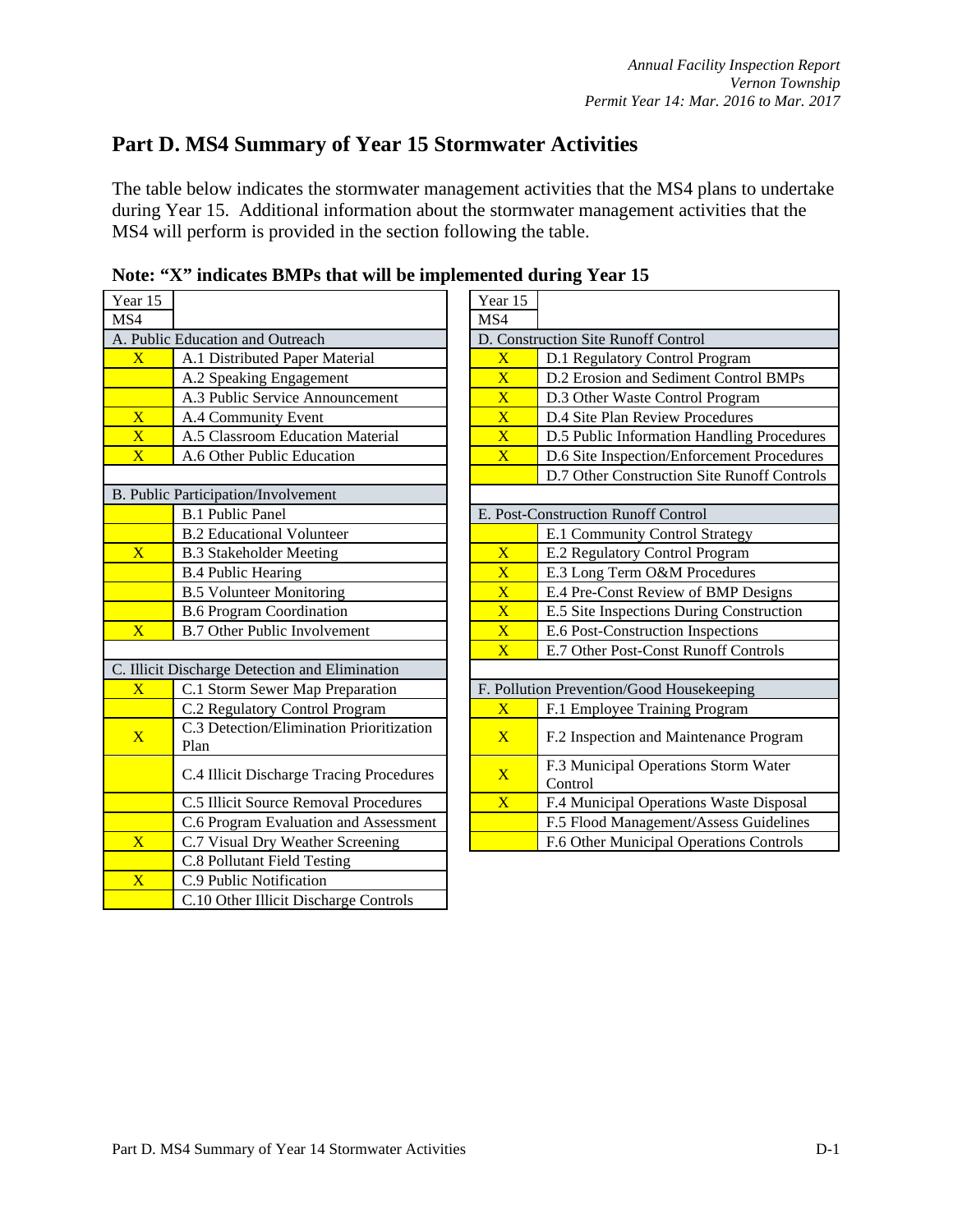#### **Stormwater Management Activities, Year 15**

As described in Part B above, a significant enhancement to the SMPP is the inclusion of Chapter 3.1 Qualified Local Program. On behalf of all MS4s within the county, SMC performs activities related to each of the six minimum control measures which are described in detail in the SMPP. These BMPs, implemented at the county level, make significant strides in achieving the statutory goal of reducing the discharge of pollutants to the MEP as watershed boundaries are not constrained by municipal borders. As such, a significant portion of the stated MS4 measurable goals are to "support QLP efforts."

During Year 15, the MS4 plans to continue to support and supplement QLP efforts, as described in detail in the MS4's SMPP and in brief below. The VTHD's SMPP can be viewed at Vernontownship.com.

#### **A. Public Education and Outreach**

In additional to the extensive QLP efforts, the VTHD utilizes a variety of methods to educate and provide outreach to the public about the importance of managing pollutants that potentially could enter the stormwater system. The VTHD's Public Education and Outreach program includes: the distribution of educational material via take-away racks, municipal newsletters, website, at outreach events and by supporting efforts of the Solid Waste Agency of Lake County (SWALCO).

Measurable Goal(s):

- Support QLP efforts.
- Implement BMPs and track progress of BMP implementation, as described in the SMPP.

#### **B. Public Participation/Involvement**

In additional to the extensive QLP efforts, the VTHD utilizes a variety of methods to allow input from citizens during the development and implementation of the SMPP. The VTHD's Public Participation/Involvement program includes: maintaining a process for receiving and processing citizen input/complaints; attending and publicizing stakeholder meetings and the Lake County Municipal Advisory Committee, identification of environmental justice areas, and presenting program information at a public meeting at least once annually.

Measurable Goal(s):

- Support QLP efforts.
- Implement BMPs and track progress of BMP implementation, as described in the SMPP.

#### **C. Illicit Discharge Detection and Elimination**

In additional to the extensive QLP efforts, the VTHD will conduct activities toward the identification and removal of direct connections of pollutants into the storm water management systems (including wetlands and receiving waters). The program includes the following primary components.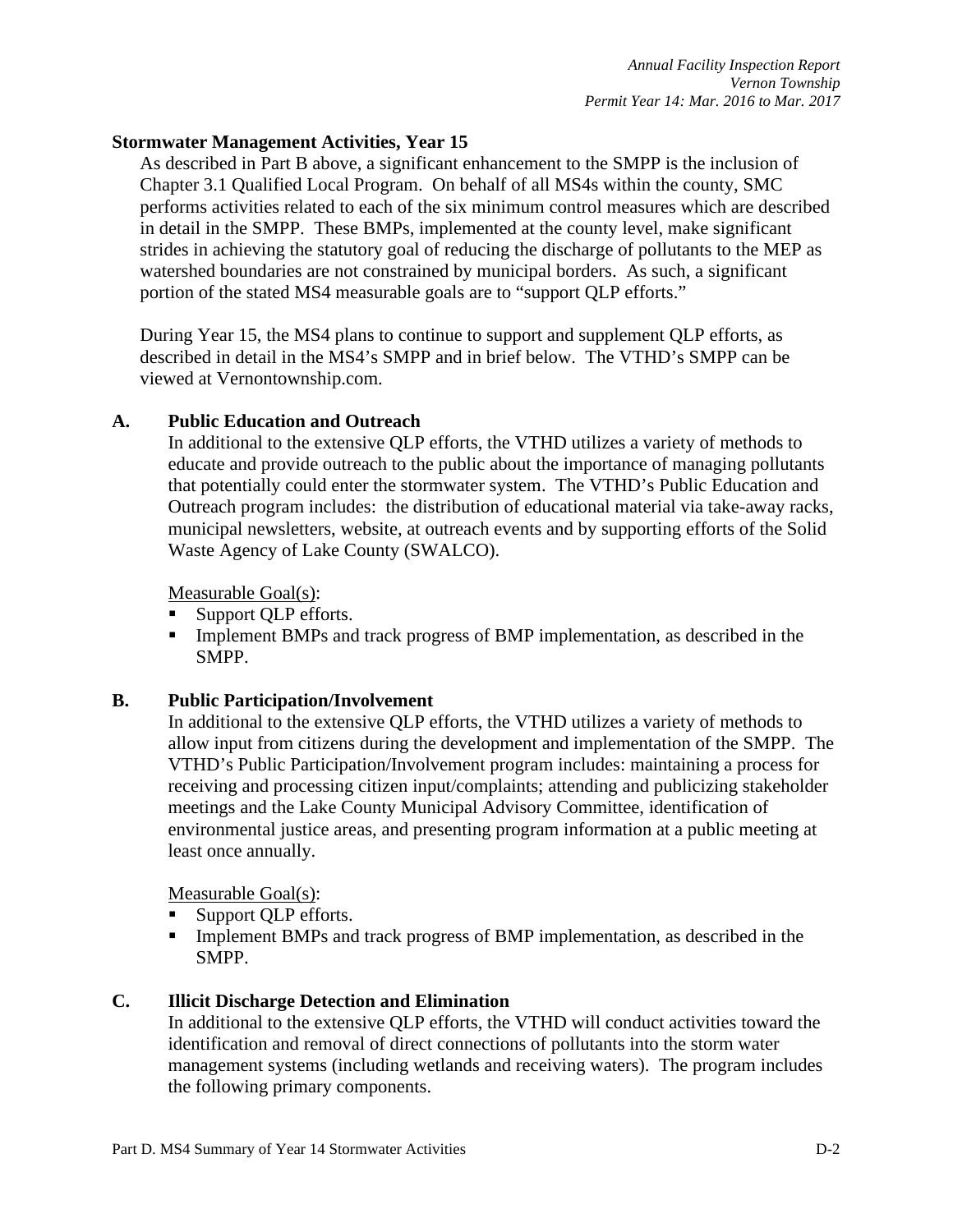- A outfall map showing the locations of outfalls and the names and locations of all waters that receive discharges from those outfalls;
- An ordinance that prohibits all non-storm water discharges into the storm sewer system and provides the authority for appropriate enforcement procedures and actions;
- A plan to detect and address all non-stormwater discharges, into the storm sewer system;
- **Periodic inspection of outfalls for detection of non-stormwater discharges and illegal** dumping (5-yr rescreening schedule).
- Annual inspection of all High Priority Outfalls.

Measurable Goal(s):

- Support QLP Efforts.
- Implement BMPs and track progress of BMP implementation, as described in the SMPP.

#### **D. Construction Site Runoff Control**

Lake County has adopted a countywide [Watershed Development Ordinance \(WDO\)](https://lakecountyil.gov/2358/Watershed-Development-Ordinance) that establishes the minimum stormwater management requirements for development in Lake County. The WDO establishes countywide standards for runoff maintenance, detention sites, soil erosion and sediment control, inspections, water quality, wetlands and floodplains. The WDO, which is administered and enforced within the community by SMC, establishes standards for construction site runoff control.

Measurable Goal(s):

- Implement BMPs and track progress of BMP implementation, as described in the SMPP.
- Assist SMC in ensuring that all applicable developments are in compliance with the WDO.

#### **E. Post-Construction Runoff Control**

As described above, the countywide WDO establishes the minimum stormwater management requirements for development in Lake County. BMP standards are incorporated into the WDO to implement stormwater management strategies that minimize increases in stormwater runoff rates, volumes, and pollutant loads from development sites. The SMPP also includes support of adopted Watershed Plan recommendations and inspection procedures for pre-WDO developments, streambanks and shorelines, streambeds, and detention/retention ponds.

Measurable Goal(s):

Implement BMPs and track progress of BMP implementation, as described in the SMPP.

Assist SMC in ensuring that all applicable developments are in compliance with the WDO.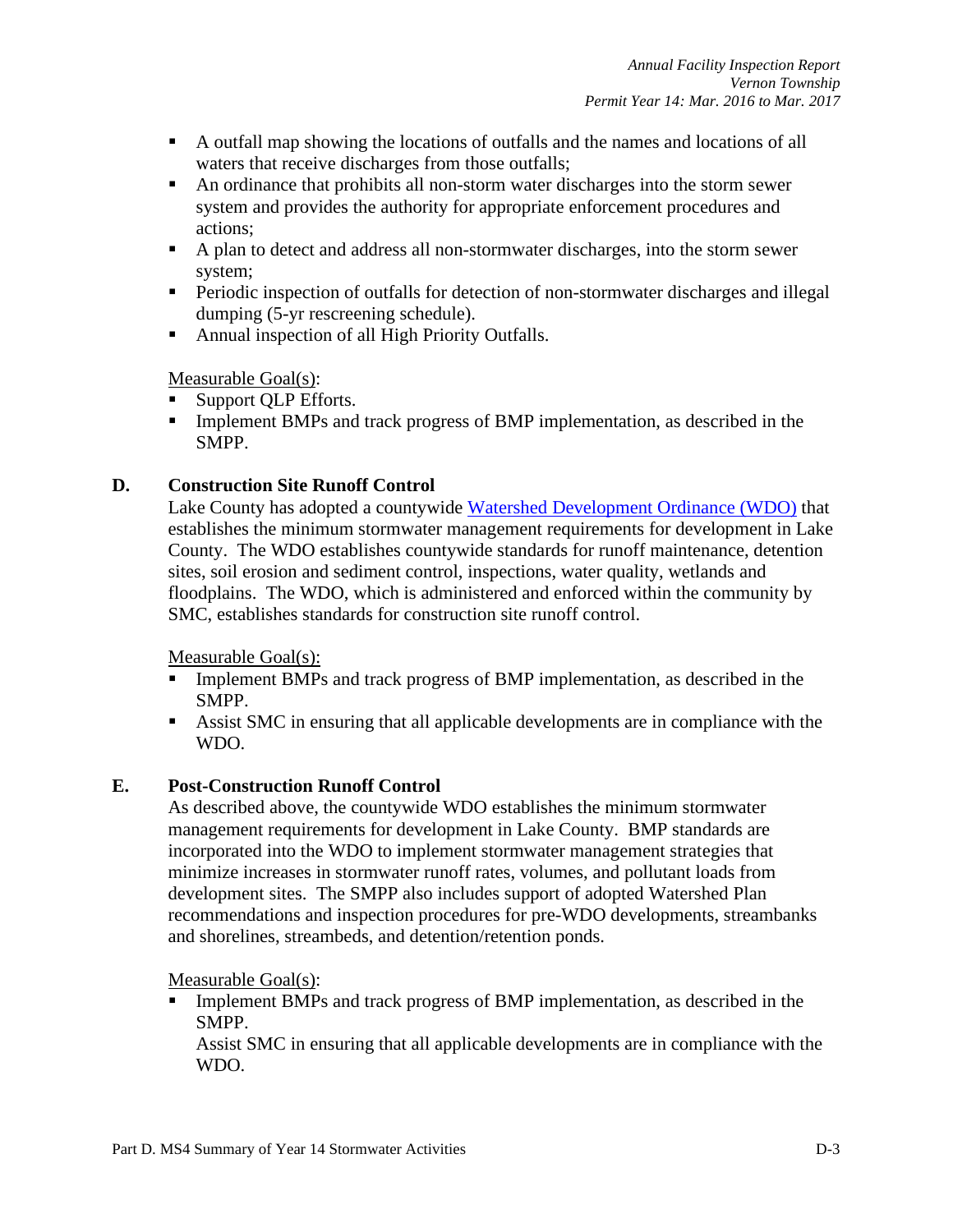#### **F. Pollution Prevention/Good Housekeeping**

In addition to the QLP efforts to provide training materials and opportunities, the VTHD is committed to implementing the Pollution Prevention/Good Housekeeping component of its SMPP. The MS4 is responsible for the care and upkeep of the general facilities, municipal roads, its general facilities and associated maintenance yards. The MS4's Pollution Prevention/Good Housekeeping program includes: the evaluation and improvement of municipal policies and procedures to reduce the discharge of pollutants from municipal activities and operations; and, a training program for municipal employees.

Measurable Goal(s):

- Support QLP efforts.
- Implement BMPs and track progress of BMP implementation, as described in the SMPP.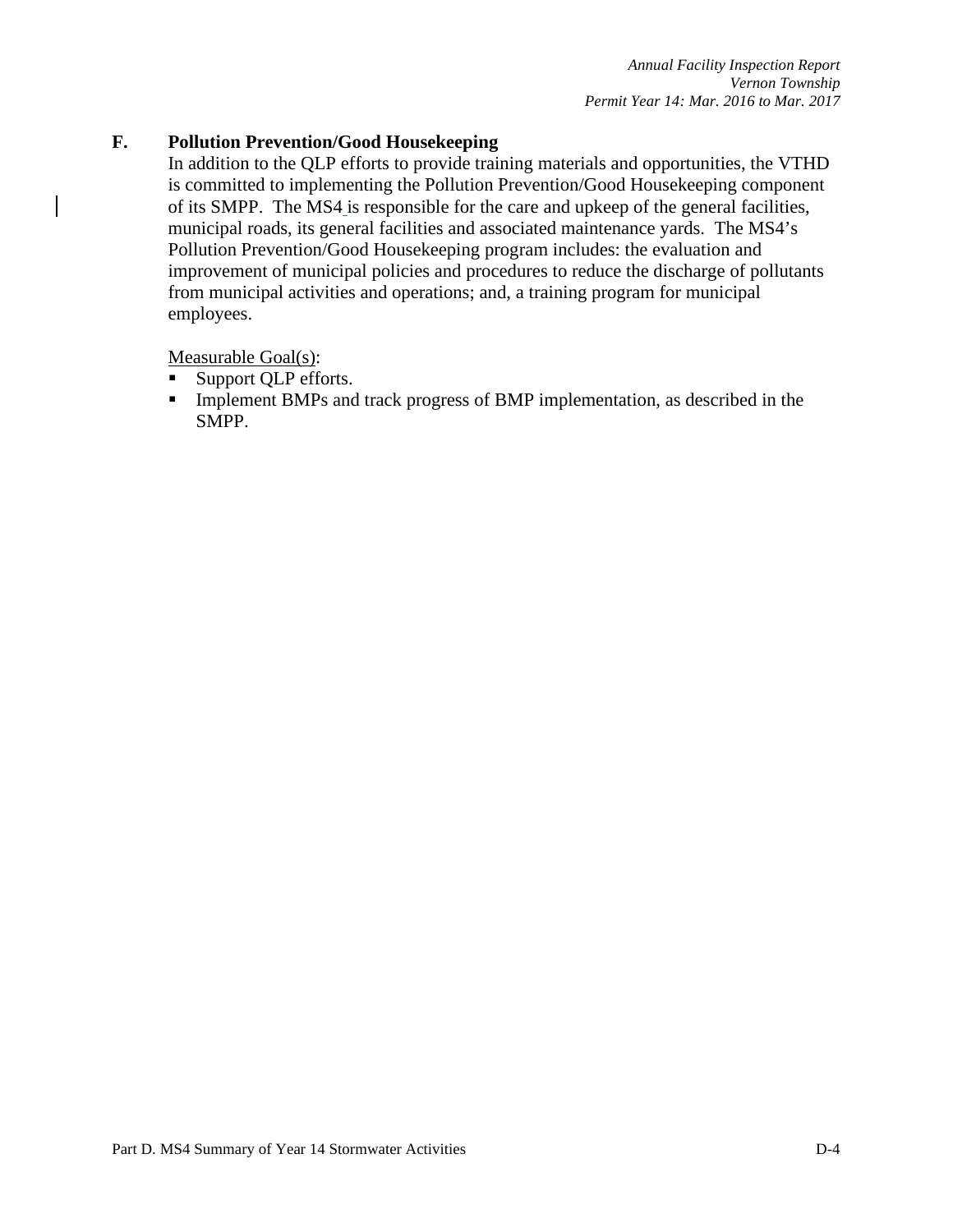# **Part E. Notice of Qualifying Local Program**

The [Lake County Stormwater Management Commission \(SMC\) serves as a Qualifying Local](http://lakecountyil.gov/DocumentCenter/View/11185)  [Program \(QLP\)](http://lakecountyil.gov/DocumentCenter/View/11185) for MS4s in Lake County. In accordance with IEPA's General NPDES Permit No. ILR40, as a QLP, SMC performs activities related to each of the six minimum control measures. This part of the Annual Report, which summarizes the stormwater management activities performed by SMC as a QLP, consists of the following five sections:

- **Part E1** identifies changes to Best Management Practices (BMPs) that occurred during Year 14 and includes information about how these changes affected the QLP's stormwater management program.
- **Part E2** describes the stormwater management activities that the QLP performed during Year 14.
- **Part E3** summarizes the information and data collected by the QLP during Year 14.
- **Part E4** describes the stormwater management activities that the QLP plans to undertake during Year 15.
- **Part E5** lists the construction projects conducted by the QLP during Year 14.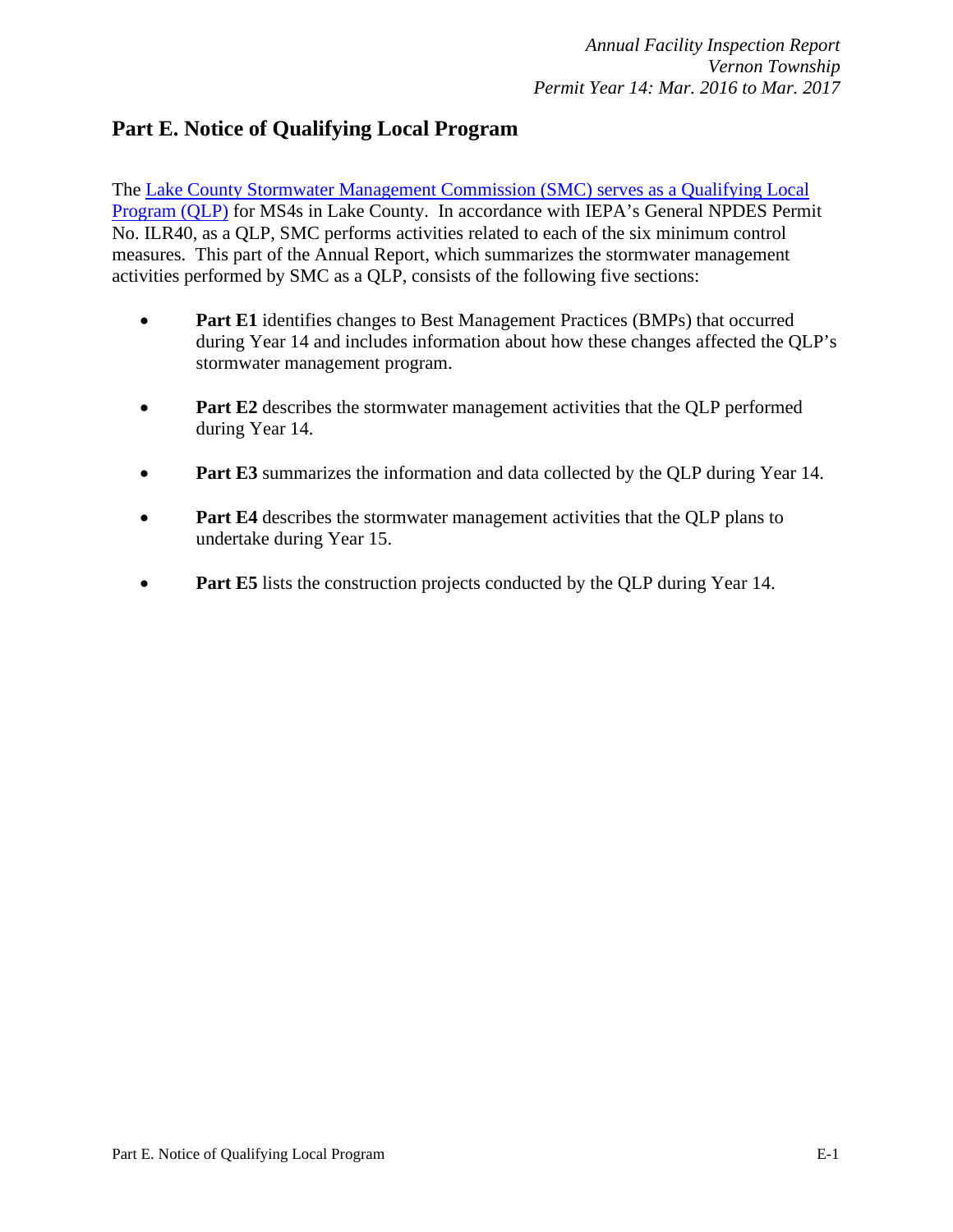# **Part E1. QLP Changes to Best Management Practices, Year 14**

| Year 14     |                                                  | Year 14                   |                                             |
|-------------|--------------------------------------------------|---------------------------|---------------------------------------------|
| <b>QLP</b>  |                                                  | <b>QLP</b>                |                                             |
|             | A. Public Education and Outreach                 |                           | D. Construction Site Runoff Control         |
| $\mathbf X$ | A.1 Distributed Paper Material                   | $\mathbf X$               | D.1 Regulatory Control Program              |
|             | A.2 Speaking Engagement                          | $\mathbf X$               | D.2 Erosion and Sediment Control            |
| X           | A.3 Public Service Announcement                  | $\boldsymbol{\mathrm{X}}$ | D.3 Other Waste Control Program             |
| $\mathbf X$ | A.4 Community Event                              | $\boldsymbol{\mathrm{X}}$ | D.4 Site Plan Review Procedures             |
| $\mathbf X$ | A.5 Classroom Education Material                 | $\mathbf X$               | D.5 Public Information Handling I           |
| $\mathbf X$ | A.6 Other Public Education                       | $\mathbf X$               | D.6 Site Inspection/Enforcement F           |
|             |                                                  |                           | D.7 Other Construction Site Runo:           |
|             | B. Public Participation/Involvement              |                           |                                             |
| X           | <b>B.1 Public Panel</b>                          |                           | E. Post-Construction Runoff Control         |
|             | <b>B.2 Educational Volunteer</b>                 |                           | E.1 Community Control Strategy              |
| $\mathbf X$ | <b>B.3 Stakeholder Meeting</b>                   | X                         | E.2 Regulatory Control Program              |
|             | <b>B.4 Public Hearing</b>                        | $\boldsymbol{\mathrm{X}}$ | E.3 Long Term O&M Procedures                |
|             | <b>B.5 Volunteer Monitoring</b>                  | X                         | E.4 Pre-Const Review of BMP De              |
| $\mathbf X$ | <b>B.6 Program Coordination</b>                  | $\boldsymbol{\mathrm{X}}$ | E.5 Site Inspections During Consta          |
|             | <b>B.7 Other Public Involvement</b>              | $\mathbf X$               | E.6 Post-Construction Inspections           |
|             |                                                  | $\mathbf X$               | E.7 Other Post-Const Runoff Cont            |
|             | C. Illicit Discharge Detection and Elimination   |                           |                                             |
|             | C.1 Storm Sewer Map Preparation                  |                           | F. Pollution Prevention/Good Housekeeping   |
| X           | C.2 Regulatory Control Program                   | X                         | F.1 Employee Training Program               |
|             | C.3 Detection/Elimination Prioritization<br>Plan |                           | F.2 Inspection and Maintenance P            |
|             | C.4 Illicit Discharge Tracing Procedures         |                           | F.3 Municipal Operations Storm V<br>Control |
|             | C.5 Illicit Source Removal Procedures            |                           | F.4 Municipal Operations Waste D            |
|             | C.6 Program Evaluation and Assessment            | X                         | F.5 Flood Management/Assess Gu              |
|             | C.7 Visual Dry Weather Screening                 | $\checkmark$              | F.6 Other Municipal Operations C            |
|             | <b>C.8 Pollutant Field Testing</b>               |                           |                                             |
|             | C.9 Public Notification                          |                           |                                             |
| $\mathbf X$ | C.10 Other Illicit Discharge Controls            |                           |                                             |

|  | Note: "X" indicates BMPs that were implemented as planned |
|--|-----------------------------------------------------------|
|  | indicates BMPs that were changed during Year 14           |

| r 14           |                                                  | Year 14      |                                                 |
|----------------|--------------------------------------------------|--------------|-------------------------------------------------|
| $\mathbf{c}$   |                                                  | <b>QLP</b>   |                                                 |
|                | Public Education and Outreach                    |              | D. Construction Site Runoff Control             |
| $\mathbf X$    | A.1 Distributed Paper Material                   | X            | D.1 Regulatory Control Program                  |
|                | A.2 Speaking Engagement                          | X            | D.2 Erosion and Sediment Control BMPs           |
| $\overline{X}$ | A.3 Public Service Announcement                  | X            | D.3 Other Waste Control Program                 |
| $\frac{X}{X}$  | A.4 Community Event                              | X            | D.4 Site Plan Review Procedures                 |
|                | A.5 Classroom Education Material                 | X            | D.5 Public Information Handling Procedures      |
| X              | A.6 Other Public Education                       | X            | D.6 Site Inspection/Enforcement Procedures      |
|                |                                                  |              | D.7 Other Construction Site Runoff Controls     |
|                | ublic Participation/Involvement                  |              |                                                 |
| $\mathbf X$    | <b>B.1 Public Panel</b>                          |              | E. Post-Construction Runoff Control             |
|                | <b>B.2 Educational Volunteer</b>                 |              | E.1 Community Control Strategy                  |
| X              | <b>B.3 Stakeholder Meeting</b>                   | X            | E.2 Regulatory Control Program                  |
|                | <b>B.4 Public Hearing</b>                        | X            | E.3 Long Term O&M Procedures                    |
|                | <b>B.5 Volunteer Monitoring</b>                  | X            | E.4 Pre-Const Review of BMP Designs             |
| X              | <b>B.6 Program Coordination</b>                  | X            | E.5 Site Inspections During Construction        |
|                | <b>B.7 Other Public Involvement</b>              | X            | E.6 Post-Construction Inspections               |
|                |                                                  | X            | E.7 Other Post-Const Runoff Controls            |
|                | llicit Discharge Detection and Elimination       |              |                                                 |
|                | C.1 Storm Sewer Map Preparation                  |              | F. Pollution Prevention/Good Housekeeping       |
| X              | C.2 Regulatory Control Program                   | X            | F.1 Employee Training Program                   |
|                | C.3 Detection/Elimination Prioritization<br>Plan |              | F.2 Inspection and Maintenance Program          |
|                | C.4 Illicit Discharge Tracing Procedures         |              | F.3 Municipal Operations Storm Water<br>Control |
|                | C.5 Illicit Source Removal Procedures            |              | F.4 Municipal Operations Waste Disposal         |
|                | C.6 Program Evaluation and Assessment            | X            | F.5 Flood Management/Assess Guidelines          |
|                | C.7 Visual Dry Weather Screening                 | $\checkmark$ | F.6 Other Municipal Operations Controls         |
|                |                                                  |              |                                                 |

# **Part E2. QLP Status of Compliance with Permit Conditions, Year 14**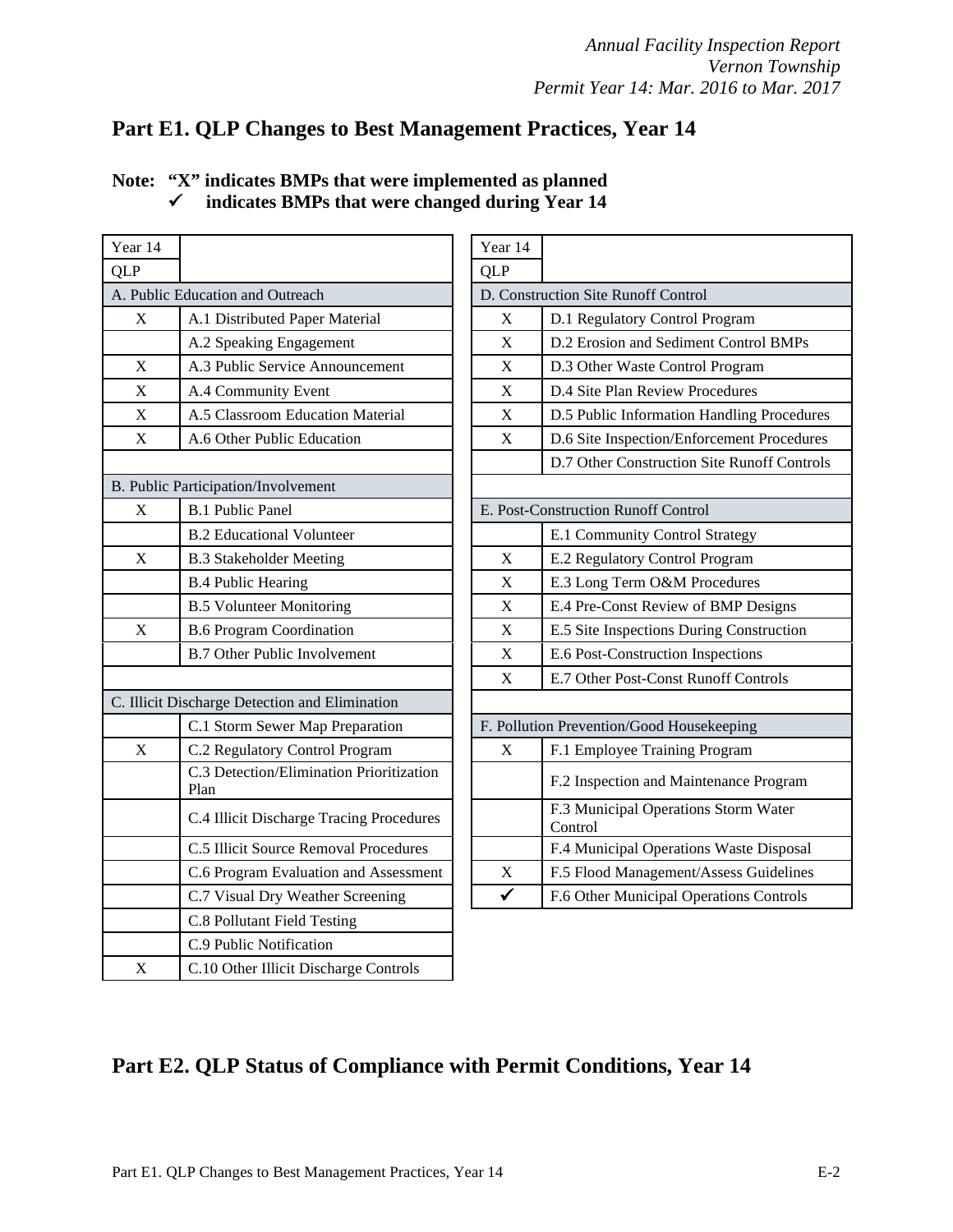IEPA issued a new version of its General NPDES Permit No. ILR40 effective March 1, 2016 (the first day of Year 14). SMC has reviewed the new permit, compared it to the previous permit, summarized the changes, and evaluated what the changes appear to mean for Lake County MS4s. Based on these findings, SMC revised its SMPP template and provided it to communities in August 2016; the final draft was provided in November 2016.

The Lake County [Stormwater Management Commission \(SMC\) serves as a Qualifying Local](http://lakecountyil.gov/DocumentCenter/View/11185)  [Program \(QLP\)](http://lakecountyil.gov/DocumentCenter/View/11185) for MS4s in Lake County. In accordance with IEPA's NDPES General Permit No. ILR40, as a QLP, SMC performs activities related to each of the six minimum control measures. The stormwater management activities that the QLP performed during Year 14 are described below.

#### **A. Public Education and Outreach**

#### **A.1 Distributed Paper Material**

Measurable Goal(s):

Distribute informational materials from "take away" rack at SMC. Upon request, distribute materials directly to municipalities for local distribution.

Year 14 QLP activities:

- SMC distributes a variety of informational materials related to stormwater management through its "take away" rack and website.
- Upon request, informational materials are distributed directly to Lake County MS4s in PDF format for use on community websites, in community newsletters, and in community "take away" racks.
- In 2016, SMC developed "Living on the Water's Edge" which included prevention pollution and bio infiltration practices for riparian landowners. This was widely distributed electronically [\(https://lakecountyil.gov/DocumentCenter/View/11146\)](https://lakecountyil.gov/DocumentCenter/View/11146) as well as in print form.
- **Provided NPDES related information via Facebook**

#### **A.3 Public Service Announcement**

Measurable Goal(s):

- Include public service announcement highlighting community accomplishments related to IEPA's NPDES Stormwater Program in ["Mainstream"](https://lakecountyil.gov/2331/Newsletters-Annual-Reports) once annually;
- Post watershed identification signage with LCDOT;
- Upon request or download ["The Big Picture: Water Quality, Regulations & NPDES"](https://lakecountyil.gov/DocumentCenter/View/16533) to Lake County MS4s.

- SMC includes announcements highlighting community accomplishments related to IEPA's NPDES Stormwater Program on its website, in its newsletter, and through other media outlets.
- Watershed identification signage is located throughout the county.
- SMC continues to make available "The Big Picture: Water Quality, Regulations  $\&$ [NPDES"](https://lakecountyil.gov/DocumentCenter/View/16533) presentation to Lake County MS4s, (url: [https://lakecountyil.gov/DocumentCenter/View/16533\)](https://lakecountyil.gov/DocumentCenter/View/16533).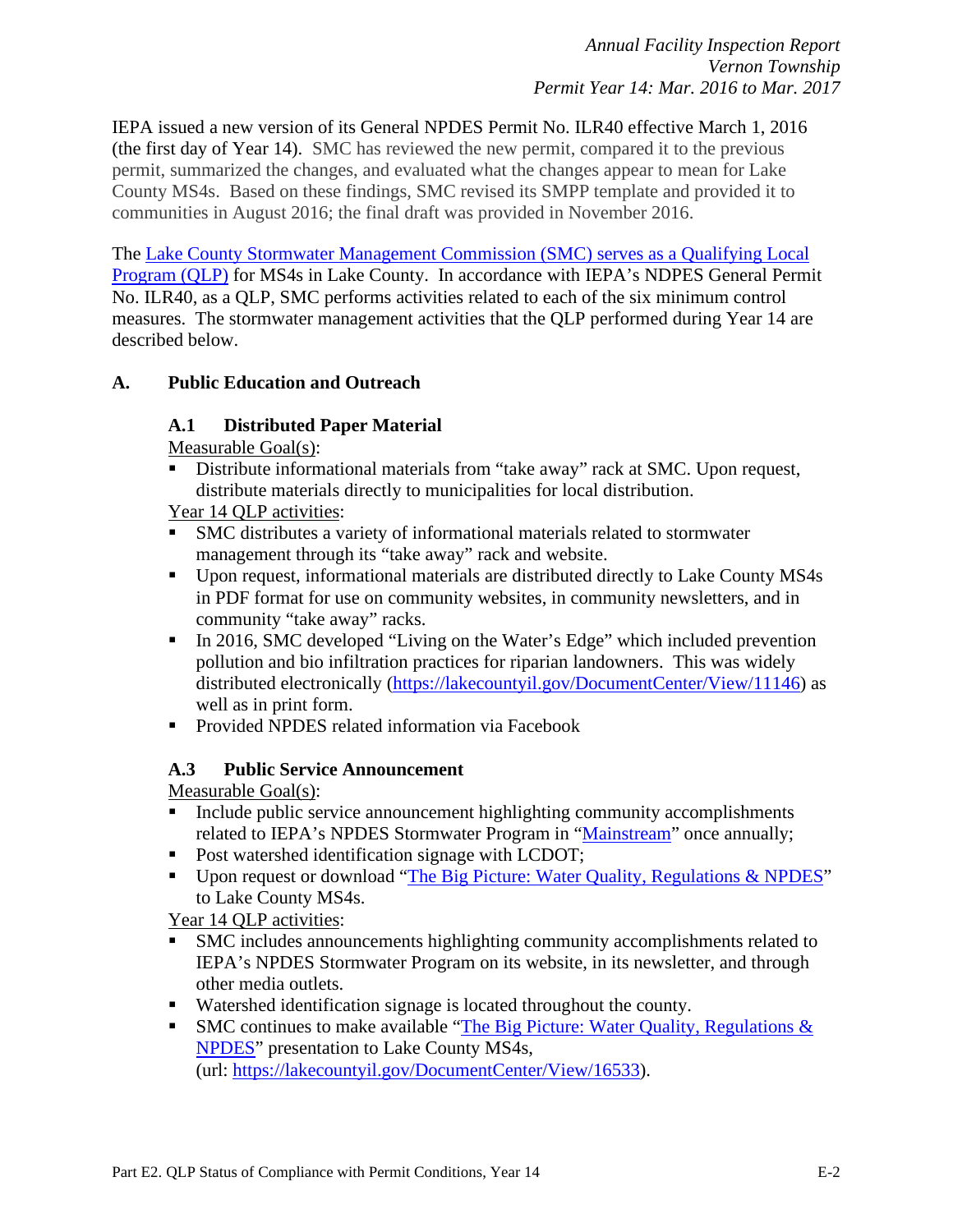# **A.4 Community Event**

# Measurable Goal(s):

**Sponsor or co-sponsor workshop on a topic related to IEPA's NPDES Stormwater** Program.

Year 14 QLP activities:

- SMC sponsored or co-sponsored many workshops and events on stormwater-related topics between March 1, 2016 and February 28, 2017, including:
	- o Municipal Pollution Prevention/Good Housekeeping: Indiana & California Indiana Perspectives at April 2016 MAC meeting
	- o Presentations at April, June, September 2016 MAC meetings regarding new ILR40 permit, its implications and SMCs guidance on compliance.
	- o Center for Watershed Protection stormwater webinars (March, May, June, September, October, November 2016)
	- o Homeowners Association Workshop on maintaining stormwater BMPs at CLC May 2016
	- o Fox River/Chain O'Lakes river clean-up in Fox Lake, Port Barrington & Antioch, IL on May 7, 2016
	- o Chicago River clean-up (Chicago River Day) in Lincolnshire, Highland Park, Lake Forest & Deerfield, IL on May 14, 2016
	- o Buffalo Creek clean-up (Rylko Community Park Workday) in Buffalo Grove, IL on May 20, 2016
	- o Rain Barrel, Compost Bin, and Native Plant Sale held in Libertyville, IL on May 7, 2016
	- o Roadway De-Icing Workshop held in Libertyville, IL on Oct. 3 & 5, 2016
	- o Parking Lots & Sidewalks De-Icing Workshop held in Libertyville, IL on October 4, 2016
	- o Green Infrastructure workshop for Highland Park District Supervisors and Staff February 11, 2016
	- o Des Plaines River Watershed Presentation at Adlai Stevenson Center on Democracy Oct. 13, 2016
	- o SMC sponsored a Designated Erosion Control Inspector (DECI) Workshop held on Jan. 5/2017

# **A.5 Classroom Education**

Measurable Goal(s):

- Develop and compile information for stormwater educational kit for distribution upon request.
- **Provide materials and training on storm sewer inlet stenciling kits to teachers upon** request.

- Stormwater educational materials were compiled for use at several public education events that were held between March 1, 2016 and March 31, 2017, including:
	- o Riparian Landowner Open House held in Beach Park, IL on May 25, 2016
	- o Loch Lomond Property Owners Association's Loch Fest held in Mundelein, IL on July 30, 2016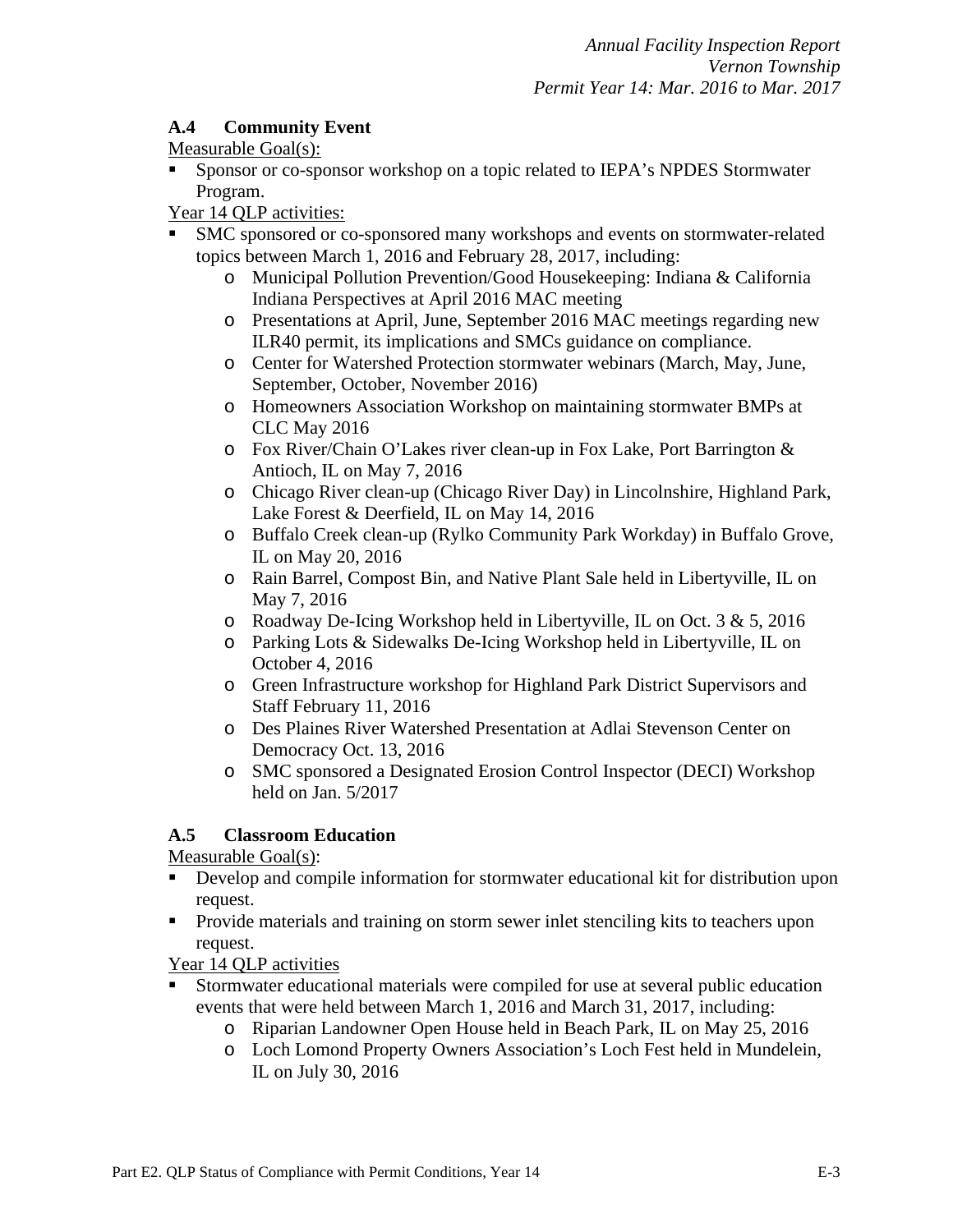- o Rain Barrel, Compost Bin, and Native Plant Sale held in Libertyville, IL on May 7, 2016
- o Developed Deicing Residential & Commercial Informational Brochure
- o Developed "Living on the Water's Edge" Brochure used for multiple events, including Des Plaines River watershed planning meetings, watershed meetings, LCHD lakes committee meetings, etc.

### **A.6 Other Public Education**

Measurable Goal(s):

- Maintain and update the portion of the SMC website dedicated to IEPA's NPDES Stormwater Program with resource materials such as model ordinances, case studies, brochures and web links.
- Make ["The Big Picture: Water Quality, Regulations & NPDES"](https://lakecountyil.gov/DocumentCenter/View/16533) presentation available to Lake County MS4s.

Year 14 QLP activities:

- As new information and resource materials become available, they are posted to the SMC website and/or distributed directly to Lake County MS4s, (url[:https://lakecountyil.gov/2479/NPDES-Phase-II\)](https://lakecountyil.gov/2479/NPDES-Phase-II).
- SMC continues to make available "The Big Picture: Water Quality, Regulations & NPDES" presentation to Lake County MS4s, (url[:https://lakecountyil.gov/DocumentCenter/View/16533\)](https://lakecountyil.gov/DocumentCenter/View/16533).
- SMC developed an ArcGIS geospatial web tool for Lake County that indicates TMDL statuses, 303(b), 305(d), watershed and urbanized area information within an MS<sub>4</sub>.

(url[:https://lakecountyil.maps.arcgis.com/apps/InformationLookup/index.html?appid](https://lakecountyil.maps.arcgis.com/apps/InformationLookup/index.html?appid=09ab978957e7499f9926805d29e9394a) [=09ab978957e7499f9926805d29e9394a\)](https://lakecountyil.maps.arcgis.com/apps/InformationLookup/index.html?appid=09ab978957e7499f9926805d29e9394a).

- SMC developed an ArcGIS geospatial web tool for Lake County within the Des Plaines River watershed, allowing the public to see an [Inventory of Stream and](https://lakecountyil.maps.arcgis.com/apps/webappviewer/index.html?id=918c4042dcec431ba46b5c1a7030b46c&extent=-9835848.6057,5176480.893,-9738009.2095,5239847.1894,102100)  [Detention Basin](https://lakecountyil.maps.arcgis.com/apps/webappviewer/index.html?id=918c4042dcec431ba46b5c1a7030b46c&extent=-9835848.6057,5176480.893,-9738009.2095,5239847.1894,102100) Information, (url: [https://lakecountyil.maps.arcgis.com/apps/webappviewer/index.html?id=918c4042dc](https://lakecountyil.maps.arcgis.com/apps/webappviewer/index.html?id=918c4042dcec431ba46b5c1a7030b46c&extent=-9835848.6057,5176480.893,-9738009.2095,5239847.1894,102100) [ec431ba46b5c1a7030b46c&extent=-9835848.6057,5176480.893,-](https://lakecountyil.maps.arcgis.com/apps/webappviewer/index.html?id=918c4042dcec431ba46b5c1a7030b46c&extent=-9835848.6057,5176480.893,-9738009.2095,5239847.1894,102100) [9738009.2095,5239847.1894,102100\)](https://lakecountyil.maps.arcgis.com/apps/webappviewer/index.html?id=918c4042dcec431ba46b5c1a7030b46c&extent=-9835848.6057,5176480.893,-9738009.2095,5239847.1894,102100).
- SMC maintains reference documents for stormwater best practices, BMPs and green infrastructure practices on its website, (url: [https://lakecountyil.gov/2261/Stormwater-](https://lakecountyil.gov/2261/Stormwater-Best-Practices)[Best-Practices\)](https://lakecountyil.gov/2261/Stormwater-Best-Practices).

#### **B. Public Participation/Involvement**

#### **B.1 Public Panel**

Measurable Goal(s):

- Provide notice of public meetings on SMC website. Track number of meetings conducted.
- Year 14 QLP activities:
- Notice of all public meetings continues to be provided on the SMC website and though direct mailings and e-mailings to distribution lists.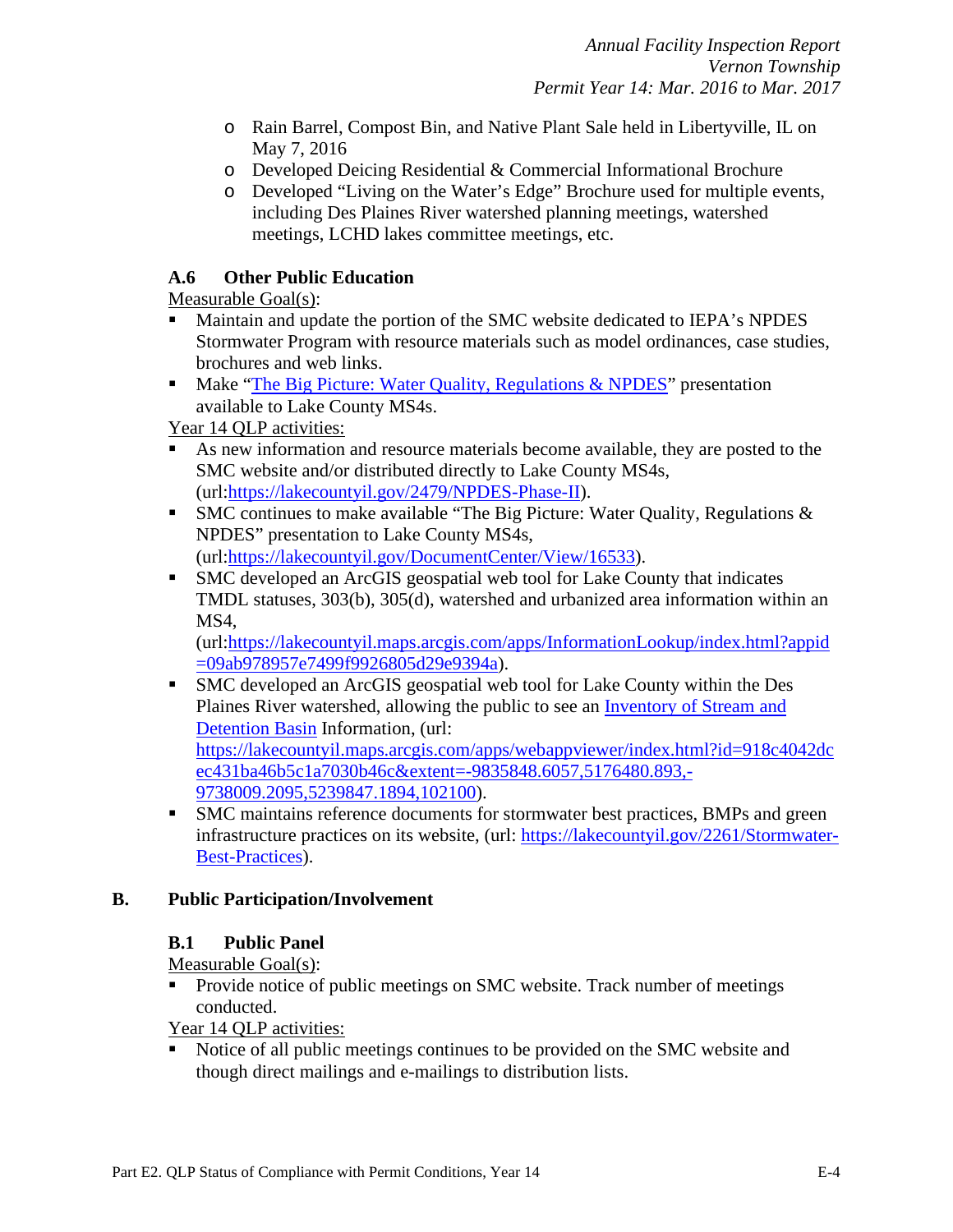- **SMC** tracked the number of Stormwater Management Committee Board (SMC) meetings, Technical Advisory Committee (TAC) meetings, Municipal Advisory Committee (MAC), and Watershed Management Board (WMB) meetings conducted during Year 14, between March 1, 2016 and March 31, 2017.
	- o Per records, there were 10 SMC meetings, 0 TAC meetings, 4 MAC meetings, and 1 WMB meeting conducted during this reporting period.

#### **B.3 Stakeholder Meeting**

Measurable Goal(s):

- **Provide notice of stakeholder meetings on SMC website.**
- Track number of watershed planning committee meetings conducted.
- Establish watershed planning committees for each new watershed planning effort.
- Year 14 QLP activities:
- Notice of all stakeholder meetings continues to be provided on the SMC website and through direct mailings and e-mailings to stakeholder lists.
- SMC tracked the number of stakeholder meetings conducted for the various watershed planning committees during the reporting period. The list below summarizes the watershed planning committee meetings that were conducted during Year 14:
	- o North Branch Chicago River Planning Committee 3
	- o Bull Creek/Bull's Brook Watershed Council 2
	- o Buffalo Creek Clean Water Partnership 1
	- o Des Plaines Watershed Planning Committee 10
	- o Des Plaines River Watershed Workgroup 15 (excluding executive board meetings)
- SMC continues to establish and/or assist watershed planning committees for each new watershed planning effort.

# **B.6 Program Coordination**

Measurable Goal(s):

- Track number of MAC meetings conducted during Year 14.
- **Prepare annual report on Qualifying Local Program activities at end of Year 14.** Year 14 QLP activities:
- SMC tracked the number of Municipal Advisory Committee (MAC) meetings conducted during Year 14: According to records, there were 3 MAC meetings conducted during this reporting period. 4/6/16, 6/8/16, 9/14/16
- The stormwater management activities that SMC performed as a OLP during Year 14 are described in the Annual Facility Inspection Report (i.e., Annual Report) template provided to Lake County MS4s.
- The stormwater management activities that SMC plans to perform as a QLP during Year 15 are described in Part E4 of the Annual Report template.
- A detailed QLP section was added to the SMPP template describing the QLP commitments related to the implementation of the program.

#### **C. Illicit Discharge Detection and Elimination**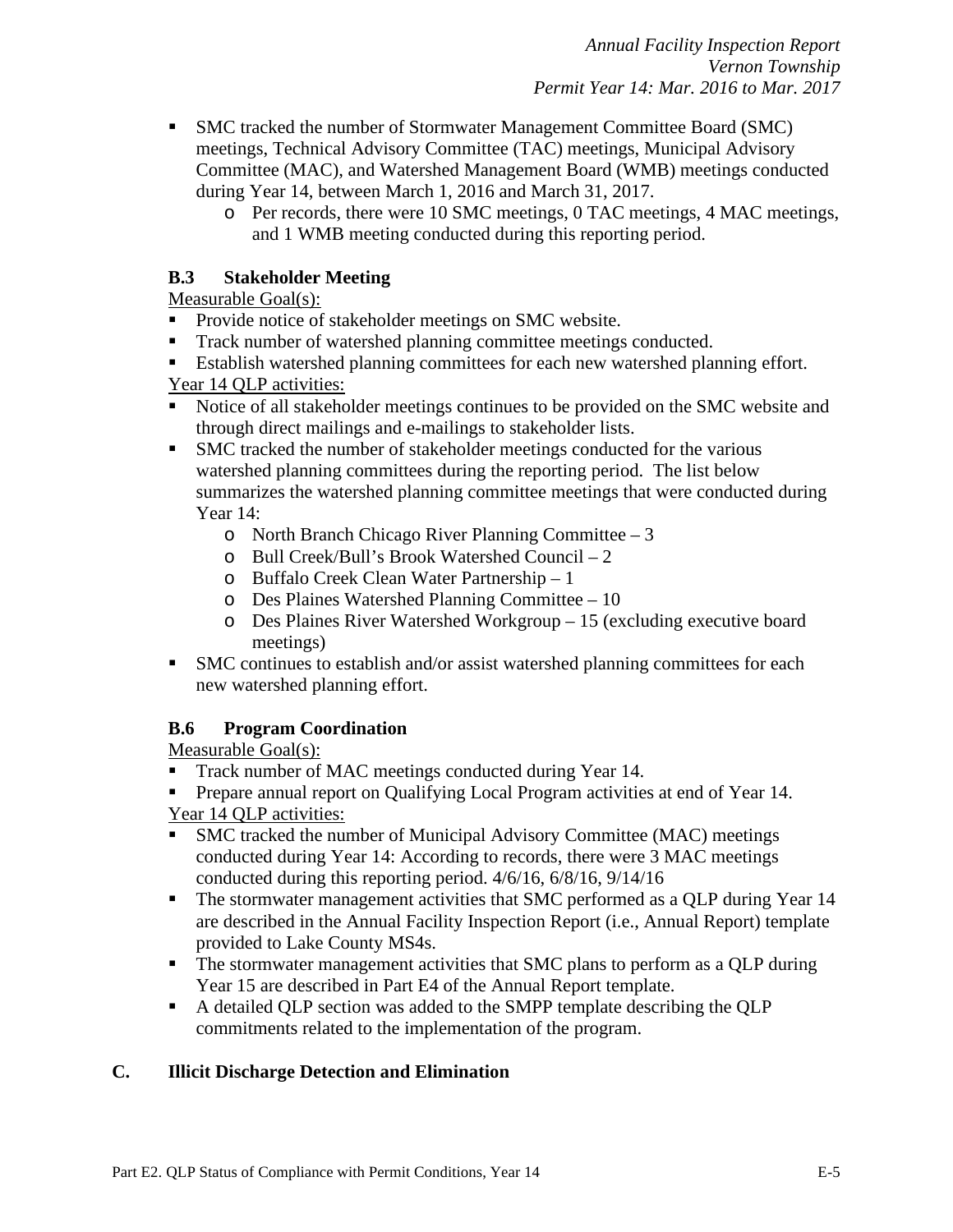#### **C.2 Regulatory Control Program**

#### Measurable Goal(s):

- Continue to enforce the countywide WDO.
- Year 14 QLP activities:
- SMC continues to enforce the countywide WDO.
- Lake County continues to provide the Lake County Illicit Discharge Detection and [Elimination \(IDDE\) Manual](https://lakecountyil.gov/DocumentCenter/View/17264) on the SMC website, (url: [https://lakecountyil.gov/DocumentCenter/View/17264\)](https://lakecountyil.gov/DocumentCenter/View/17264)

# **C.10 Other Illicit Discharge Controls**

Measurable Goal(s):

 Sponsor or co-sponsor and track the number of attendees at an Illicit Discharge Detection and Elimination workshop or other training workshop related to IEPA's NPDES Stormwater Program.

Year 14 QLP activities:

 SMC sponsored or co-sponsored many workshops and events on stormwater-related topics between March 1, 2016 and February 28, 2017. Such workshops and events are described above.

# **D. Construction Site Runoff Control**

# **D.1 Regulatory Control Program**

Measurable Goal(s):

- Continue to enforce the countywide WDO.
- Administer the Designated Erosion Control Inspector (DECI) program outlined by the WDO.

Year 14 QLP activities:

- SMC continues to enforce the countywide WDO.
- SMC continues to administer the Designated Erosion Control Inspector (DECI) program as outlined by the WDO, (url: [https://lakecountyil.gov/2470/Designated-](https://lakecountyil.gov/2470/Designated-Erosion-Control-Inspector-Pro)[Erosion-Control-Inspector-Pro\)](https://lakecountyil.gov/2470/Designated-Erosion-Control-Inspector-Pro).
- Total DECIs who have passed the exam (to date): 1,356.
- DECIs who have passed the exam between  $03/01/2016 02/28/2017$ : 34.
- Total listed DECIs (to date): 139 (DECI completed certification process).
- DECIs have a recertification process every (3) years. Current cycle 2017-2020.

# **D.2 Erosion and Sediment Control BMPs**

Measurable Goal(s):

- Continue to enforce the countywide WDO.
- Complete TRM update and work toward final approval and publication of the document.

- SMC continues to enforce the countywide WDO.
- SMC continues to provide technical guidance and reference materials to support the administration and enforcement of the countywide WDO.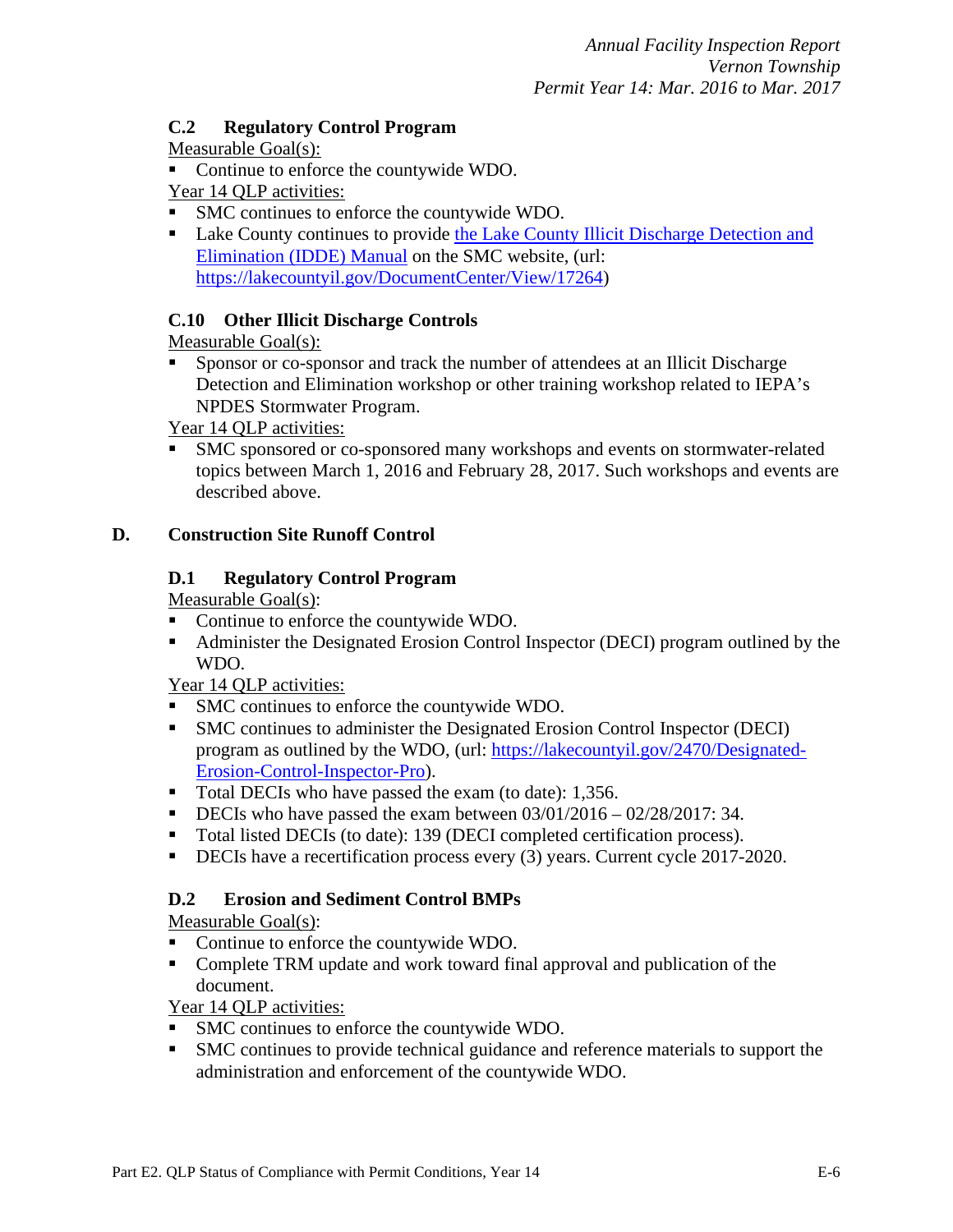#### **D.3 Other Waste Control Program**

# Measurable Goal(s):

**Enforce WDO provisions regarding the control of waste and debris at construction** sites.

Year 14 QLP activities:

SMC continues to enforce the countywide WDO.

### **D.4 Site Plan Review Procedures**

Measurable Goal(s):

- Track number of enforcement officers who have passed the exam.
- Track number of communities that undergo a performance review.
- Complete ordinance administration and enforcement chapter of TRM.

Year 14 QLP activities:

- SMC continues to track the number of enforcement officers (EOs) who have passed the EO exam and have become EOs. Per records, as of the end of Year 14, there are 57 EOs certified in Lake County.
- The list of EOs representing Certified Communities is continually updated and maintain on the SMC website: (url[:https://lakecountyil.gov/DocumentCenter/View/14412\)](https://lakecountyil.gov/DocumentCenter/View/14412).
- SMC last completed a cycle of the community re-certification process, which included a performance review of all 53 certified and non-certified communities, during a previous reporting period (i.e., Year 9). In accordance with the amended countywide WDO, the certification process is every 5 years the next cycle of the community re-certification process is scheduled to begin in fall/winter 2017. (url: [https://lakecountyil.gov/2459/Community-Certification\)](https://lakecountyil.gov/2459/Community-Certification)
- The website includes guidance information to supplement the TRM related to WDO interpretation as well as ordinance administration and enforcement.

# **D.5 Public Information Handling Procedures**

Measurable Goal(s):

 Track number of complaints received and processed related to soil erosion and sediment control.

Year 14 QLP activities:

- SMC continues to track the number of complaints received and processed related to soil erosion and sediment control.
- According to records, between March 1, 2016 and March 31, 2017, 2 SE/SC complaints were received and processed by SMC staff.

# **D.6 Site Inspection/Enforcement Procedures**

Measurable Goal(s):

Track number of site inspections conducted by SMC.

- SMC continues to track the number of site inspections conducted by SMC staff.
- According to records, between March 1, 2016 and March 31, 2017, 756 site inspections were conducted by SMC staff.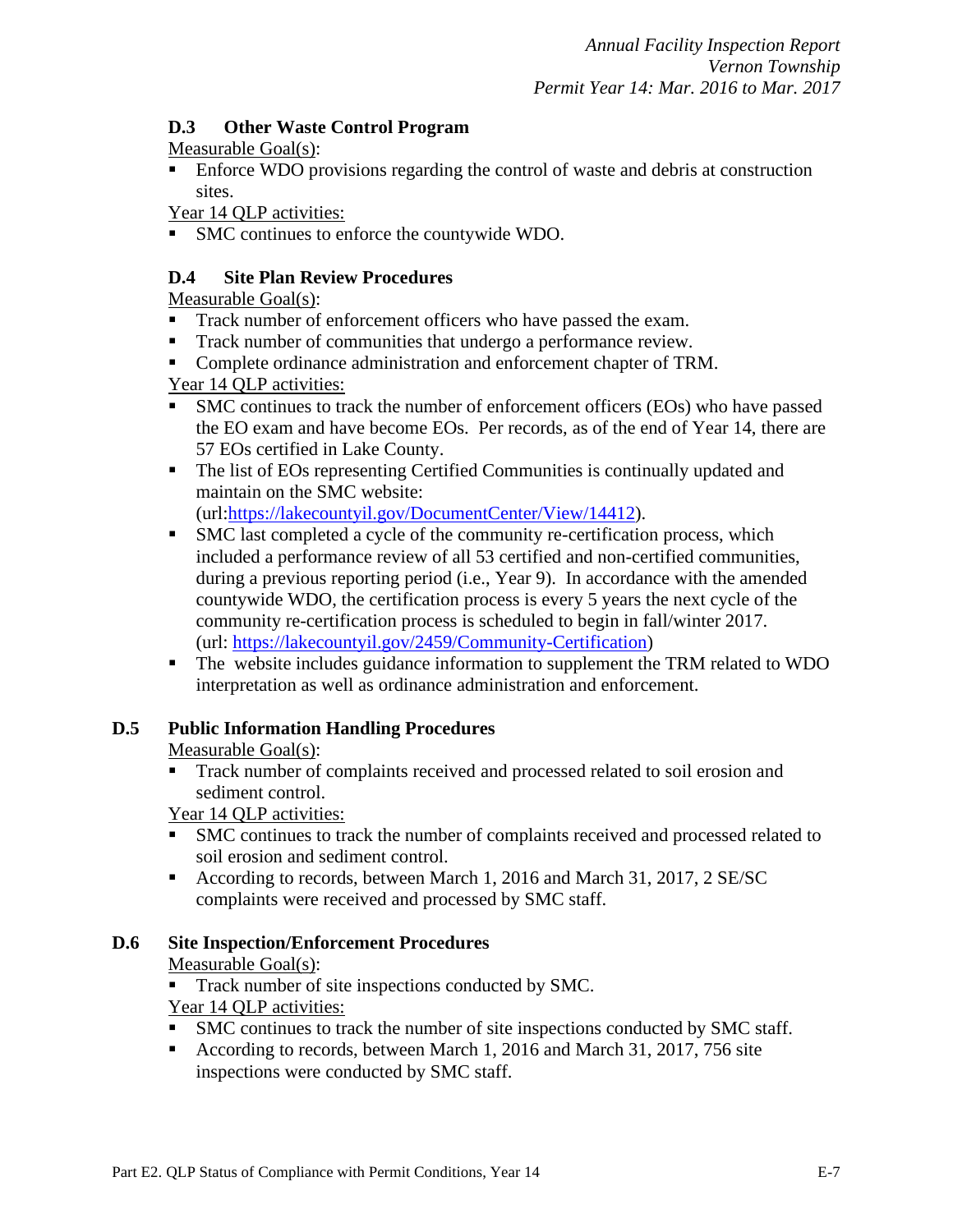#### **E. Post-Construction Runoff Control**

#### **E.2 Regulatory Control Program**

Measurable Goal(s):

• Continue to enforce the countywide WDO.

Year 14 QLP activities:

SMC continues to enforce the countywide WDO.

#### **E.3 Long Term O&M Procedures**

Measurable Goal(s):

• Continue to enforce the countywide WDO.

Year 14 QLP activities:

SMC continues to enforce the countywide WDO.

#### **E.4 Pre-Construction Review of BMP Designs**

Measurable Goal(s):

• Continue to enforce the countywide WDO.

Year 14 QLP activities:

SMC continues to enforce the countywide WDO.

#### **E.5 Site Inspections During Construction**

Measurable Goal(s):

 Continue to enforce the countywide WDO. Year 14 QLP activities:

SMC continues to enforce the countywide WDO.

#### **E.6 Post-Construction Inspections**

Measurable Goal(s):

• Continue to enforce the countywide WDO.

Year 14 QLP activities:

SMC continues to enforce the countywide WDO.

#### **E.7 Other Post-Construction Runoff Controls**

Measurable Goal(s):

- Conduct annual Watershed Management Board (WMB) meeting.
- Contribute funding to flood reduction and water quality improvement projects, including stormwater retrofits, through the WMB.

- The annual WMB meeting was held on Dec. 8, 2016.
- At the annual WMB meeting 13 Projects were selected to receive \$177,000 of funding through the SMC grant program. These projects including planning and in the ground project efforts that support flood reduction, water quality improvement, and stormwater retrofit projects.
	- o 11 WMB project grants awarded
	- o 1 Stormwater Infrastructure Repair Fund (SIRF) project grant awarded
	- o 1 Watershed Management Assistance (WMAG) project grant awarded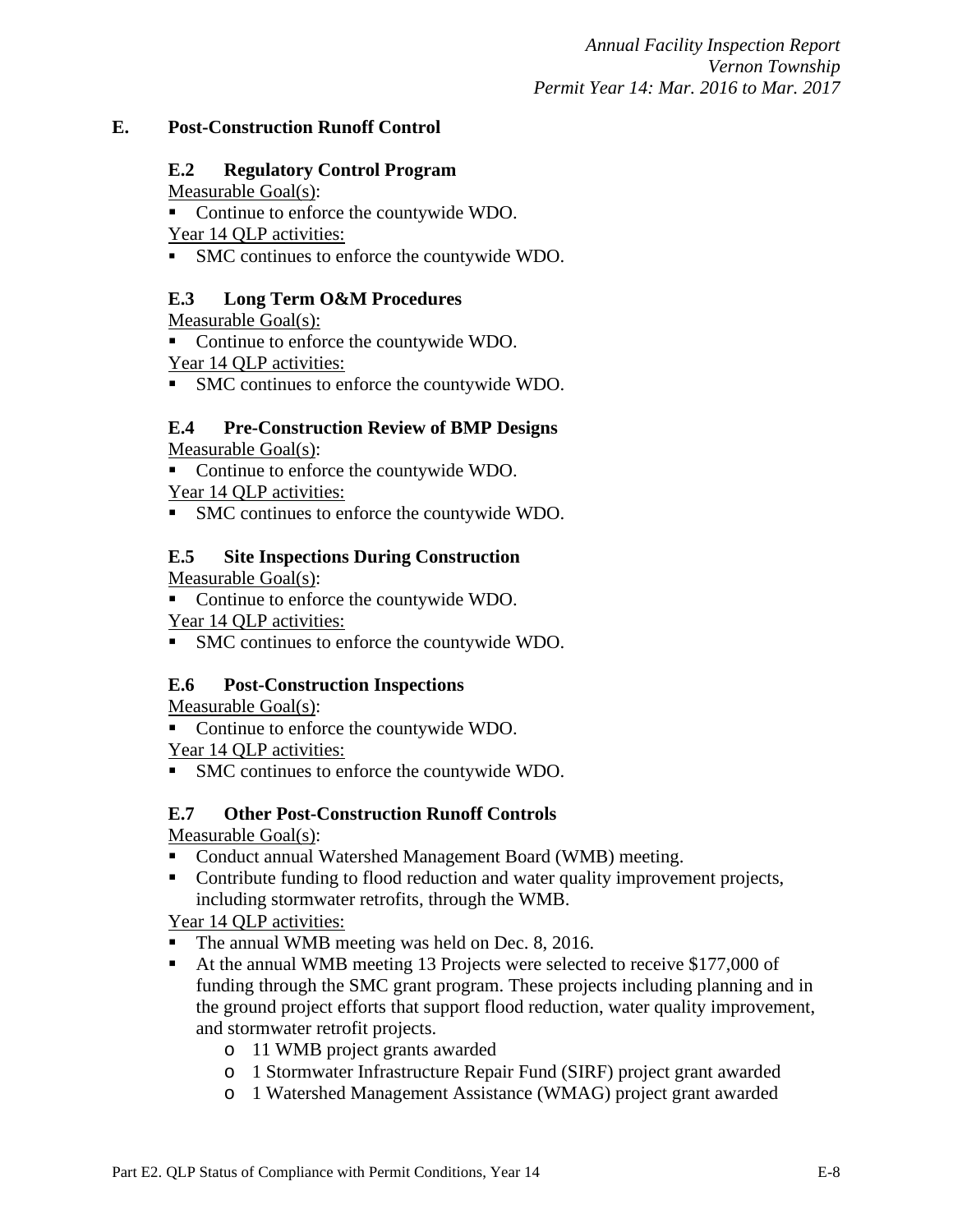#### **F. Pollution Prevention/Good Housekeeping**

#### **F.1 Employee Training Program**

Measurable Goal(s):

- Provide list of available resources to MS4s.
- **Sponsor or co-sponsor employee training workshops or events.** 
	- o Make available the Excal Visual Municipal Storm Water Pollution Prevention Storm Watch Everyday Best Management Practices training video and testing.

#### Year 14 QLP activities:

- SMC continues to provide information on training opportunities and training resources to Lake County MS4s.
- SMC sponsored or co-sponsored a number of workshops and events on stormwaterrelated topics between March 1, 2016 and February 28, 2017. Such workshops and events are described above.
- SMC continues to make available the Excal Visual Storm Watch Municipal Stormwater Pollution Prevention software to Lake County MS4s. According to records, between March 1, 2016 and February 28, 2017, 1 MS4 borrowed the Excal Visual software. (url: [http://lakecountyil.gov/2479/NPDES-Phase-II\)](http://lakecountyil.gov/2479/NPDES-Phase-II)
- SMC staff participated in Pollution Modeling Workshop Dec 12, 2016 at CMAP

#### **F.5 Flood Management/Assess Guidelines**

Measurable Goal(s):

- Track number of projects that are reviewed for multi-objective opportunities. Year 14 QLP activities:
- SMC continues evaluate all SMC-sponsored projects for multi-objective opportunities, such as flood control and water quality.

# **F.6 Other Municipal Operations Controls**

#### **Winter Roadway Deicing**

Measurable Goal(s):

 Advise MS4 communities of watershed groups addressing issues associated with the use of chlorides (i.e. road salt) Year 14 QLP activities: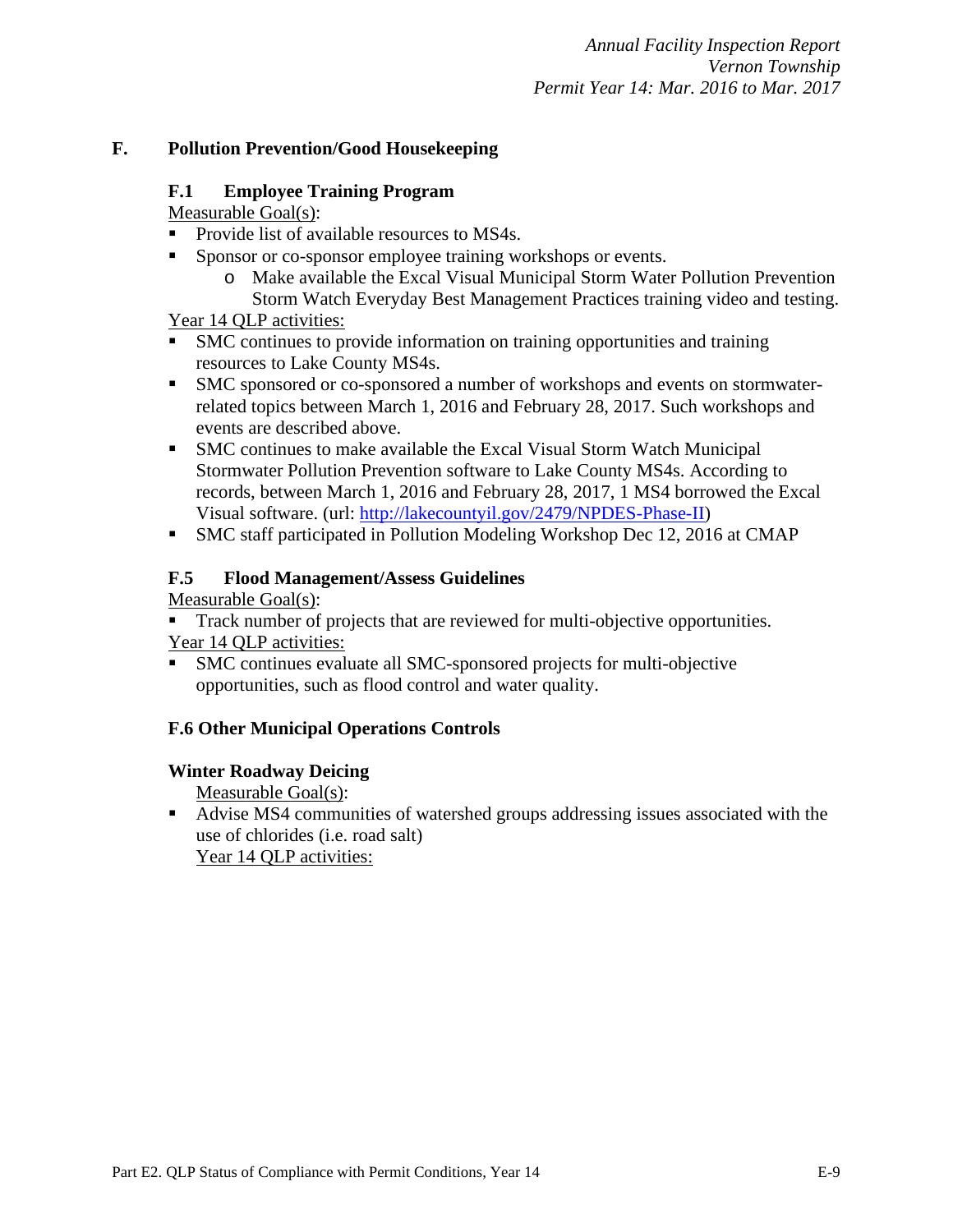- SMC co-sponsored 2 de-icing workshops:
	- o Deicing for Parking Lots and Sidewalks 10/4/2016
	- o Deicing Roads 10/5/2016
- A de-icing certification process to promote trained vendors is offered
	- o Preferred Providers that successfully completed a Lake County Deicing Training Workshop and passed the Course Exam can be referenced on a Preferred Provider List (url: [https://www.lakecountyil.gov/DocumentCenter/Home/View/10767\)](https://www.lakecountyil.gov/DocumentCenter/Home/View/10767)
	- o Certification is through a third-party vendor, Fortin Consulting, Inc
- SMC continues to make available chloride reduction documents
	- o [Too Much Salt in Our Winter Maintenance Recipe -](https://lakecountyil.gov/DocumentCenter/Home/View/3047) Tips for Managing Snow [and Ice at Home \(PDF\)](https://lakecountyil.gov/DocumentCenter/Home/View/3047) (url: [https://lakecountyil.gov/DocumentCenter/Home/View/3047\)](https://lakecountyil.gov/DocumentCenter/Home/View/3047)
	- o Lake County Winter Parking Lot and Sidewalk Maintenance Manual (2015) (PDF) (url: [https://lakecountyil.gov/DocumentCenter/Home/View/3044\)](https://lakecountyil.gov/DocumentCenter/Home/View/3044)
	- o Less Salt Equals Less Money, Clean Water, Safe Conditions Tips for Effective Road Salting (PDF) (url: [https://lakecountyil.gov/DocumentCenter/Home/View/3045\)](https://lakecountyil.gov/DocumentCenter/Home/View/3045)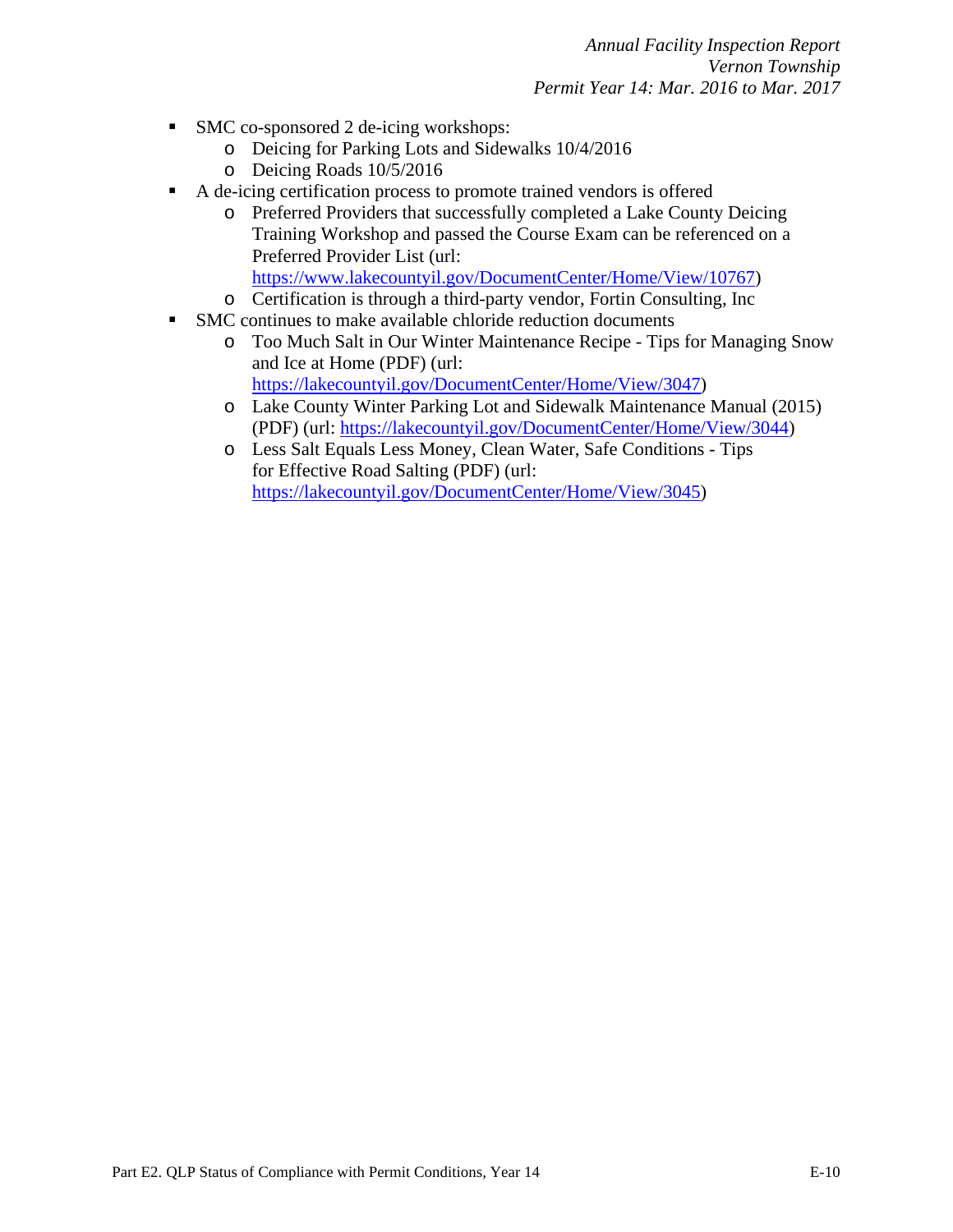#### **Part E3. QLP Information and Data Collection Results, Year 14**

The QLP did not collect any monitoring data on behalf of Lake County's MS4s during Year 14. However, SMC has reviewed information presented by the [Illinois EPA \(IEPA\) in the 2016](http://www.epa.illinois.gov/topics/water-quality/watershed-management/tmdls/303d-list/index)  [Illinois Integrated Water Quality Report and 303\(d\) List](http://www.epa.illinois.gov/topics/water-quality/watershed-management/tmdls/303d-list/index) and has developed the brief "State of Lake County's Waters" report provided below.

#### **State of Lake County's Waters March 2017**

This brief report is based on information contained in the [Illinois EPA's 2016 Illinois Integrated](http://www.epa.illinois.gov/topics/water-quality/watershed-management/tmdls/303d-list/index)  [Water Quality Report \(IIWQR\) and Section 303\(d\) List,](http://www.epa.illinois.gov/topics/water-quality/watershed-management/tmdls/303d-list/index) dated July 2016. Its purpose is to provide basic information to Lake County's MS4 communities on the condition of surface waters within Lake County. More detailed information about the condition of surface waters in Lake County can be found in the Illinois EPA's 2016 Illinois Integrated Water Quality Report and Section 303(d) List.

The Illinois EPA's 2016 IIWQR and Section 303(d) List assesses the condition of surface water within streams, inland lakes and Lake Michigan waters. The IEPA assessment of surface water conditions is based on a degree of support (attainment) of a designated use within a stream segment, inland lake or within Lake Michigan. Determination designation is through an analysis of various types of information: including biological, physicochemical, physical habitat, and toxicity data. Illinois waters are designated for various uses including aquatic life, wildlife, agricultural use, primary contact (e.g., swimming, water skiing), secondary contact (e.g., boating, fishing), industrial use, public and food-processing water supply, and aesthetic quality. When sufficient data is available the IEPA assesses each applicable designation as Fully Supporting (Good resource quality), Not Supporting (Fair or Poor resource quality), Not Assessed or Insufficient Information. Uses determined to be Not Supporting are called "impaired," and waters that have at least one use assessment as Not Supporting are also called impaired as designated within the 303(d) list.

#### **Streams**

An analysis of data accompanying the Illinois EPA's 2016 IIWQR and Section 303(d) List shows that 179.68 stream miles in Lake County have been assessed by the Illinois EPA for attainment of at least one designated use per the IIWQR Appendix B-2. Specific Assessment Information for Streams, 2016.

An analysis of data accompanying the Illinois EPA's 2016 Illinois Integrated Water Quality Report and Section 303(d) List shows that 157.84 stream miles (of the 179.68 stream miles that have been assessed) in Lake County are considered impaired by the Illinois EPA. These stream segments have been mapped and are shown in Figure E3.1.

An analysis of the 2014 impaired streams to the 2016 impaired streams, indicates 8 stream miles previously listed in the 2014 303(d) list have new data indicating aquatic life is now "Fully Supported" and applicable water quality standards have been attained; these water are no longer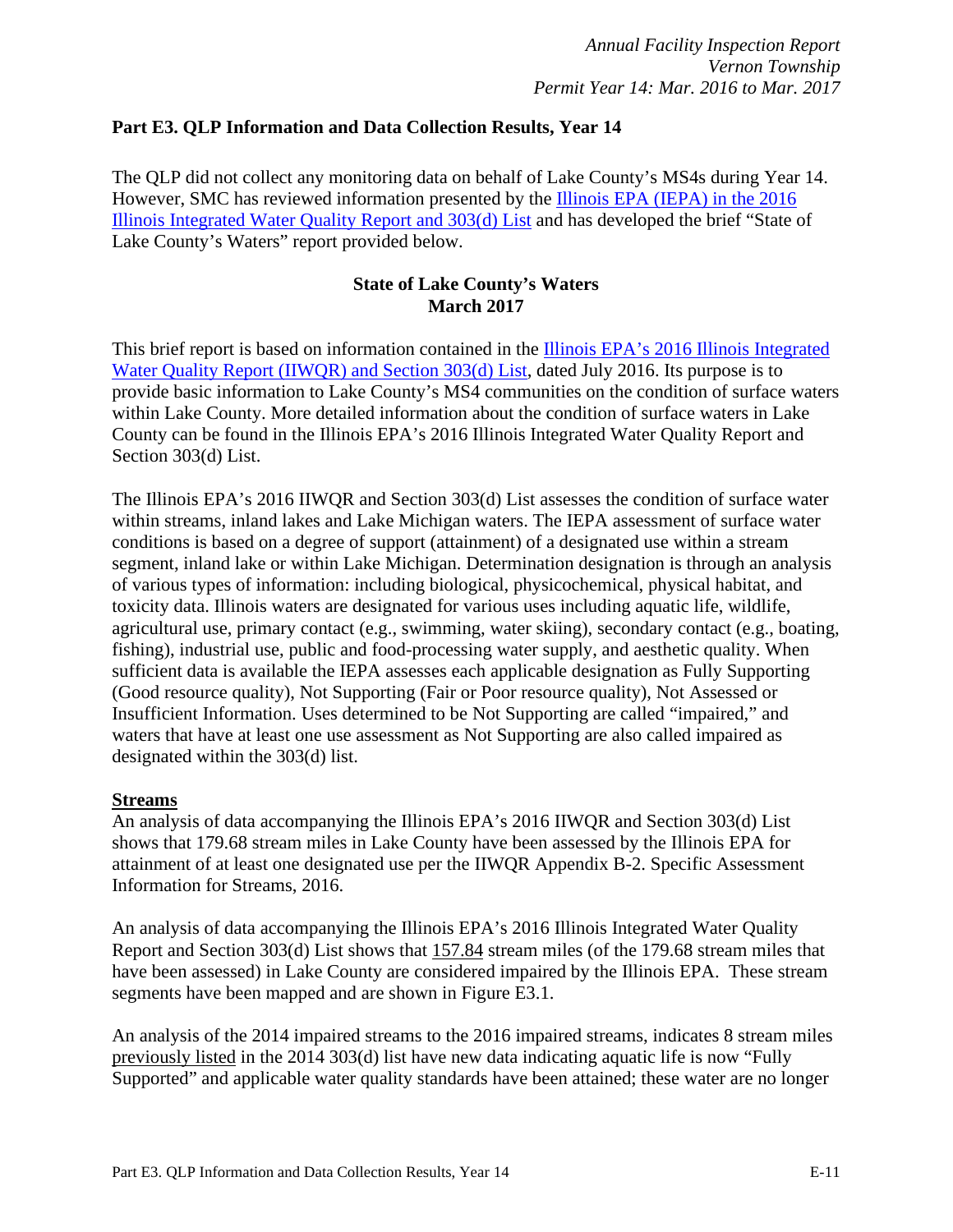included in the 2016 303(d) list. The IIWQR mentions there is no specified reason for the recovery.

| Table E3.1 2014 303(d) streams removed from 2016 303(d) list |                        |              |  |                            |                    |       |
|--------------------------------------------------------------|------------------------|--------------|--|----------------------------|--------------------|-------|
| Assessment ID                                                | Name                   | <b>Miles</b> |  | Assessment ID              | Name               | Miles |
| IL $G-08$                                                    | Des Plaines River      | 0.98         |  | $IL$ <sub>-</sub> $QE$ -01 | Dead Dog Creek     | 4.02  |
| IL GV-01                                                     | <b>Bull Creek</b>      | 2.33         |  | IL DTZS-01                 | <b>Flint Creek</b> | 9.66  |
| IL RGZB                                                      | <b>Hastings Lake</b>   | 0.34         |  | IL RTJ                     | Long Lake          | 2.85  |
| IL DT-35                                                     | Fox River              | 5.03         |  | IL RHK                     | Eleanor Lake       | 0.36  |
| IL HCCB-05                                                   | West Fork North Branch | 5.73         |  | IL GWA                     | North Mill Creek   | 6.62  |
| IL GST                                                       | <b>Buffalo Creek</b>   | 8.77         |  | IL RGZE                    | Slough Lake        | 0.42  |
| IL RGZA                                                      | Crooked Lake           | 1.00         |  |                            |                    |       |

An analysis of the 2014 impaired streams to the 2016 impaired streams indicates 27 stream miles previously not listed in the 2014 303(d) list are now considered impaired in the 2016 303(d) list as new data indicates impairments.

| Table E3.2 Stream Segments added to 2016 303(d) list not previously listed in 2014 |                                         |              |  |               |                 |       |
|------------------------------------------------------------------------------------|-----------------------------------------|--------------|--|---------------|-----------------|-------|
| Assessment ID                                                                      | Name                                    | <b>Miles</b> |  | Assessment ID | Name            | Miles |
| IL HCCB-05                                                                         | West Fork North Branch<br>Chicago River | 0.002        |  | $IL_QC-03$    | Waukegan River  | 1.47  |
| IL DTRA-W-<br>C <sub>1</sub>                                                       | <b>Fiddle Creek</b>                     | 0.003        |  | IL $GU-02$    | Indian Creek    | 11.32 |
| IL GW-02                                                                           | Mill Creek                              | 12.96        |  | $IL_QA-C4$    | Pettibone Creek | 1.24  |

#### **Lakes**

An analysis of data accompanying the Illinois EPA's 2016 IIWQR and Section 303(d) List shows that 170 inland lakes in Lake County have been assessed by the Illinois EPA for attainment of at least one designated use per the IIWQR Appendix B-3. Specific Assessment Information for Lakes, 2016.

An analysis of data accompanying the Illinois EPA's 2016 IIWQR and Section 303(d) List shows that 140 inland lakes, of the 170 assessed, in Lake County are considered impaired by the Illinois EPA. These lakes have been mapped and are shown in Figure E3.1.

An analysis of the 2014 impaired lakes to the 2016 impaired lakes indicates 5 lakes previously not listed in the 2014 303(d) list are now considered impaired in the 2016 303(d) list as new data indicates impairments.

| Table E3.3 Inland Lakes added to 2016 303(d) list not previously listed in 2014 |                        |                                |  |        |                    |    |
|---------------------------------------------------------------------------------|------------------------|--------------------------------|--|--------|--------------------|----|
| Assessment ID                                                                   | Name                   | Name<br>Assessment ID<br>Acres |  |        |                    |    |
| IL RGZD                                                                         | Miltmore               | 83.1                           |  | IL VGW | Rollins Savanna #1 |    |
| IL RGK                                                                          | Grays                  | 80                             |  | IL VGX | Rollins Savanna #2 | 53 |
| IL_SGZ                                                                          | <b>Briarcrest Pond</b> | 4                              |  |        |                    |    |

# **Lake Michigan**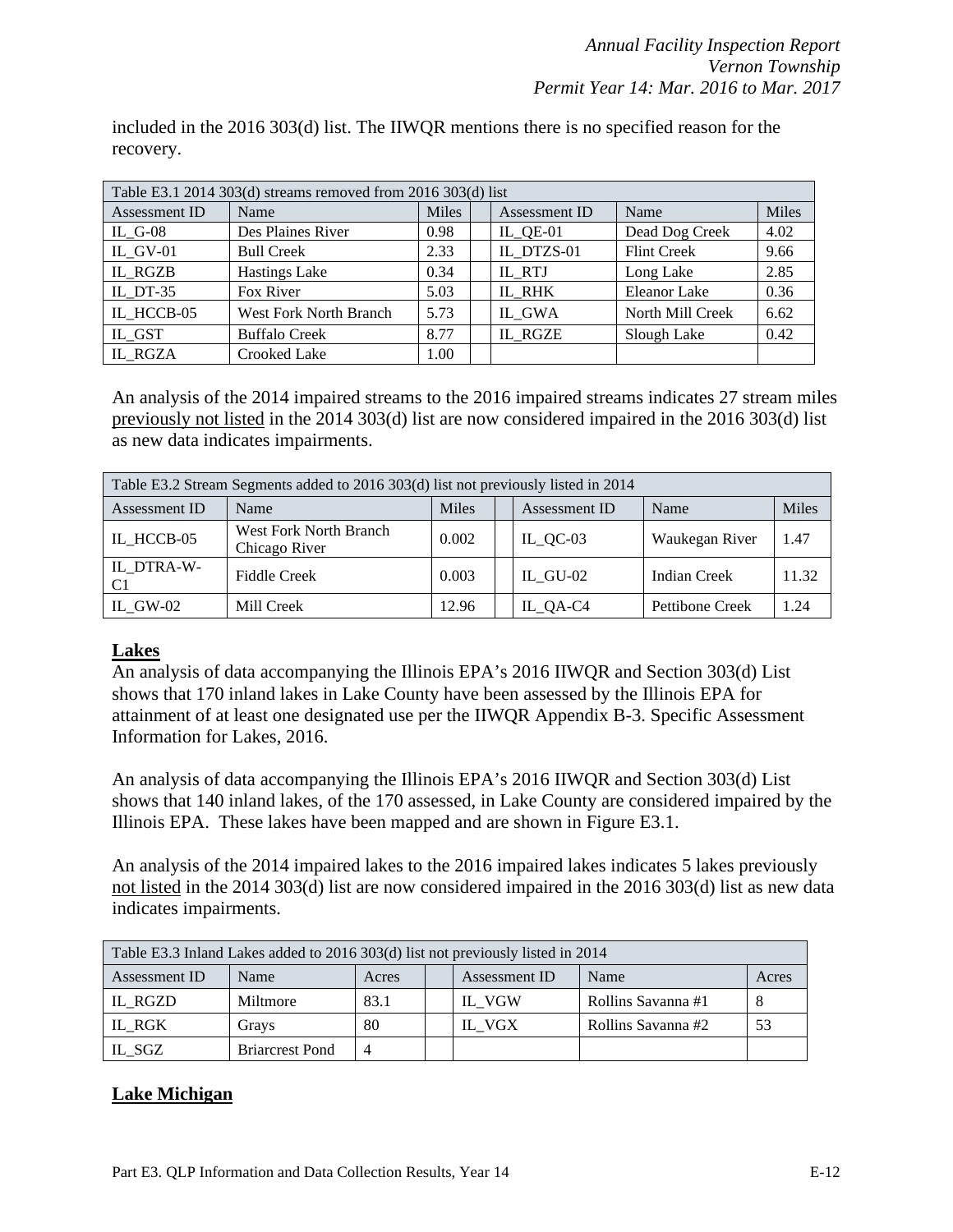Lake Michigan is monitored by the Illinois EPA through the Lake Michigan Monitoring Program. Bordering Cook and Lake Counties, the State of Illinois has jurisdiction over approximately 1,526 square miles of open water, 13 harbors, and 64 shoreline miles of Lake Michigan.

Located within Illinois is 196 square miles of open water of Lake Michigan, or about thirteen percent of the total open water located within Illinois. These waters were assessed for the 2016 IIWQR and Section 303(d) List, and all 196 assessed square miles were rated as Fully Supporting for the following uses: aquatic life use, primary contact use, secondary contact use, and public and food processing water supply use. However, fish consumption use in all 196 assessed square miles of open water was rated as Not Supporting due to contamination from polychlorinated biphenyls (PCBs) and mercury. Additionally, aesthetic quality use in all 196 assessed square miles of open water was rated as Not Supporting due to exceedances of the Lake Michigan open water standard for total phosphorus. It should be noted that such exceedances do not necessarily indicate that there are offensive conditions in Lake Michigan due to excessive algal or aquatic plant growth.

Along Illinois' Lake Michigan coastline, four of the 13 harbors are currently assessed in the 2016 IIWQR and Section 303(d) List, for several different designated uses. The Illinois EPA uses data collected from the Lake Michigan Monitoring Program harbor component to assess water quality for the following designated uses:

- Aesthetic Quality, a 0.18 sq. mi area was assessed, with 0.12 sq. mi fully supporting and 0.06 sq. mi Not Supporting (poor).
- Aquatic Life, a 3.88 sq. mi area was assessed, with 3.82 sq. mi fully supporting and 0.06 sq. mi Not Supporting (poor).
- Fish Consumption, a 2.62 sq. mi area was assessed, with 2.62 sq. mi Not Supporting (poor).
- Primary and Secondary Contact were not assessed.

Table C-10 of the IIWQR, lists potential causes of impairment in the harbors of Lake Michigan that can include Pesticides, Organic Pollutants, Metal Pollutants as well as polychlorinated biphenyls (PCBs), mercury, bottom deposits, lead, zinc, cadmium, arsenic, phosphorus, copper, and chromium.

Along Illinois' Lake Michigan coastline, a portion of all 64 shoreline miles of Lake Michigan located in Illinois were assessed for the Illinois EPA's 2016 IIWQR and Section 303(d) List for several different designated uses. Contamination sources for Not Supporting is due to polychlorinated biphenyls (PCBs) and mercury and bacterial contamination from Escherichia coli (E. coli) bacteria.

- Aesthetic Quality and Aquatic Life were not assessed.
- Fish Consumption, 64 mi area was assessed, with 64 mi Not Supporting (poor).
- **Primary Contact, 64 mi area was assessed, with 5.5 mi fully supporting and 58.5 mi Not** Supporting (poor).
- Secondary Contact, 5.5 mi area was assessed, with 5.5 mi fully supporting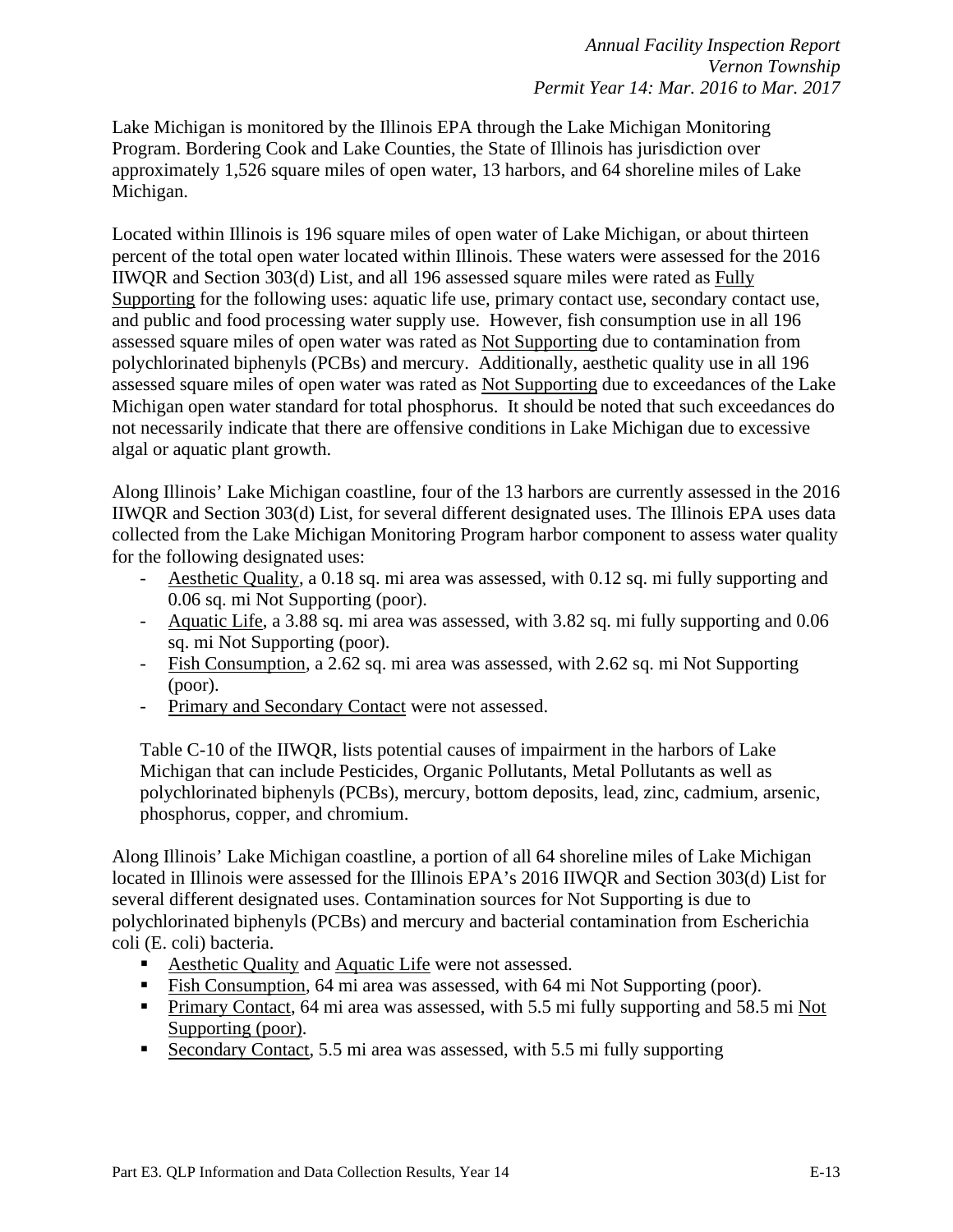

**Figure E3.1**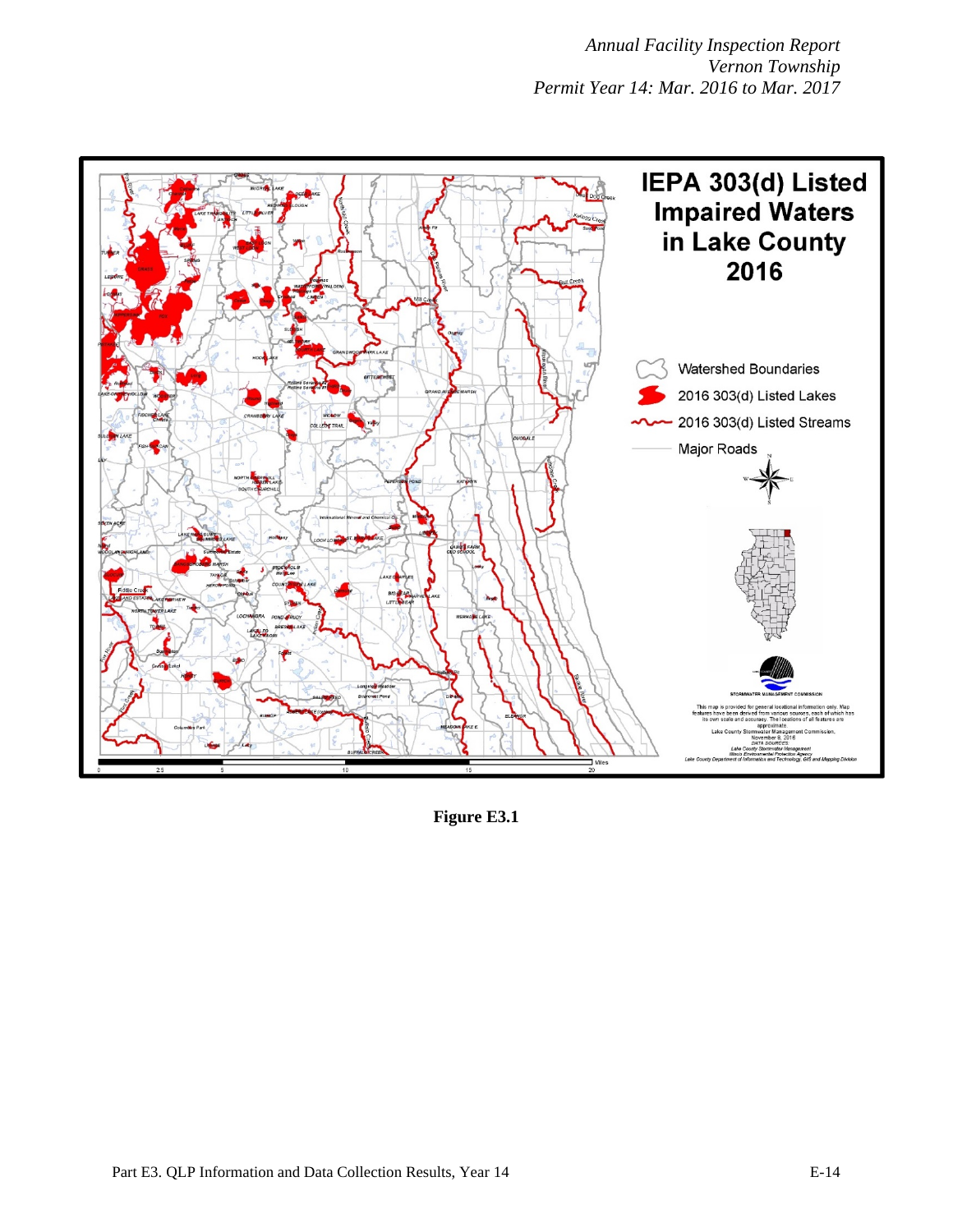In addition to the information contained within the 303(b) and 303(d) reports, the Des Plaines River Watershed Workgroup (DRWW) founded in 2014, on behalf of its members, monitors water quality in the Des Plaines River and tributaries, prioritize and implement water quality improvement projects, and secure grant funding to offset the cost. Monitoring data will allow for a greater understanding of the water quality impairments, identify priority restoration activities, and track water quality improvements. The Workgroup is committed to an approach for attaining water quality standards that focuses on stakeholder involvement, monitoring, and locally led decision-making based on sound science. Comprehensive baseline monitoring has been completed at 69 sites for water chemistry, sediment chemistry and biology. Flow monitoring began in late 2016. An annual water chemistry monitoring report was submitted to IL EPA in March 2017, which covers the NPDES II monitoring requirements for MS4 communities that are DRWW members. A Des Plaines River Watershed monitoring strategy was completed in February 2016 and updated in March 2017; a monitoring program report is intended to be submitted to IEPA by January 31, 2018.

The LCHD Lakes Management Unit has been collecting water quality data on Lake County lakes since the late 1960s. Since 2000, 176 different lakes each year have been studied and data collected on temperature, dissolved oxygen, phosphorus, nitrogen, solids, pH, alkalinity, chloride, conductivity, water clarity, the plant community and shoreline characteristics. Lake summary reports can be found [https://www.lakecountyil.gov/2400/Lake-Reports.](https://www.lakecountyil.gov/2400/Lake-Reports) This data is used as part of ongoing watershed planning efforts throughout the county, which result in specific programmatic and site specific recommendations throughout the county. SMC is currently developing an application to assist communities in identifying potential site specific recommendations within their jurisdictional boundaries.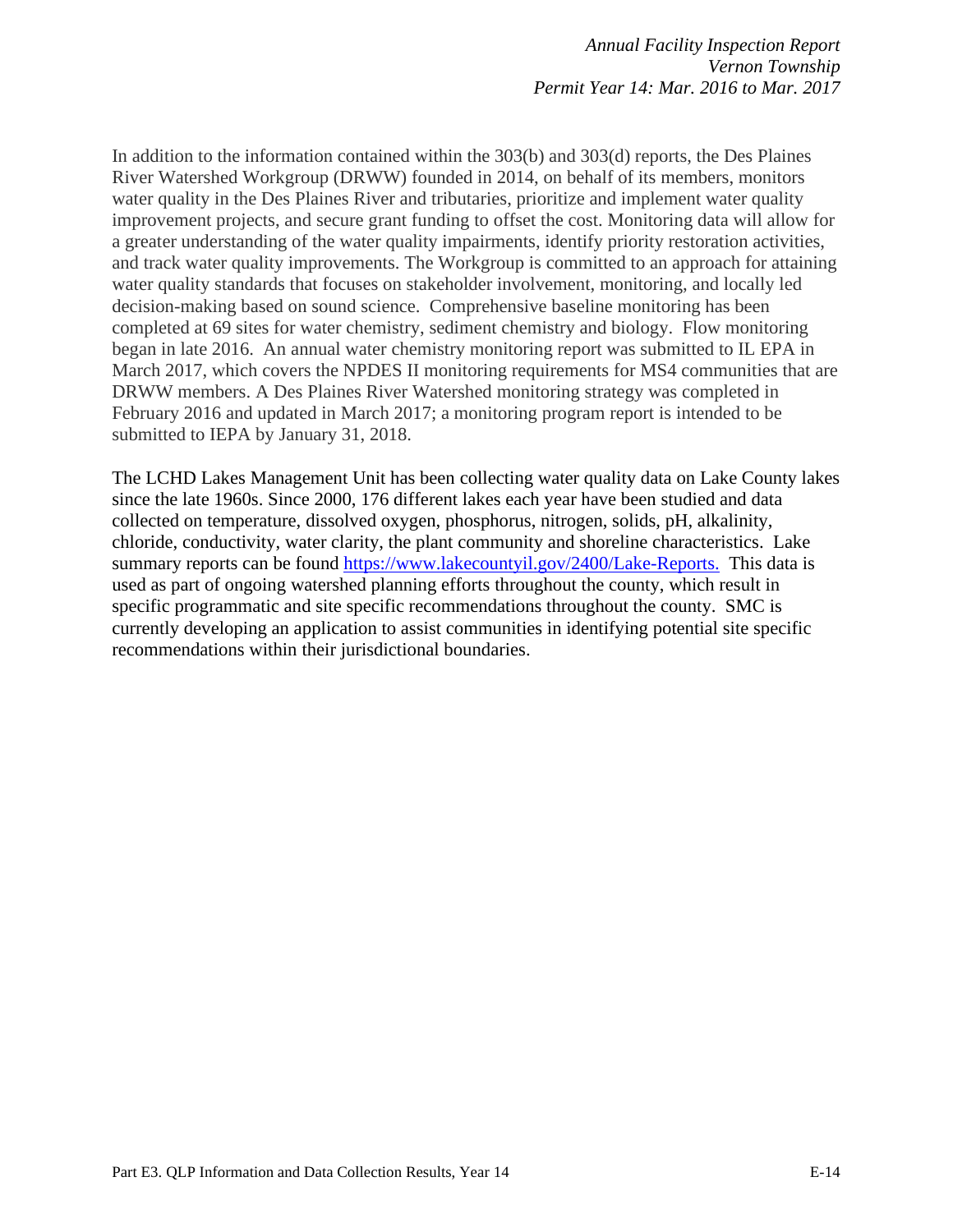#### **Part E4. QLP Summary of Year 15 Stormwater Activities**

The table below indicates the stormwater management activities that the QLP plans to undertake during Year 15. Additional information about the BMPs and measurable goals that the QLP will implement during Year 15 is provided in the section following the table.

| Year 15                 |                                                  | Year 15                   |                                                 |
|-------------------------|--------------------------------------------------|---------------------------|-------------------------------------------------|
| <b>QLP</b>              |                                                  | <b>QLP</b>                |                                                 |
|                         | A. Public Education and Outreach                 |                           | D. Construction Site Runoff Control             |
| $\mathbf X$             | A.1 Distributed Paper Material                   | $\mathbf X$               | D.1 Regulatory Control Program                  |
| $\mathbf X$             | A.2 Speaking Engagement                          | $\boldsymbol{\mathrm{X}}$ | D.2 Erosion and Sediment Control BMPs           |
| $\overline{\mathbf{X}}$ | A.3 Public Service Announcement                  | $\mathbf X$               | D.3 Other Waste Control Program                 |
| $\mathbf X$             | A.4 Community Event                              | $\mathbf X$               | D.4 Site Plan Review Procedures                 |
| $\overline{X}$          | A.5 Classroom Education Material                 | $\overline{X}$            | D.5 Public Information Handling Procedures      |
| $\mathbf X$             | A.6 Other Public Education                       | $\mathbf X$               | D.6 Site Inspection/Enforcement Procedures      |
|                         |                                                  |                           | D.7 Other Construction Site Runoff Controls     |
|                         | B. Public Participation/Involvement              |                           |                                                 |
| X                       | <b>B.1 Public Panel</b>                          |                           | E. Post-Construction Runoff Control             |
|                         | <b>B.2 Educational Volunteer</b>                 |                           | E.1 Community Control Strategy                  |
| X                       | <b>B.3 Stakeholder Meeting</b>                   | X                         | E.2 Regulatory Control Program                  |
|                         | <b>B.4 Public Hearing</b>                        | $\bar{X}$                 | E.3 Long Term O&M Procedures                    |
|                         | <b>B.5 Volunteer Monitoring</b>                  | $\mathbf X$               | E.4 Pre-Const Review of BMP Designs             |
| $\mathbf X$             | <b>B.6 Program Coordination</b>                  | $\mathbf X$               | E.5 Site Inspections During Construction        |
|                         | <b>B.7 Other Public Involvement</b>              | $\overline{\text{X}}$     | E.6 Post-Construction Inspections               |
|                         |                                                  | $\mathbf X$               | E.7 Other Post-Const Runoff Controls            |
|                         | C. Illicit Discharge Detection and Elimination   |                           |                                                 |
|                         | C.1 Storm Sewer Map Preparation                  |                           | F. Pollution Prevention/Good Housekeeping       |
| X                       | C.2 Regulatory Control Program                   | X                         | F.1 Employee Training Program                   |
|                         | C.3 Detection/Elimination Prioritization<br>Plan |                           | F.2 Inspection and Maintenance Program          |
|                         | C.4 Illicit Discharge Tracing Procedures         |                           | F.3 Municipal Operations Storm Water<br>Control |
|                         | C.5 Illicit Source Removal Procedures            |                           | F.4 Municipal Operations Waste Disposal         |
|                         | C.6 Program Evaluation and Assessment            | $\mathbf X$               | F.5 Flood Management/Assess Guidelines          |
|                         | C.7 Visual Dry Weather Screening                 | $\mathbf X$               | F.6 Other Municipal Operations Controls         |
|                         | C.8 Pollutant Field Testing                      |                           |                                                 |
|                         | C.9 Public Notification                          |                           |                                                 |
| $\mathbf X$             | C.10 Other Illicit Discharge Controls            |                           |                                                 |
|                         |                                                  |                           |                                                 |

Note: X indicates BMPs that will be implemented during Year 15

| Year 15                             |                                                 |  |  |  |  |
|-------------------------------------|-------------------------------------------------|--|--|--|--|
| QLP                                 |                                                 |  |  |  |  |
| D. Construction Site Runoff Control |                                                 |  |  |  |  |
| $\mathbf X$                         | D.1 Regulatory Control Program                  |  |  |  |  |
| X                                   | D.2 Erosion and Sediment Control BMPs           |  |  |  |  |
| $\overline{\text{X}}$               | D.3 Other Waste Control Program                 |  |  |  |  |
| $\mathbf X$                         | D.4 Site Plan Review Procedures                 |  |  |  |  |
| $\mathbf X$                         | D.5 Public Information Handling Procedures      |  |  |  |  |
| $\overline{\mathbf{X}}$             | D.6 Site Inspection/Enforcement Procedures      |  |  |  |  |
|                                     | D.7 Other Construction Site Runoff Controls     |  |  |  |  |
|                                     |                                                 |  |  |  |  |
| E. Post-Construction Runoff Control |                                                 |  |  |  |  |
|                                     | E.1 Community Control Strategy                  |  |  |  |  |
| X                                   | E.2 Regulatory Control Program                  |  |  |  |  |
| $\mathbf X$                         | E.3 Long Term O&M Procedures                    |  |  |  |  |
| $\overline{\mathbf{X}}$             | E.4 Pre-Const Review of BMP Designs             |  |  |  |  |
| $\overline{\mathbf{X}}$             | E.5 Site Inspections During Construction        |  |  |  |  |
| $\overline{X}$                      | E.6 Post-Construction Inspections               |  |  |  |  |
| X                                   | E.7 Other Post-Const Runoff Controls            |  |  |  |  |
|                                     |                                                 |  |  |  |  |
|                                     | F. Pollution Prevention/Good Housekeeping       |  |  |  |  |
| X                                   | F.1 Employee Training Program                   |  |  |  |  |
|                                     | F.2 Inspection and Maintenance Program          |  |  |  |  |
|                                     | F.3 Municipal Operations Storm Water<br>Control |  |  |  |  |
|                                     | F.4 Municipal Operations Waste Disposal         |  |  |  |  |
| $\overline{\text{X}}$               | F.5 Flood Management/Assess Guidelines          |  |  |  |  |
| X                                   | F.6 Other Municipal Operations Controls         |  |  |  |  |

The Lake County Stormwater Management Commission (SMC) is a Qualifying Local Program for MS4s in Lake County. SMC has been providing services under four of the six minimum control categories since it began implementing a comprehensive, countywide stormwater program in 1991. The revised SMPP template clarifies and emphasizes the significant efforts by SMC related to each of the six minimum control measures. These QLP commitments provide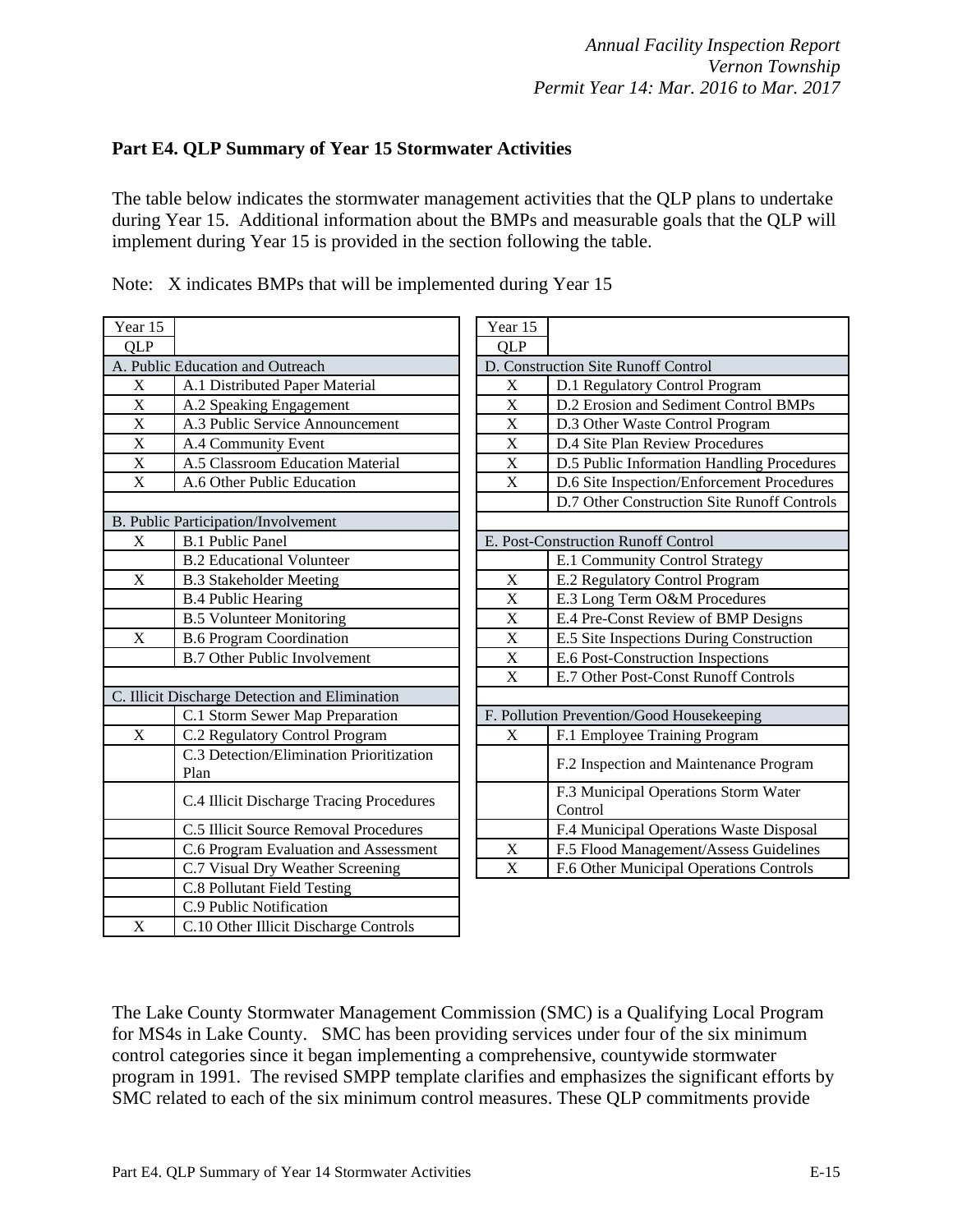Lake County with a baseline Countywide stormwater management program that can be built upon by each of the individual MS4s.

During Year 15, SMC remains committed to performing a variety of stormwater management activities across the County, these commitments are now specifically outlined in the SMPP template. SMC program is continually evolving, to better assist Lake County MS4s in meeting the requirements of the new 2016 MS4 Permit.

#### **A. Public Education and Outreach**

SMC will continue to support Lake County MS4s in the development and implementation of their stormwater management programs by performing activities related to the Public Education and Outreach minimum control measure, as described below.

#### **A.1 Distributed Paper Material**

SMC compiles, develops, and distributes throughout Lake County a variety of materials related to stormwater management.

Measurable Goal(s):

- Develop and Distribute informational materials from "take away" rack at SMC.
- Upon request, distribute informational materials directly to Lake County MS4s for local distribution.

#### **A.2 Speaking Engagement**

SMC provides educational presentations related to IEPA's NPDES Stormwater Program on a regular basis at Municipal Advisory Committee (MAC) meetings. Upon request, SMC will provide educational presentations related to IEPA's NPDES Stormwater Program to Lake County MS4s.

Measurable Goal(s):

- **Provide educational presentations related to IEPA's NPDES Stormwater Program at** MAC meetings.
- Upon request, provide educational presentations related to IEPA's NPDES Stormwater Program (e.g., ["The Big Picture: Water Quality, Regulations & NPDES"](https://lakecountyil.gov/DocumentCenter/View/16533)) to Lake County MS4s.

#### **A.3 Public Service Announcement**

SMC performs extensive Social Media Outreach & Announcement Activities. Public service announcement related to IEPA's NPDES Stormwater Program or Stormwater BMPs are included in SMC's watershed E-News. SMC also utilizes social media and coordinates with the Lake County Department of Transportation (LCDOT) to post watershed identification signage in watersheds where watershed planning activities have occurred or are occurring.

#### Measurable Goal(s):

Include public service announcements related to IEPA's NPDES Stormwater Program or stormwater BMPs in watershed E-News at least once each year.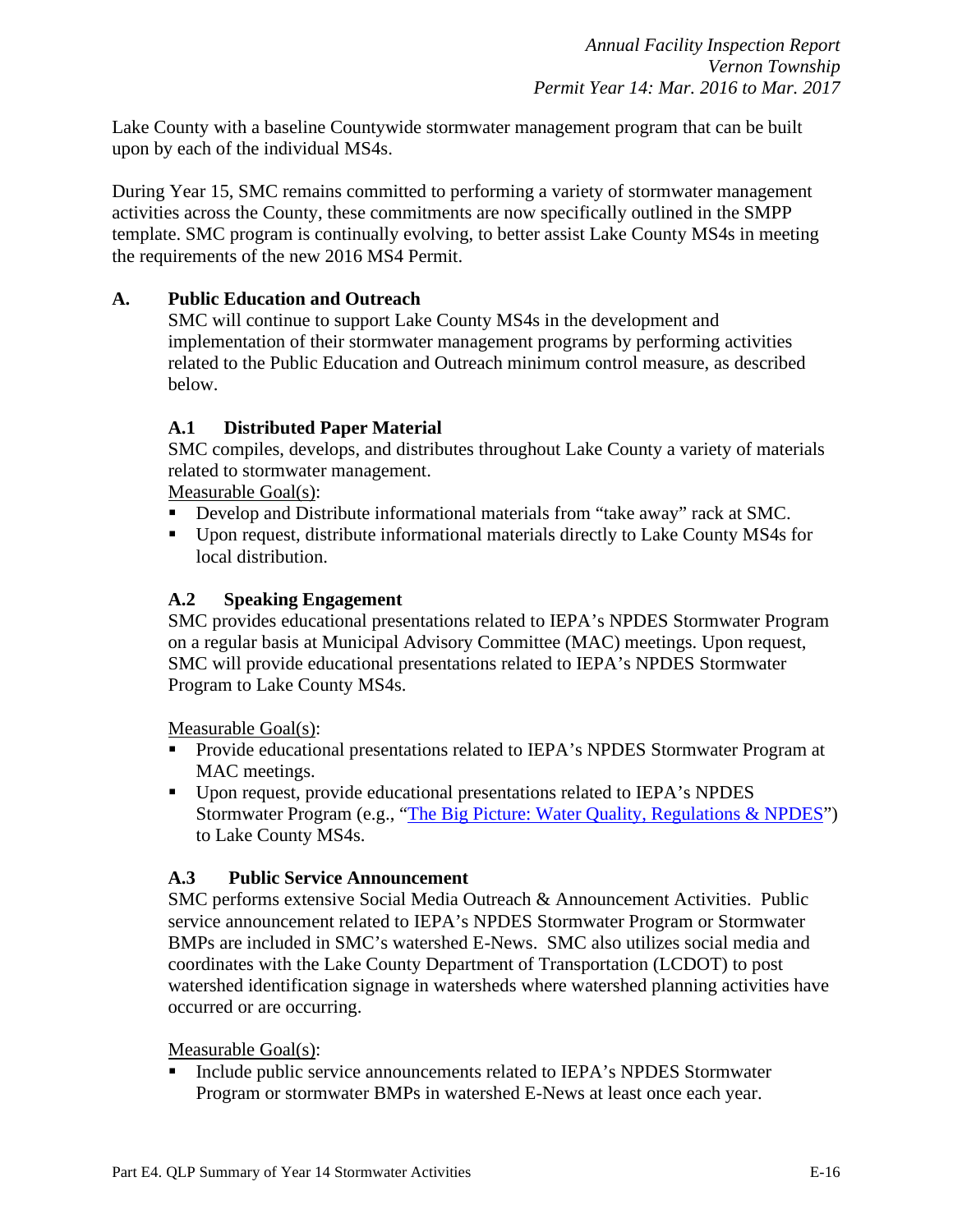- Post watershed identification signage in cooperation and collaboration with LCDOT.
- **Provide information via social media (Facebook and Twitter).**

### **A.4 Outreach Events**

SMC sponsors and co-sponsors educational and technical training workshops on a variety of stormwater management-related topics. Each year, SMC will sponsor or co-sponsor at least one workshop on a topic related to IEPA's NPDES Stormwater Program, such as soil erosion and sediment control, illicit discharge detection and elimination, or stormwater best management practices (BMPs) that can be used to protect and improve water quality.

Measurable Goal(s):

- Sponsor or co-sponsor workshop on stormwater-related topics.
- Track workshops and events.

# **A.5 Classroom Education Material**

Upon request, SMC will contribute to the development and compilation of material for inclusion in a stormwater education kit that can be distributed to local students and teachers and/or other local stakeholders. Additionally, upon request, SMC will provide information, materials, and training to local students and teachers and/or other local stakeholders interested in conducting storm drain stenciling.

Measurable Goal(s):

- Upon request, develop and compile materials for inclusion in a stormwater education kit.
- Upon request, provide information, materials, and training to local students and teachers and/or stakeholders interested in conducting storm drain stenciling.

# **A.6 Other Public Education**

SMC maintains a website that contains a variety of materials and resources related to stormwater management. The website provide information about IEPA's NPDES Stormwater Program, provide information about stormwater best management practices (BMPs), allow for download of stormwater management-related publications and documents, provide notices of upcoming meetings and ongoing projects, includes watershed plans and watershed workgroup information, and provide links to a number of other stormwater management-related resources

Measurable Goal(s):

- Maintain and update the portion of the SMC website dedicated to IEPA's NPDES Stormwater Program with resources such as model ordinances, case studies, brochures, and links including information related to climate change.
- Make "The Big Picture: Water Quality, Regulations & NPDES" presentation available to Lake County MS4s.

# **B. Public Participation/Involvement**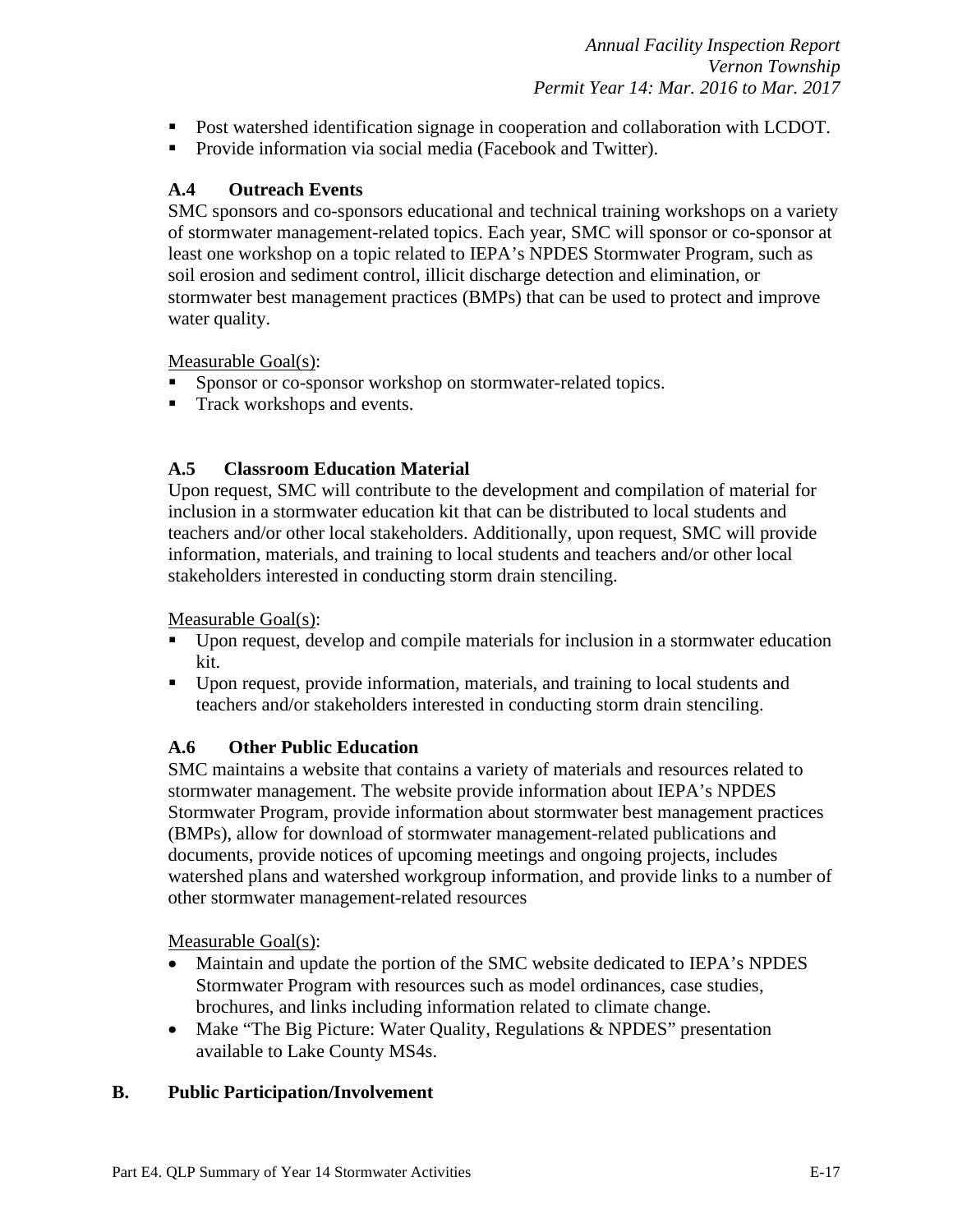SMC will continue to support Lake County MS4s in the development and implementation of their stormwater management programs by performing activities related to the Public Participation/Involvement minimum control measure, as described below.

#### **B.1 Public Panel**

SMC provides procedural guidance and implements its Citizen Inquiry Response System (CIRS) for receiving and taking action on information provided by the public regarding post-construction stormwater runoff control. SMC coordinates and conducts public meetings as well as committee meetings that are open to the public.

Measurable Goal(s):

- **Implement and provide guidance on existing CIRS procedures.**
- Provide notice of public meetings on SMC website.
- Track number of meetings conducted

#### **B.3 Stakeholder Meeting**

SMC is actively involved in watershed planning throughout Lake County. SMC believes that the watershed planning process cannot happen and will not be successful without the input, interest, and commitment of the watershed stakeholders. Watershed stakeholders may include municipalities, townships, drainage districts, homeowner associations, lakes management associations, developers, landowners, and local, county, state, and federal agencies.

Measurable Goal(s):

- **Provide notice of stakeholder meetings on SMC website.**
- **Track number of watershed committee meetings conducted.**
- Establish watershed planning committees for each new watershed planning effort.

#### **B.6 Program Involvement**

Consistent with Lake County's comprehensive, countywide approach to stormwater management, SMC serves as a Qualifying Local Program (QLP) for all Lake County MS4s. In this role, in 2002, SMC proactively formed the Municipal Advisory Committee (MAC) to provide a forum for representatives of local MS4s, which include municipalities, townships, and drainage districts, to discuss, among other topics, the implementation of IEPA's NPDES Stormwater Program. SMC will continue to facilitate quarterly MAC meetings and will continue to provide general support to Lake County MS4s as they continue to develop and implement their stormwater management programs. SMC will prepare an annual report on its stormwater management activities and will provide guidance to Lake County MS4s in preparing their own annual reports.

#### Measurable Goal(s):

- Track number of MAC meetings conducted.
- Prepare annual report template for use by Lake County MS4s including a description of the Qualifying Local Program stormwater management activities.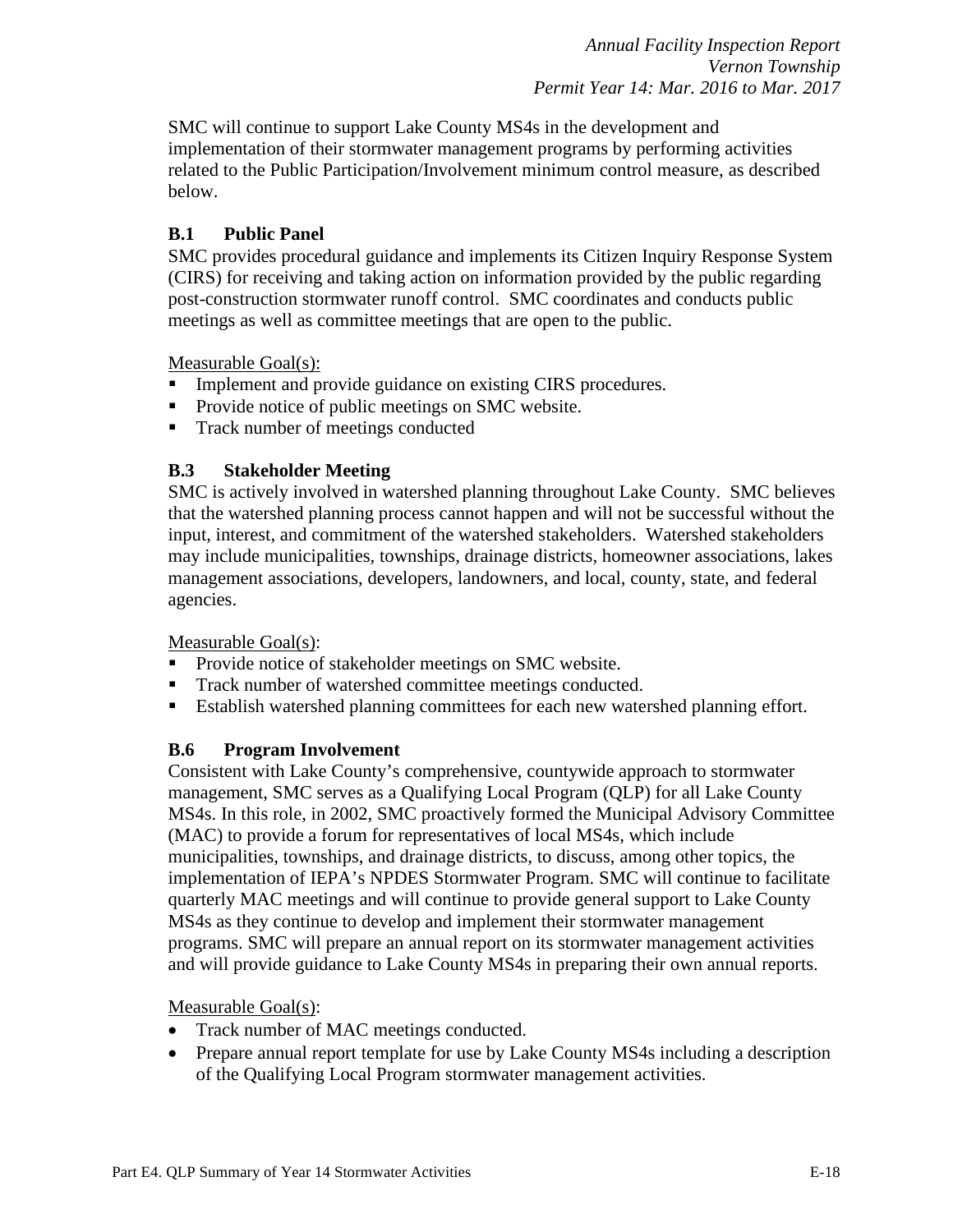• Prepare/maintain SMPP template for use by Lake County MS4s in creating their own SMPP.

#### **C. Illicit Discharge Detection and Elimination**

SMC will continue to support Lake County MS4s in the development and implementation of their stormwater management programs by performing activities related to the Illicit Discharge Detection and Elimination minimum control measure, as described below. Note, however, that the primary responsibility for the implementation of the Illicit Discharge Detection and Elimination minimum control measure lies with the MS4.

Measurable Goal(s):

- Continue to make available information regarding prioritization of outfalls for illicit discharge screening activities.
- Continue to make available compiled GIS data related to the County's existing stormwater infrastructure (e.g. storm sewer atlases, stream inventories and detention basin inventories).

#### **C.2 Regulatory Control Program**

SMC provides local MS4s with model and example illicit discharge ordinances that prohibit all non-stormwater discharges, including illegal dumping, to the storm sewer system. Additionally, the WDO includes provisions that prohibit illicit discharges to the storm sewer system during construction (i.e., prior to final site stabilization) on development sites.

Measurable Goal(s):

- **Provide model and example illicit discharge ordinances to Lake County MS4s.**
- Continue to administer and enforce the WDO.

#### **C.10 Other Illicit Discharge Controls**

SMC regularly sponsors and co-sponsors educational and technical training workshops on a variety of stormwater management-related topics.

Measurable Goal(s):

- Sponsor or co-sponsor and track the number of attendees at an Illicit Discharge Detection and Elimination workshop or other training workshop related to IEPA's NPDES Stormwater Program.
- Distribute informational materials about the hazards of illicit discharges and illegal dumping from "take away" rack at SMC and SMC website.

#### **D. Construction Site Runoff Control**

Lake County has adopted a countywide Watershed Development Ordinance (WDO) that establishes the minimum stormwater management requirements for development in Lake County, including requirements for construction site runoff control.

# **D.1 Regulatory Control Program**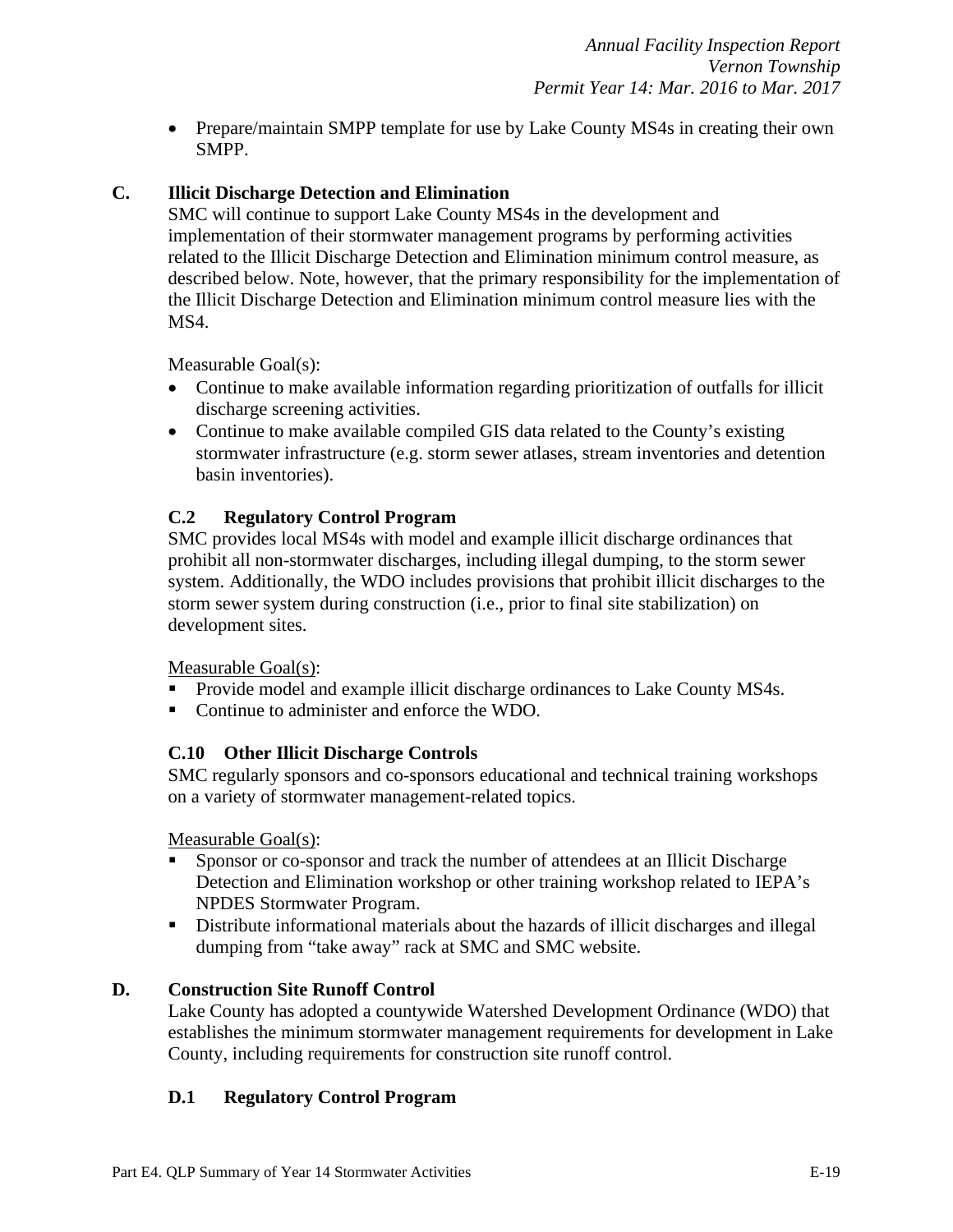The WDO is the regulatory mechanism that requires the use of soil erosion and sediment controls on development sites throughout Lake County. SMC has also created a Designated Erosion Control Inspector (DECI) program, a program designed to closely mirror the inspection requirements of IEPA's General NPDES Permit No. ILR10.

#### Measurable Goal(s):

- Continue to administer and enforce the WDO.
- Continue to administer the Designated Erosion Control Inspector (DECI) program outlined by the WDO.

#### **D.2 Erosion and Sediment Control BMPs**

§600 of the WDO specifies the soil erosion and sediment control measures that must be used in conjunction with any land disturbing activities conducted on a development site. SMC has maintains technical guidance documents to accompany the WDO.

Measurable Goal(s):

- Continue to administer and enforce the WDO.
- **Continue to maintain technical guidance documents.**

#### **D.3 Other Waste Control Program**

The WDO includes several provisions that address illicit discharges generated by construction sites. The applicant is required to prohibit the dumping, depositing, dropping, throwing, discarding or leaving of litter and construction material and all other illicit discharges from entering the stormwater management system.

Measurable Goal(s):

 Continue to administer and enforce the provisions of the WDO related to the control of waste and debris during construction on development sites.

#### **D.4 Site Plan Review Procedures**

A community's designated enforcement officer is responsible for reviewing and permitting development plans and for administering and enforcing the provision of the WDO. Within certified communities the responsibility lies with the MS4; within noncertified communities the designated enforcement officer is SMC's chief engineer. SMC administers this enforcement officer program, providing training on an as-needed basis to all enforcement officers to assist them in passing the exam, and maintains an up-to-date list identifying each community's designated enforcement officer. In addition to administering the enforcement officer program, SMC periodically reviews each community's WDO administration and enforcement records, using the results of such review to evaluate the performance of certified communities and designated enforcement officers.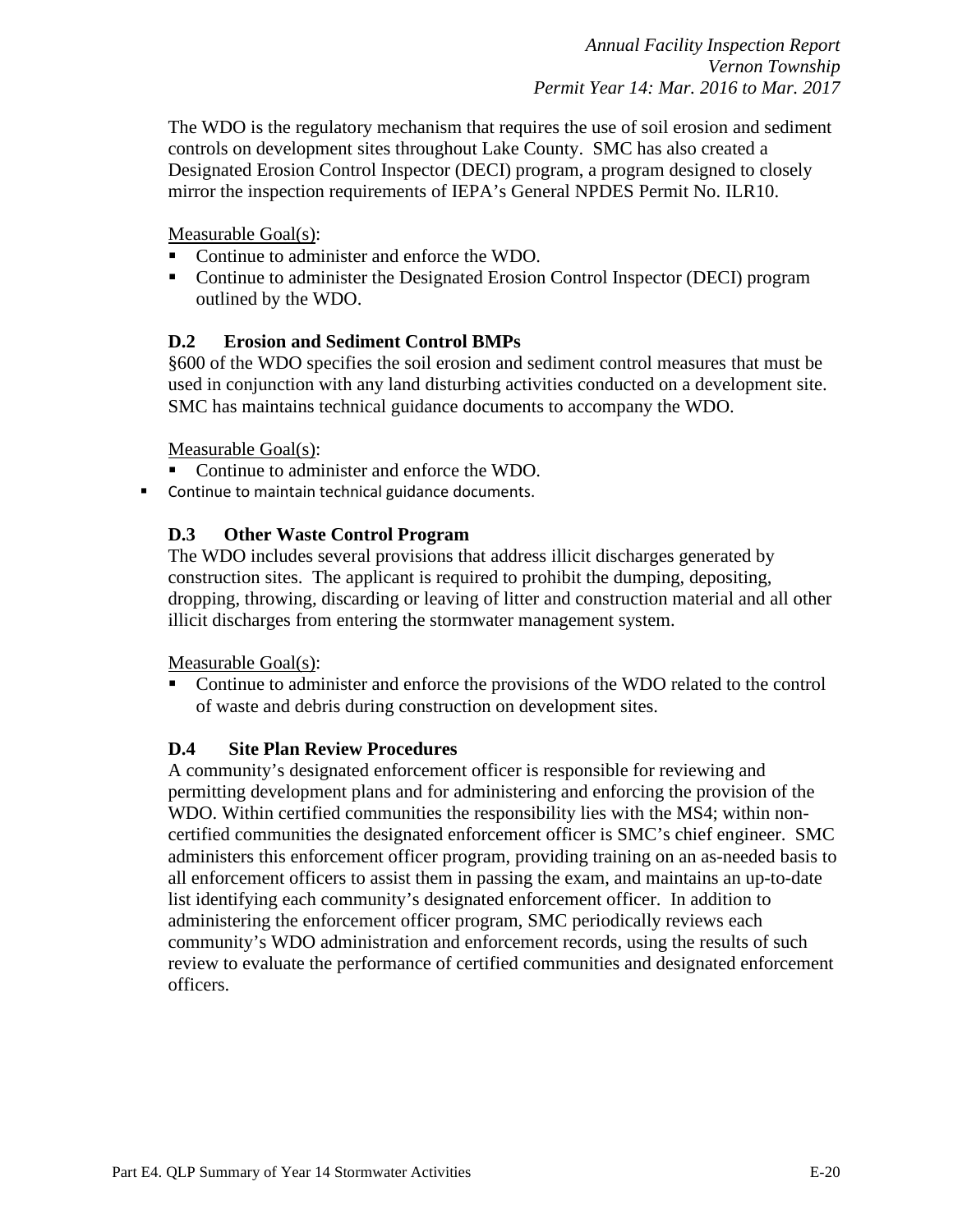#### Measurable Goal(s):

- Administer the Enforcement Officer (EO) program outlined by the WDO.
- Maintain an up-to-date list identifying each community's designated enforcement officer. (url[:https://lakecountyil.gov/2467/Enforcement-Officers\)](https://lakecountyil.gov/2467/Enforcement-Officers)
- **Periodically review each community's WDO administration and enforcement records.** Re-Certification Procedure. url:
	- (url[:https://lakecountyil.gov/DocumentCenter/Home/View/4244\)](https://lakecountyil.gov/DocumentCenter/Home/View/4244)
- Continue to maintain technical guidance documents.

#### **D.5 Public Information Handling Procedures**

SMC provides a number of opportunities for the receipt and consideration of information submitted by the public.

Measurable Goal(s):

 Document and track the number of soil erosion and sediment control-related complaints received and processed by SMC.

#### **D.6 Site Inspection/Enforcement Procedures**

Article 11 of the WDO contains both recommended and minimum requirements for the inspection of development sites. Within certified communities, the community's designated enforcement officer is responsible for conducting these inspections; within certified communities, SMC's chief engineer is responsible for conducting these inspections. Article 12 of the WDO specifies the legal actions that may be taken and the penalties that may be imposed if the provisions of the WDO are violated

Measurable Goal(s):

Document and track the number of site inspections conducted by SMC.

#### **E. Post-Construction Runoff Control**

As described above, Lake County has adopted a countywide Watershed Development Ordinance (WDO) that establishes the minimum stormwater management requirements for development in Lake County, including requirements for post-construction runoff control.

#### **E.2 Regulatory Control Program**

Proposed stormwater management strategies must address the runoff volume reduction requirements described in §503 of the WDO and must include appropriate stormwater BMPs to address the other applicable post-construction runoff control requirements of the WDO.

Measurable Goal(s):

■ Continue to administer and enforce the WDO.

#### **E.3 Long Term O&M Procedures**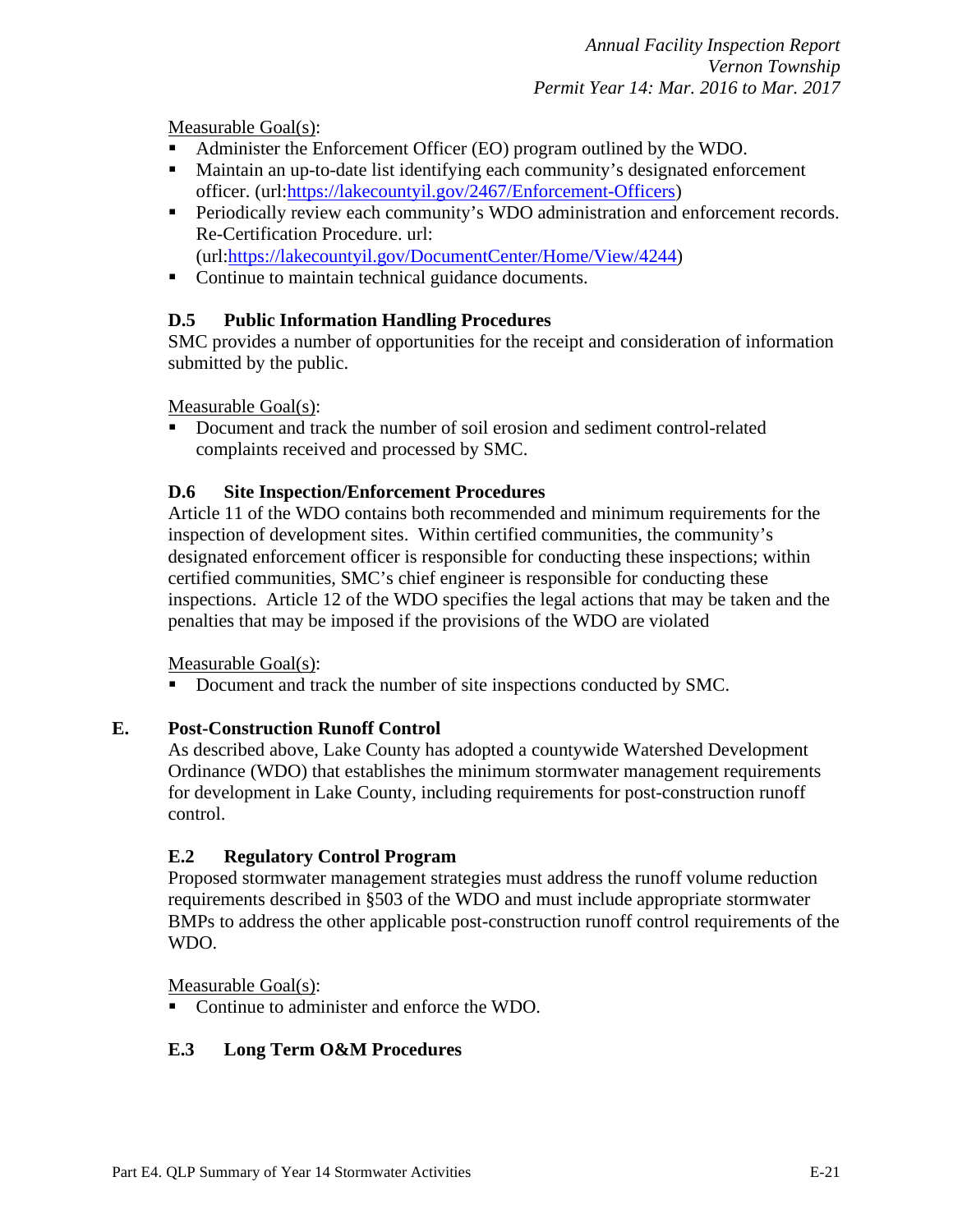§401 of the WDO requires that maintenance plans be developed for all stormwater management systems and, §500 further details deed or plat restriction requirements for all stormwater management systems.

Measurable Goal(s):

Continue to administer and enforce the WDO.

#### **E.4 Pre-Construction Review of BMP Designs**

As described above, a community's designated enforcement officer is responsible for reviewing and permitting development plans and for administering and enforcing the provisions of the WDO. This includes a review of the stormwater BMPs that will be used to meet the post-construction runoff control requirements of the WDO and adherence to the Runoff Volume Reduction standards of §503.

Measurable Goal(s):

■ Continue to administer and enforce the WDO.

#### **E.5 Site Inspections During Construction**

As described above in MCM D.6 Article 11 of the WDO contains both recommended and minimum requirements for the inspection of development sites.

Measurable Goal(s):

• Continue to administer and enforce the WDO.

#### **E.6 Post-Construction Inspections**

SMC has collaborated on a number of watershed based plans throughout the County. These watershed plans included a stream and detention basin inventories. The plans also include a list of site specific best management practices within various communities based on an assessment of these inventories and other data. SMC is currently developing an application to assist communities in identifying potential project sites, recommended in adopted watershed plans, within their jurisdictional boundaries.

Measurable Goal(s):

- Continue to administer and enforce the WDO.
- Develop an application, for use by MS4s, to identify adopted watershed plan recommendations within their communities.

#### **E.7 Other Post-Construction Runoff Controls**

Through the Watershed Management Board (WMB), SMC provides partial funding for flood damage reduction and surface water quality improvement projects. The WMB, which includes representatives from the Lake Michigan, North Branch of the Chicago River, Fox River, and Des Plaines River watersheds, meets annually to review potential projects and to make recommendations on stormwater BMP project funding. Members of the WMB include chief municipal elected officials, township supervisors, drainage district chairmen, and county board members from each district found within each of Lake County's four major watersheds. The goal of the WMB program is to maximize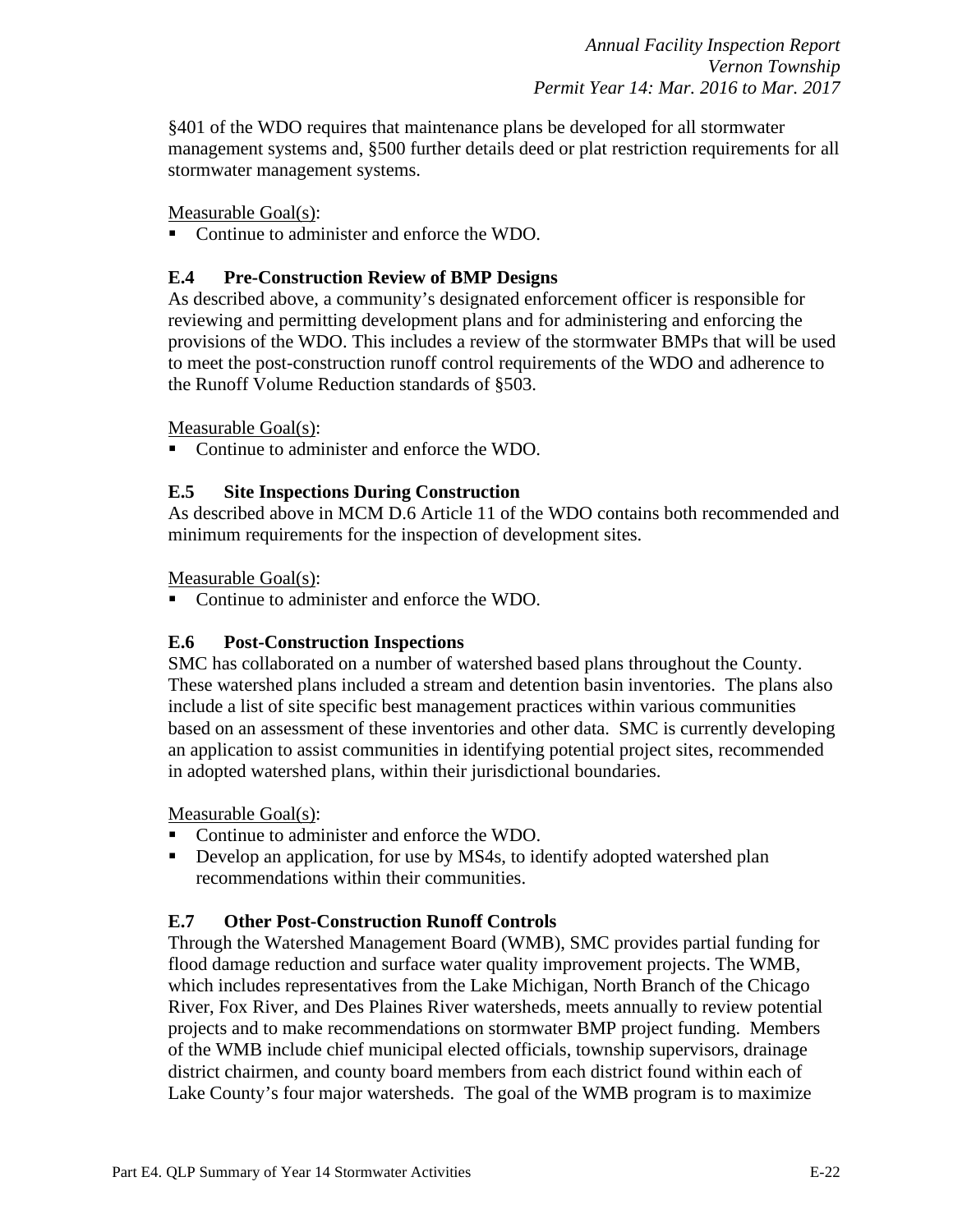opportunities for local units of government and other groups to have input and influence on the solutions used to address local stormwater management problems. Previous WMB-funded projects have reduced flooding, improved surface water quality, and enhanced existing stormwater management facilities throughout Lake County.

Measurable Goal(s):

- Conduct annual WMB meeting.
- Contribute funding to flood damage reduction and water quality improvement projects through the WMB. URL:<http://www.lakecountyil.gov/3635/Watershed-Management-Board-WMB>

# **F. Pollution Prevention/Good Housekeeping**

SMC will continue to support Lake County MS4s in the development and implementation of their stormwater management programs by performing activities related to the Pollution Prevention/Good Housekeeping minimum control measure, as described below. Note, however, that the primary responsibility for the implementation of the Pollution Prevention/Good Housekeeping minimum control measure lies with the MS4.

#### **F.1 Employee Training Program**

SMC will assist Lake County MS4s with the development and implementation of their employee training programs by maintaining a list of known employee training resources and opportunities, making available a software-based employee training program, and providing technical assistance to local MS4s. In addition, each year, SMC will sponsor or co-sponsor training workshops.

#### Measurable Goal(s):

- Maintain a list of known employee training resources and opportunities.
- Make available the Excal Visual Storm Watch: Municipal Storm Water Pollution Prevention software-based employee training program.
- Sponsor or co-sponsor a training workshop related to pollution prevention/good housekeeping or other training workshop related to IEPA's NPDES Stormwater Program.

#### **F.5 Flood Management/Assess Guidelines**

In working toward meeting its primary goals of flood damage reduction and surface water quality improvement, SMC follows a set of stormwater management policies that were created to define its roles and responsibilities for stormwater management in Lake County. One of these policies is to integrate multi-objective opportunities (e.g., flood damage reduction, surface water quality improvement, environmental enhancement) into SMC-sponsored projects. In accordance with this policy, SMC will evaluate all SMCsponsored projects for multi-objective opportunities.

#### Measurable Goal(s):

 Track number of SMC-sponsored projects that are reviewed for multi-objective opportunity.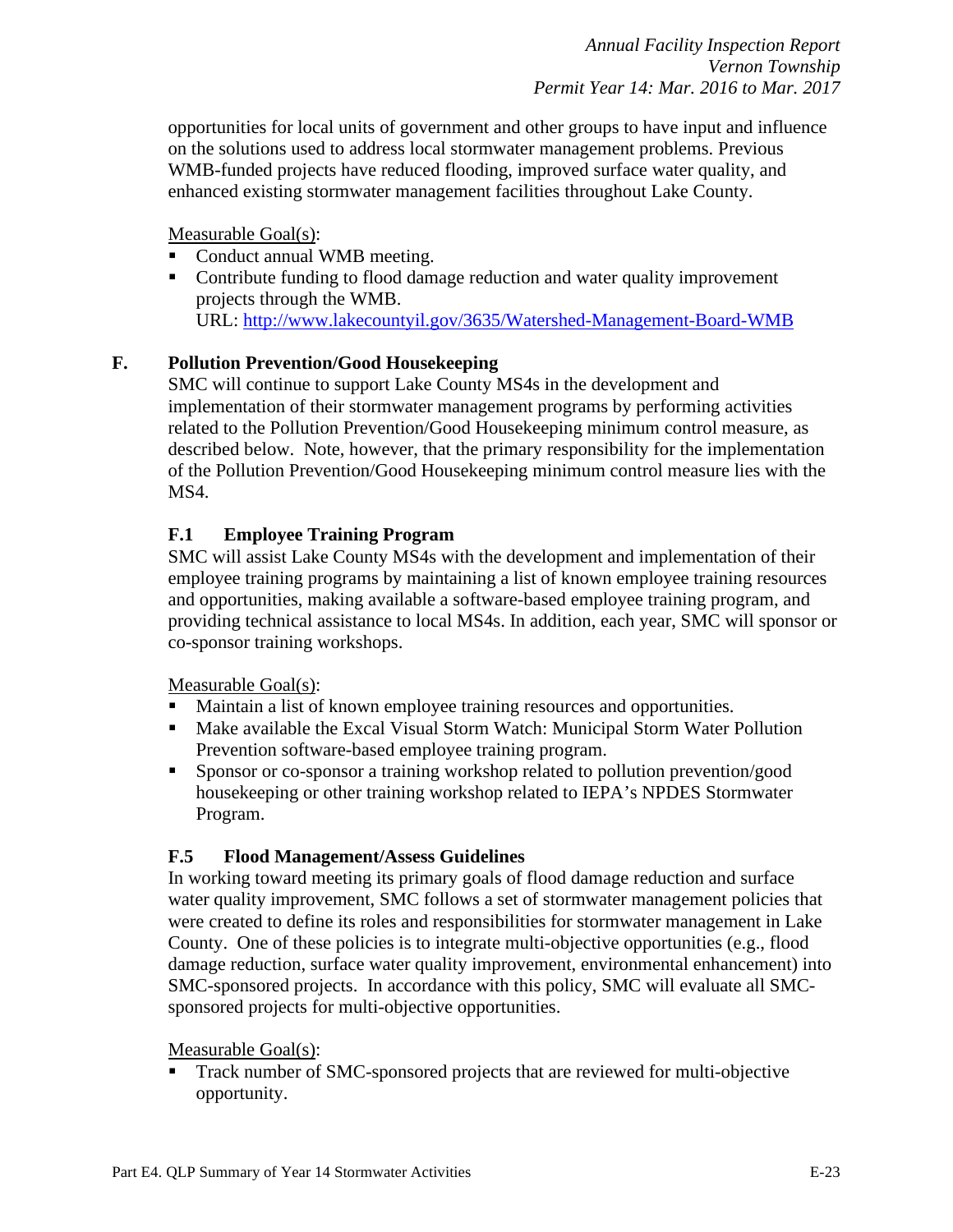#### **F.6 Other Municipal Operations Controls**

SMC develops and distributes chloride reduction documents and materials. Each year, SMC will sponsor or co-sponsor at least one workshop on a topic related to winter deicing. Lake County also publishes a "Lake County Winter Maintenance Preferred Providers" list. Providers included on this list have successfully completed a Lake County Deicing Training Workshop and passes the associated course exam.

Measurable Goal(s):

- Advise MS4 communities of watershed groups addressing issues associated with the use of chlorides (i.e. road salt).
- Sponsor or co-sponsor at least one workshop on a topic related to winter de-icing.
- Make available chloride reduction documents on take-away racks and the website.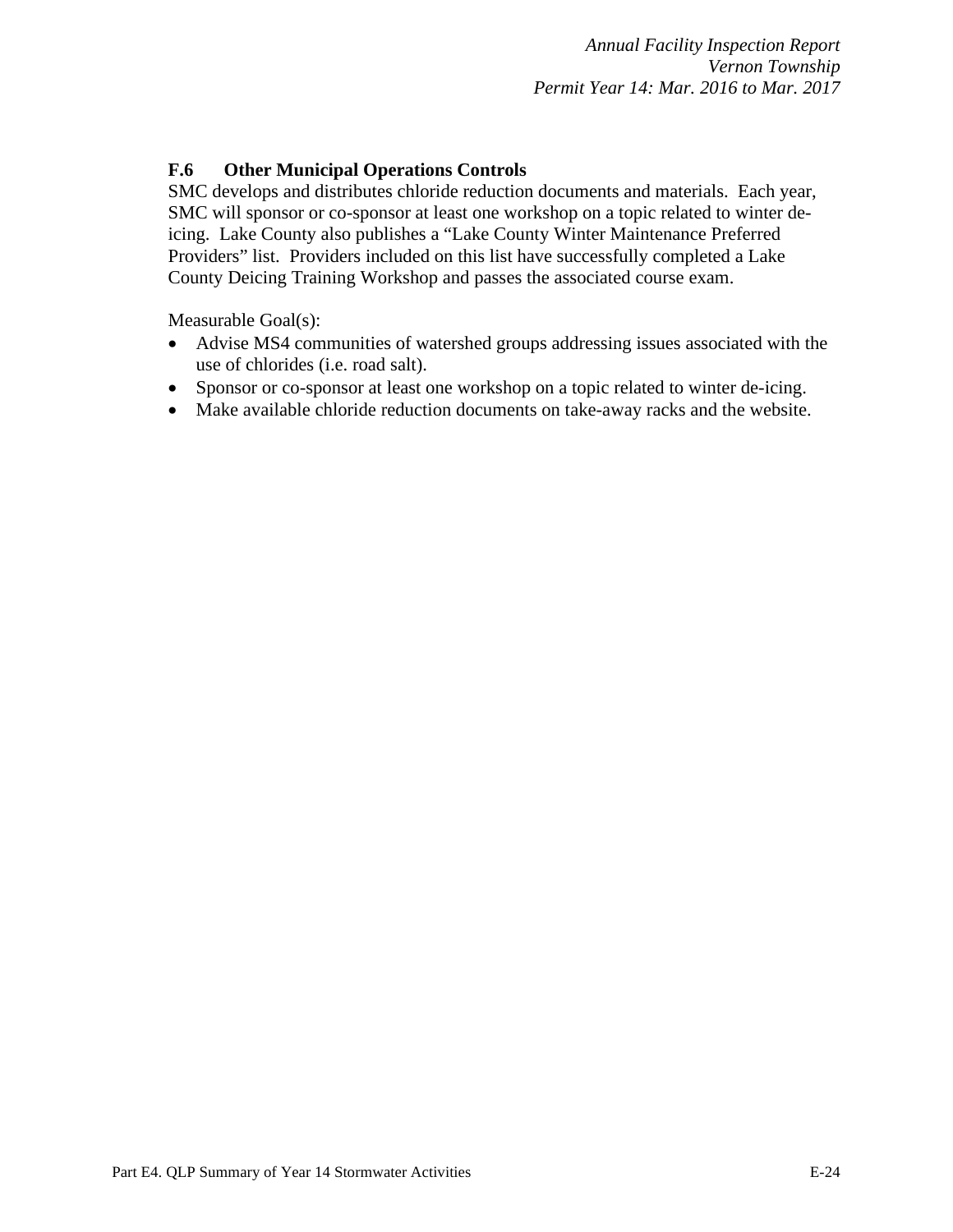| Project                                                         | Project Size | Construction      | Construction    |
|-----------------------------------------------------------------|--------------|-------------------|-----------------|
| Name                                                            | (acres)      | <b>Start Date</b> | <b>End Date</b> |
| Bull Creek Restoration Project - Beach Park, IL                 | 1.87         | 5/2016            | 11/2017         |
| Strawberry Condo Drainage Improvements - North                  | 0.25         | 6/2016            | 10/2016         |
| Chicago, IL                                                     |              |                   |                 |
| Floodplain Home Buyout - FMA FY14,                              |              |                   |                 |
| 98 Keystone Dr., Fox Lake, IL                                   | 0.22         | 8/1/2016          | 8/31/2016       |
| Floodplain Home Buyout - FMA FY15,                              | 0.15         |                   |                 |
| 37 Medinah, Fox Lake, IL<br>Floodplain Home Buyout - HMGP 1935, |              | 8/1/2016          | 8/31/2016       |
| 103 Lindenhurst, Lindenhurst, IL                                | 0.21         | 10/15/2016        | 10/31/2016      |
| Floodplain Home Buyout - HMGP 1935,                             |              |                   |                 |
| 105 Lindenhurst, Lindenhurst, IL                                | 0.26         | 10/15/2016        | 10/31/2016      |
| Floodplain Home Buyout - HMGP 1935,                             |              |                   |                 |
| 109 Lindenhurst, Lindenhurst, IL                                | 0.53         | 10/15/2016        | 10/31/2016      |
| Floodplain Home Buyout - HMGP 1935,                             |              |                   |                 |
| 2000 Old Elm, Lindenhurst, IL                                   | 0.26         | 10/15/2016        | 10/31/2016      |
| Floodplain Home Buyout - HMGP 1935,                             |              |                   |                 |
| 2002 Old Elm, Lindenhurst, IL                                   | 0.25         | 10/15/2016        | 10/31/2016      |
| Floodplain Home Buyout - HMGP 4116,                             |              |                   |                 |
| 24655 River Shore, Cary, IL                                     | 0.44         | 9/1/2016          | 9/30/2016       |
| Floodplain Home Buyout - HMGP 4116,                             |              |                   |                 |
| 24762 N. Lagoon, Cary, IL                                       | 0.54         | 9/1/2016          | 9/30/2016       |
| Floodplain Home Buyout - HMGP 4116,                             |              |                   |                 |
| 1018 Kilbourne Rd, Gurnee, IL                                   | 0.42         | 9/1/2016          | 9/30/2016       |
| Floodplain Home Buyout - HMGP 4116,                             |              |                   |                 |
| 1001 Kilbourne Rd, Gurnee, IL                                   | 2.03         | 9/1/2016          | 9/30/2016       |
| Floodplain Home Buyout - HMGP 4116,                             |              |                   |                 |
| 26970 N. Grace, Wauconda, IL                                    | 0.22         | 9/1/2016          | 9/30/2016       |
| Floodplain Home Buyout - HMGP 4116,                             |              |                   |                 |
| 200 Park, Ingleside, IL                                         | 0.22         | 9/1/2016          | 9/30/2016       |
| Floodplain Home Buyout - HMGP 4116,                             |              |                   |                 |
| 26195 W. Mattalina, Ingleside, IL                               | 0.45         | 9/1/2016          | 9/30/2016       |
|                                                                 |              |                   |                 |
|                                                                 |              |                   |                 |
|                                                                 |              |                   |                 |
|                                                                 |              |                   |                 |

**Part E5. QLP Construction Projects Conducted During Year 14**